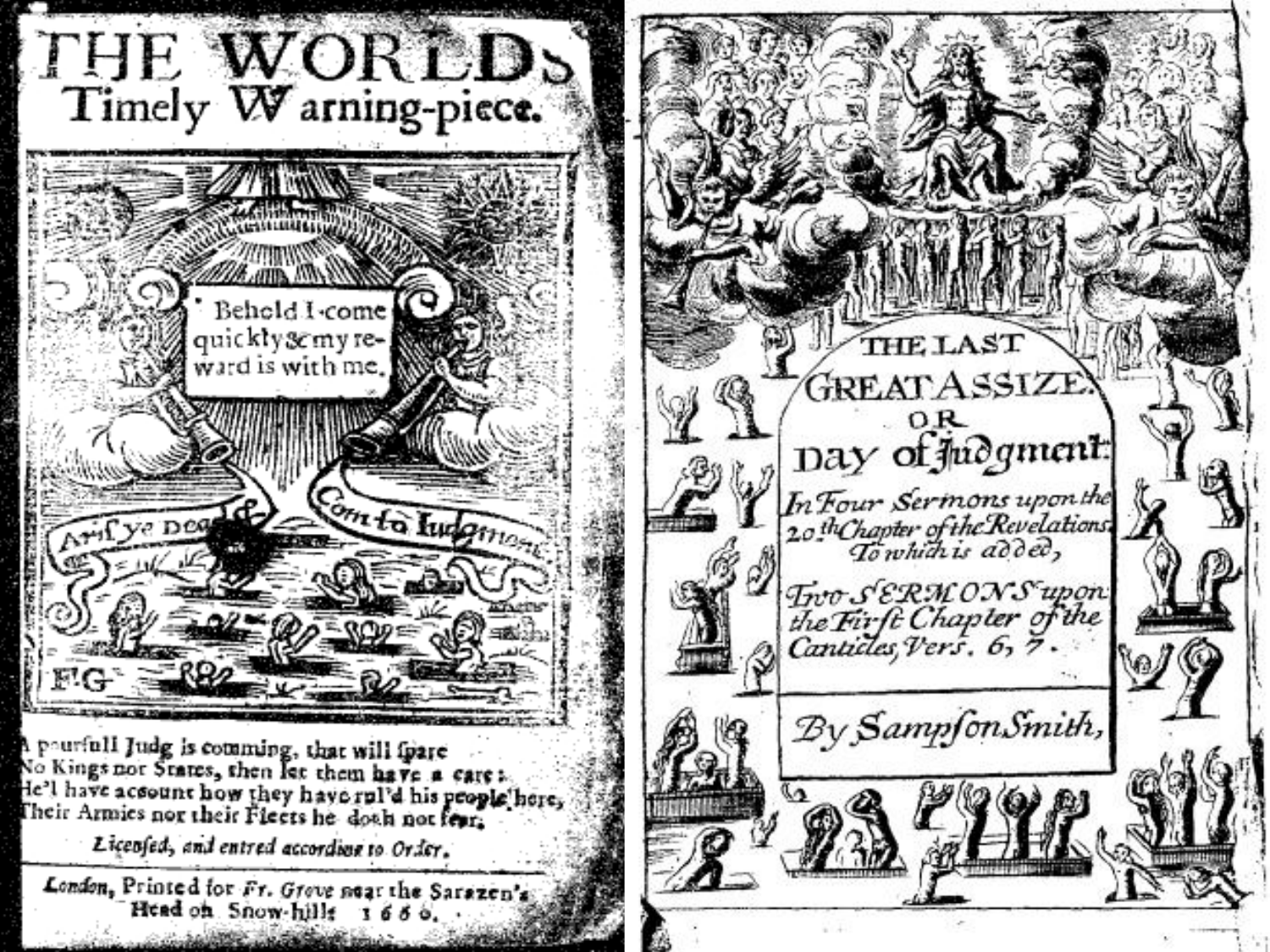# The Pre-Trib Rapture in 17<sup>th</sup> and 18<sup>th</sup> Century England and New England

Submitted to the Pretrib Study Group By William C. Watson December 2, 2012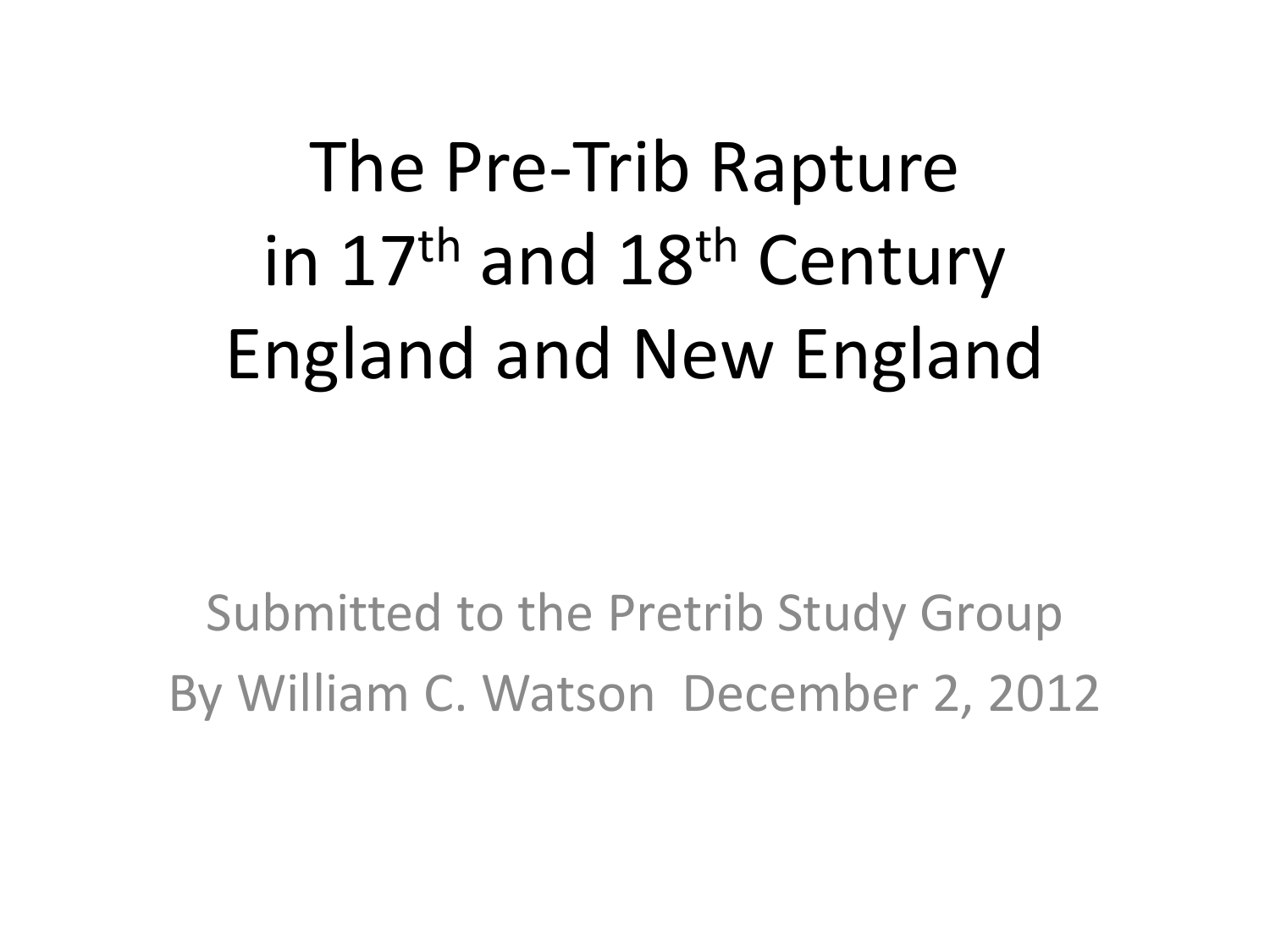#### **English Words Usage / Concept of Rapture**

| "Rapt"                |        | "Rapture"                |           | "Left Behind"              |      |
|-----------------------|--------|--------------------------|-----------|----------------------------|------|
| Vernon Manuscript     | 1320s? | <b>Barton Holyday</b>    | 1626      | <b>Robert Maton</b>        | 1642 |
| John Lydgate          | 1420   | Joseph Mede <sup>*</sup> | 1627      | <b>Thomas Vincent</b>      | 1667 |
| William Bond          | 1531   | <b>Nathaniel Homes</b>   | 1653      | author of <i>Theopolis</i> | 1672 |
| <b>Thomas Draxe</b>   | 1613   | Capt. John Browne        | 1654      | Oliver Heywood             | 1700 |
| <b>Barton Holyday</b> | 1626   | William Sherwin          | 1665-1700 |                            |      |
| Joseph Hall           | 1635   | Increase Mather          | 1709      |                            |      |
| George Walker         | 1638   | Cotton Mather*           | 1726      |                            |      |
| William Sherwin       | 1665   | <b>John Norris</b>       | 1738      |                            |      |
|                       |        | Philip Doddridge         | 1739      |                            |      |
|                       |        | John Gill*               | 1748      |                            |      |

*Note: Although 'rapt' and 'rapture' can refer to a spiritual or emotional experience of being 'swept up into heaven', those listed are only those instances of a physical, corporeal 'sweeping up' within the context of Matthew 24 or 1 Thessalonians 4-5. Use of the words "Left Behind" is within the context of the rapture mentioned in Matthew 24 or 1 Thessalonians 4-5.*

#### \***Those likely only Pre-Conflagration Rapture:**

Thomas Draxe, Joseph Mede, Cotton Mather, Praisegod Barebones, William Hooke, John Gill

#### **Although not pre-trib, mention others who were:**

Thomas Collier 1674, Praisegod Barebones 1675, Thomas Burnett 1681, Pierre Jurieu 1687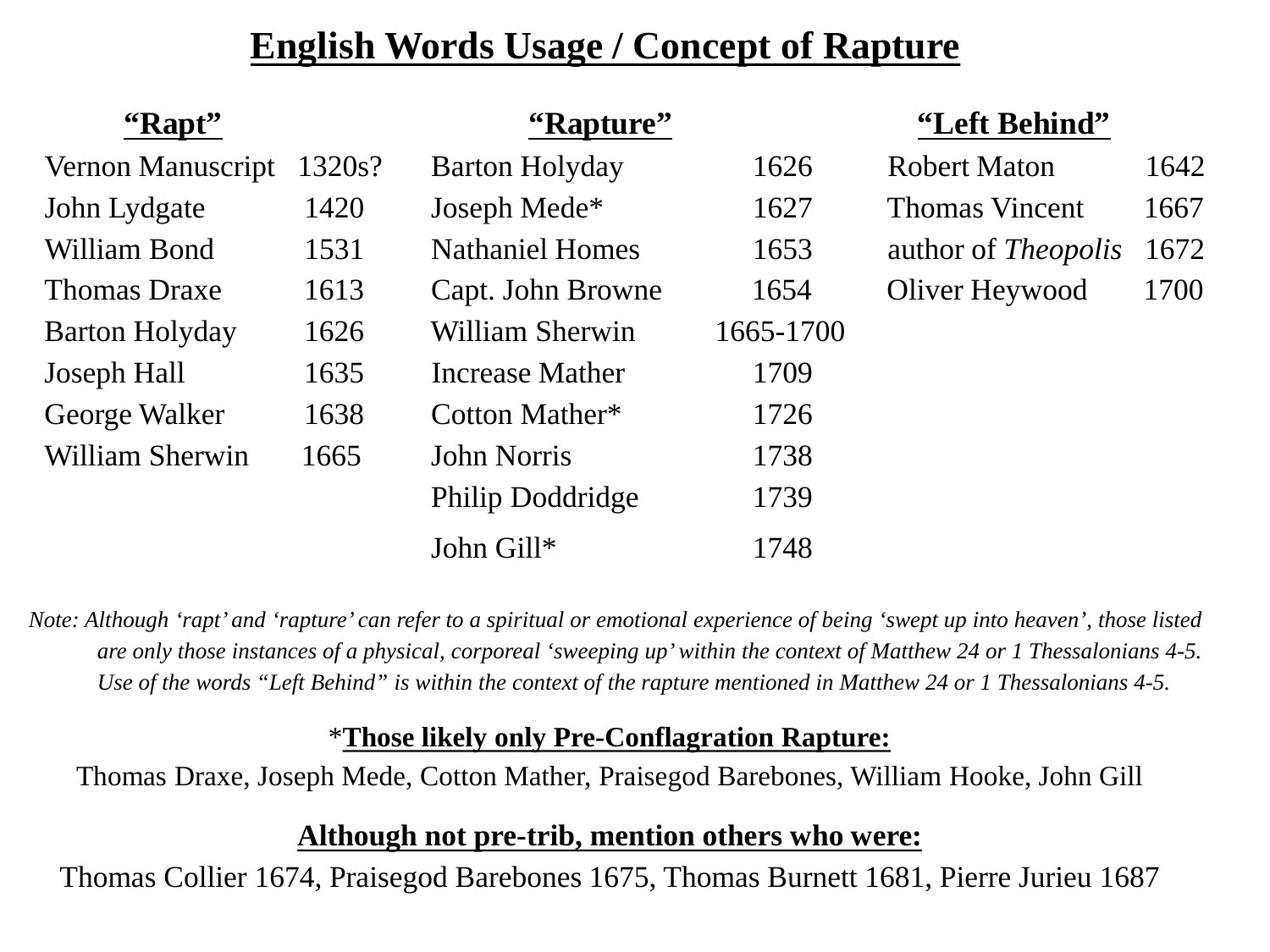| <b>Saints Resurrection well before return to Earth</b>         |      | Saints to Heaven for safety, escaping troubles              |            |  |
|----------------------------------------------------------------|------|-------------------------------------------------------------|------------|--|
| William Bridge                                                 | 1641 | <b>Robert Maton</b>                                         | 1642       |  |
| <b>Robert Maton</b>                                            | 1642 | Jeremiah Burroughs                                          | 1643       |  |
| John Archer                                                    | 1642 | Ephraim Huit (Hewitt)                                       | 1643       |  |
| Ephraim Huit (Hewitt)                                          | 1643 | <b>Samuel Hutchinson</b>                                    | 1646       |  |
| <b>Samuel Hutchinson</b>                                       | 1646 | Elizabeth Avery                                             | 1647       |  |
| <b>Nathaniel Homes</b>                                         | 1653 | Peter Sterry                                                | 1648       |  |
| Capt. John Browne                                              | 1654 | <b>Nathaniel Homes</b>                                      | 1653       |  |
| <b>James Durham</b>                                            | 1658 | John Aspinwall                                              | 1653       |  |
| John Birchensha                                                | 1660 | Capt. John Browne                                           | 1654       |  |
| William Sherwin                                                | 1665 | Archbishop Ussher                                           | 1655       |  |
| William Hook                                                   | 1673 | John Birchensha                                             | 1660       |  |
| T.M.                                                           | 1680 | <b>William Sherwin</b>                                      | 1665       |  |
| John Mason                                                     | 1691 | <b>Praisegod Barebones</b>                                  | 1675       |  |
| Jane Leade                                                     | 1702 | T.M.                                                        | 1680       |  |
| John Floyer                                                    | 1721 | M. Marsin                                                   | 1701       |  |
| -Most conflate rapture (wise virgins) with calling of the Jews |      | <b>Increase Mather</b>                                      | 1701, 1709 |  |
| (sealing of the 144,000), both have a theophany in clouds $\&$ |      | John Hildrop                                                | 1711       |  |
| time for events in heaven, return to earth for Armageddon)     |      | -At least time for marriage supper/conflagration (Noah,Lot) |            |  |

#### **Multiple 2nd comings (surprise/peace, obvious/war):**

William Bridge 1641, Robert Maton 1642, Samuel Hutchinson 1646, Anon 1699 **70th Week of Daniel later, not attched to 69 weeks/ 7 Years Conflagration** William Lloyd 1690, Benjamin Marshall 1728/ Increase Mather 1709,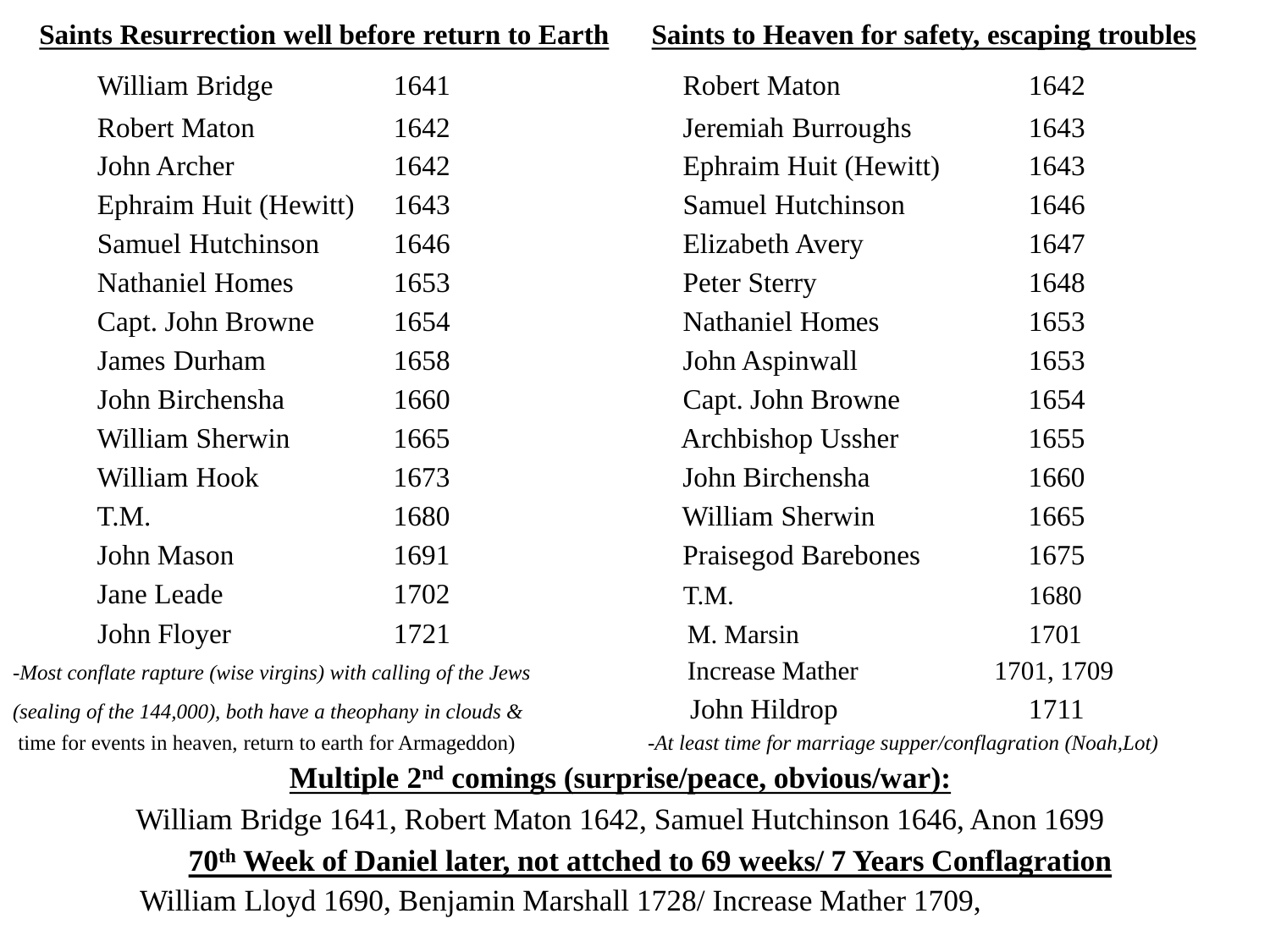# **"Rapt" in the 14th, 15th, & 16th centuries**

used not just for ecstatic spiritual experience, but also for a physical catching up into heaven

The word "rapture" is commonly used now to describe the taking away of believers to heaven, but anti-dispensationalists insist the "rapture" was begun by Darby in the nineteenth century. An etymological study shows its use centuries earlier.

• "Rapture" comes from the Latin *rapio* or "caught up" and is found in English as early as the **early fourteenth** century in the Vernon Manuscript, "wan he was **rapt** into paradys." [Elijah]

• John Lydgate, **early fifteenth** century associate of Chaucer, wrote "in this wyse were the brethren twayne to heaven **rapt**." [2 witnesses of Revelation]

It is also found in the **early sixteenth** century when William Bond wrote **"**he was **rapt** & taken vp in to the thyrde heuen." [Paul's mystical experience]

Etymological research was in Dictionary of the English Language, and extensive word search in EEBO Vernon MSS, in *[Old English Miscellany](http://books.google.com.au/books?id=jR9tGAh29jEC)*, 223; John Lydgate,*[Chronicle](http://www.archive.org/details/lydgatestroyno9702lydguoft) of Troy*(1420) 2:14 wikipedia.org William Bond, *Pilgrim of Perfection* in *Wynkyn [de Worde](http://en.wikipedia.org/wiki/Wynkyn_de_Worde)*, 1531): 25 in "Rapture" wikipedia..org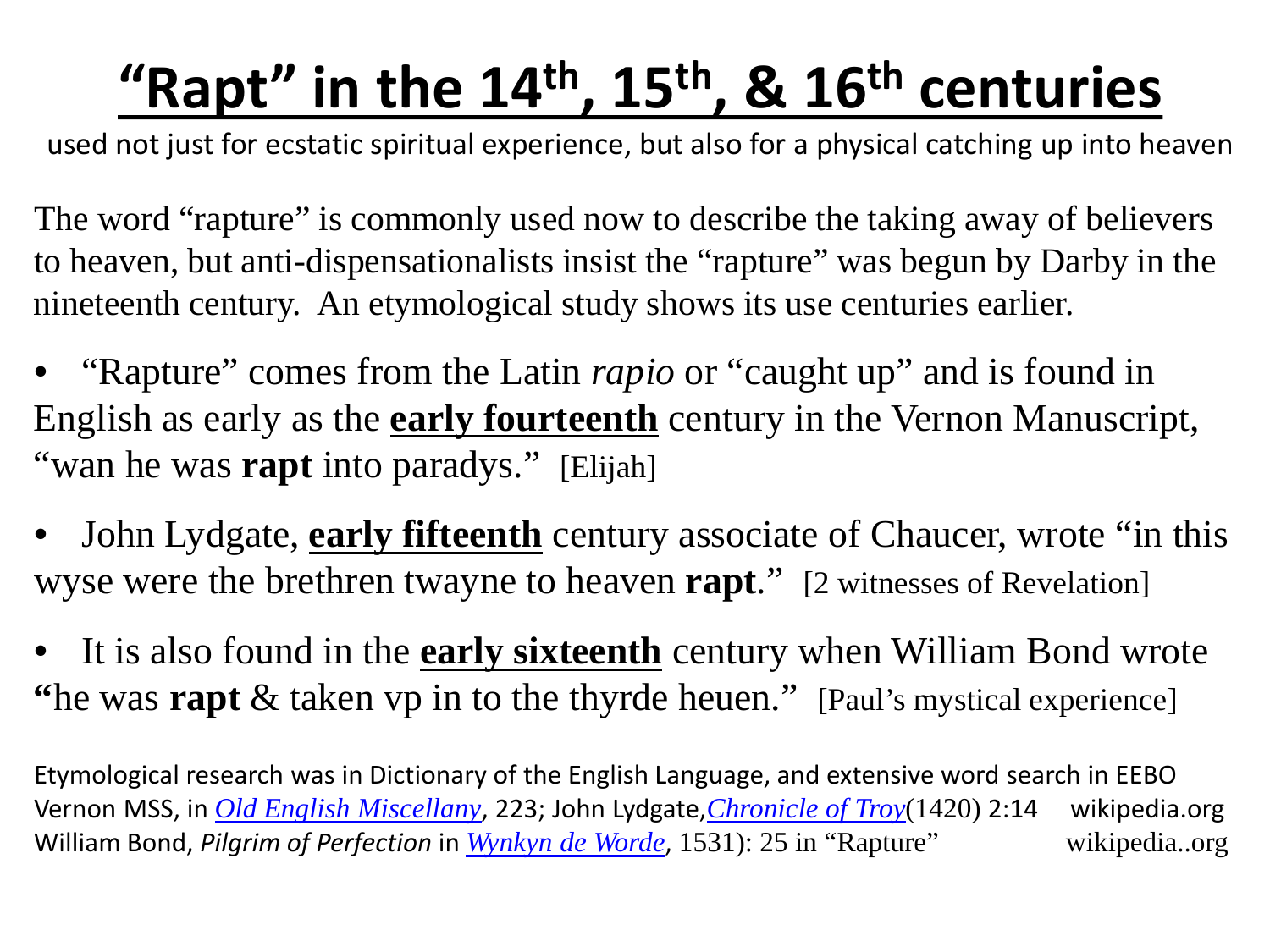**Thomas Draxe** (1608, 1613) Cambridge grad, vicar Essex

more than pre-conflagration: "al those things" (only the worthy taken early)

Just as God saved "Noah and his family" in the deluge, that "hee will remember and saue them, when all the world besides perisheth … Lot in Sodome, hee shall bee preserued when all the rest are consumed." *-The Worldes Resvrrection* (London, 1608), 41.

Draxe exhorted us to "watch and pray, that we may be accompted worthy to **escape all these things** that shall come."

*-The Lambs Spovse Or The Heauenly Bride. A theological discourse* (London,1608), D4.

"Enoch and Elias (though instantly transchanged) **rapt** aliue into heauen." *-The Earnest of our Inheritance: Together with a Description of the New Heaven and New Earth* (London, 1613), 50.

"accounted worth to **escape al those things** that shall come upon the world, and to stand before the Sonne of Man."

*-An Alarm to the Last Judgement. Or An exact discourse of the second comming of Christ*  (London, 1615), 126,128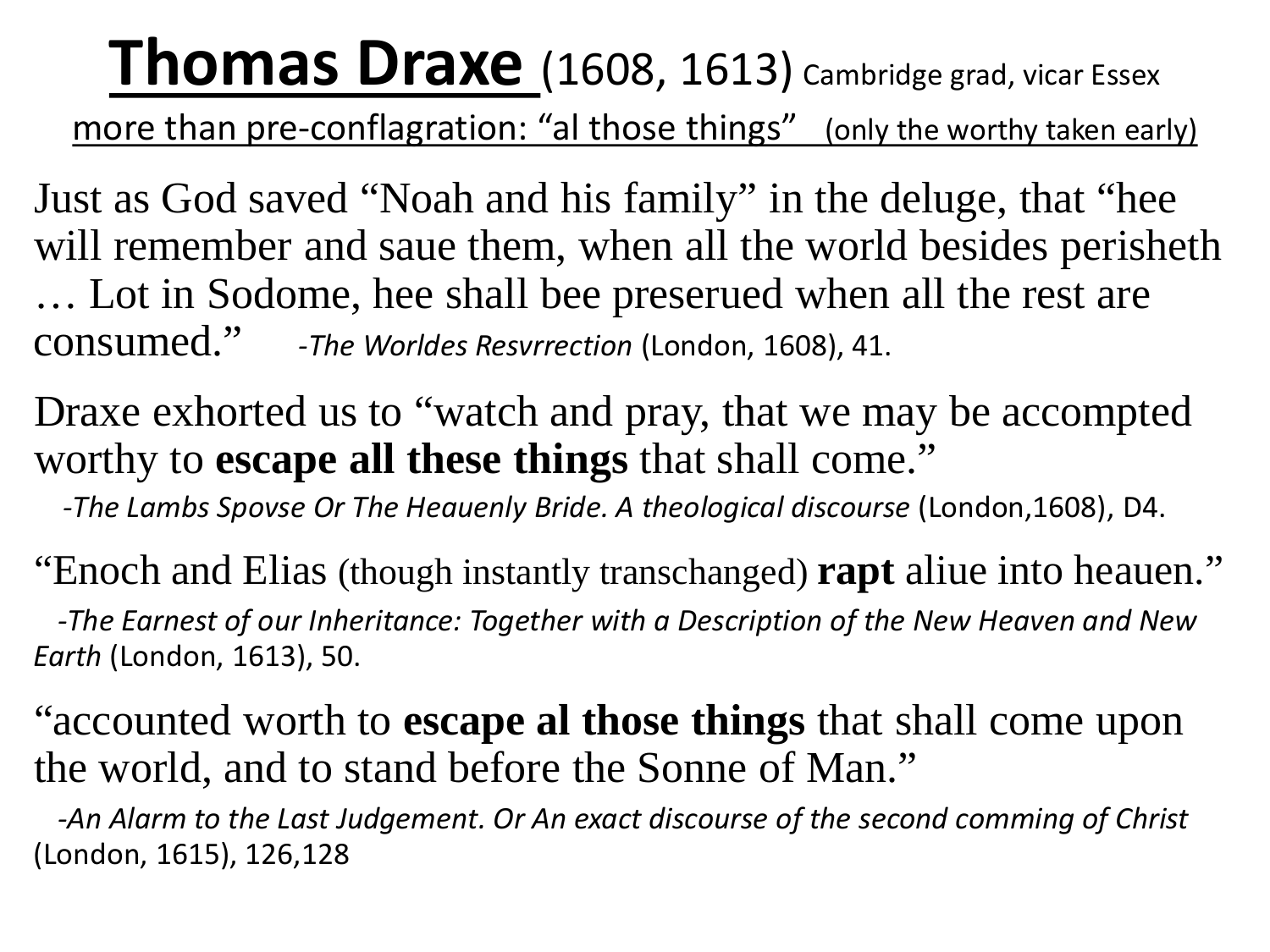**Robert Maton** (1607-1653) Oxford grad, Puritan minister more than just pre-conflagration rapture (before Armageddon & other wonders)



"why shall the elect onely be gathered together and the rest **left behind**…they shall be left, **either to perish in that great destruction,**  which shall come **upon all Nations that fight** against the Jewes, whom our Saviour shall then redeem: **Or to bee eye-witnesses of Gods wonders**  in all Countreys at that time."

-*Israel's Redemption* (London, 1642), 60, 67.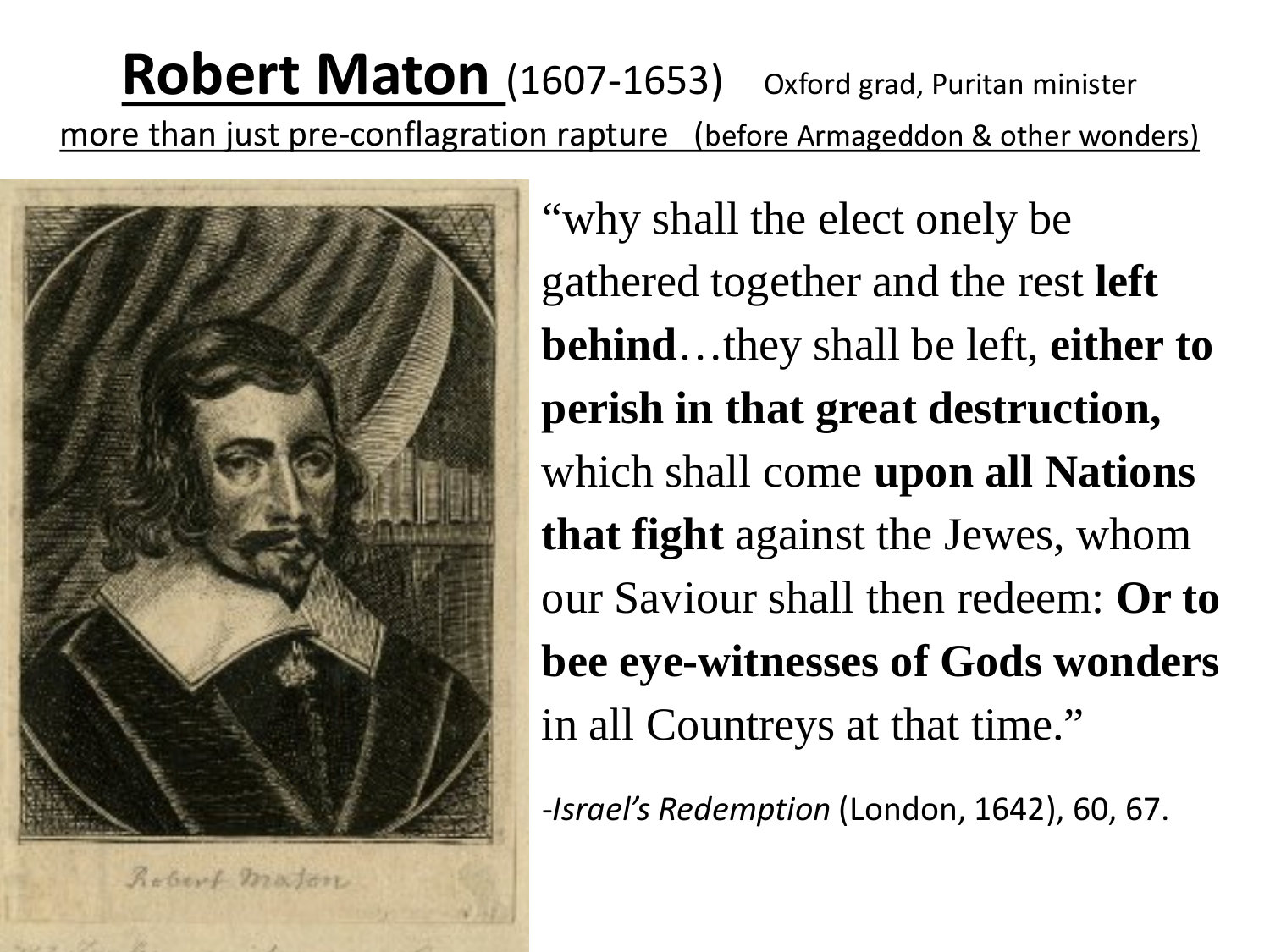### **Maton's pre-trib rapture before Armageddon**

"when the great Day of the Lord's descent shall come, there is to be **a generall security**: *Eating and drinking, marrying and giving in marriage.* And **not warring and fighting**. For if an end of the warres should be made by the Lords coming, how would the faithfull have time here to rejoice, and to give thankes unto God for their greatest enemies overthrow?"

-*Gog and Magog, or the Battle of the Great Day of God Almightie* (London, 1642), 110.

#### **Ezekiel 37-38, Joel 3, Zechariah 12 & Revelation 16-17:**

"all foreshow one and the same battell… First, because they all speake of a more generall confederacy and combination of the Kings of the world… Secondly, because they all say, that the returning or the Jewes into their owne Land, shall be the occasion of this warrelike assembly. … Thirdly, because they all declare, that the destruction of this great army, shall be in the land of Judea." -*Gog and Magog, or the Battle of the Great Day of God Almightie* (London, 1642), 94-95.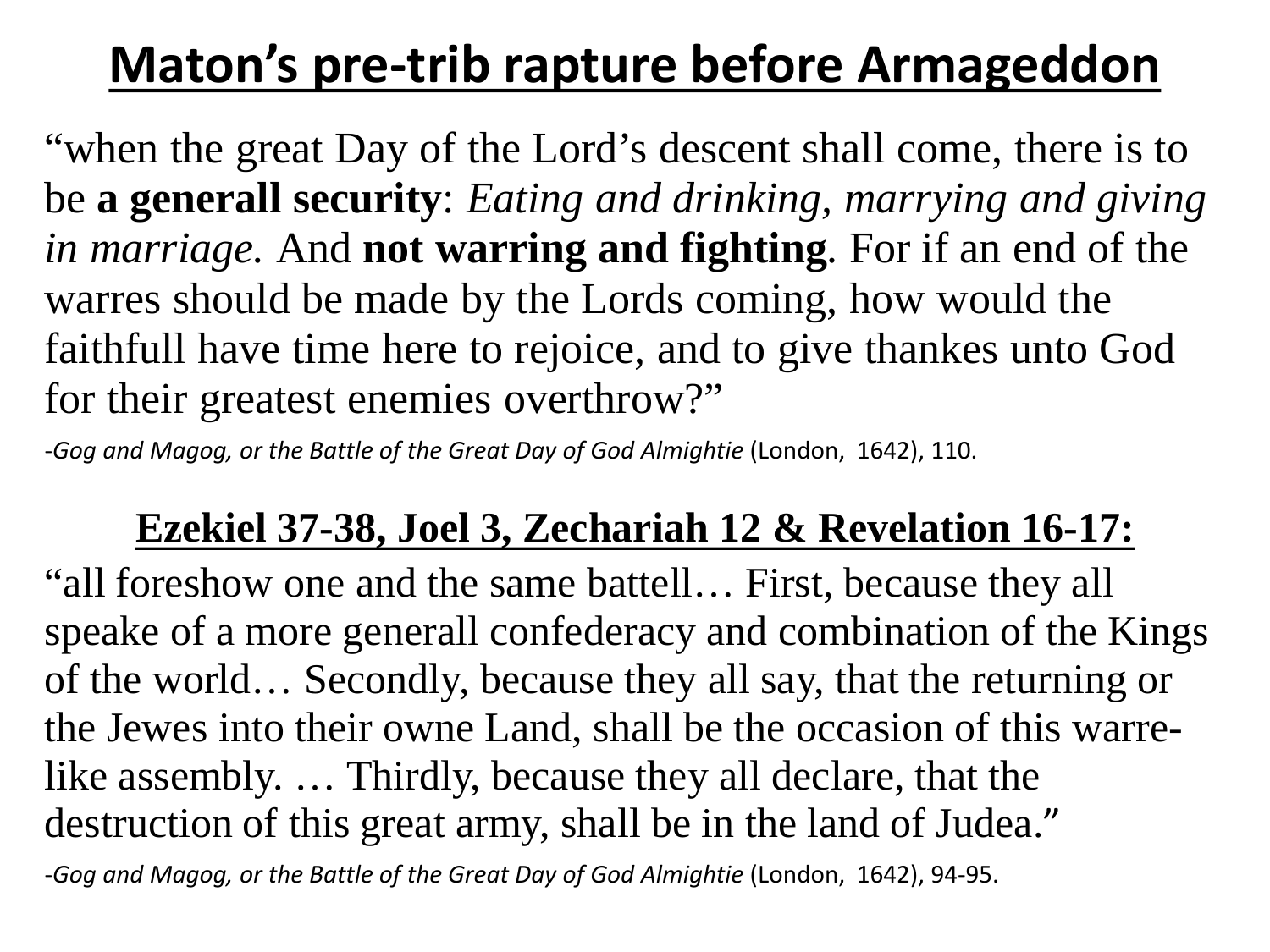### **John Archer's 40 days between rapture & kingdom**

Cambridge grad, lawyer & MP

"when he comes from Heaven to set up his Kingdom, **he will raise up all Saints who are dead before his coming…as Christ had a middle State betwixt his Resurrection and Ascension for forty days; so shall his Saints have who dye before his coming from Heaven; …but they shall have a middle state betwixt glory and mortality**…yet he said then to come from Heaven, although he had come before, therefore he must have **gone to heaven again**…and in this place they are kept till this Kingdome of Christ come…"

-*The Personal Reign of Christ upon Earth* (London, 1642), 19.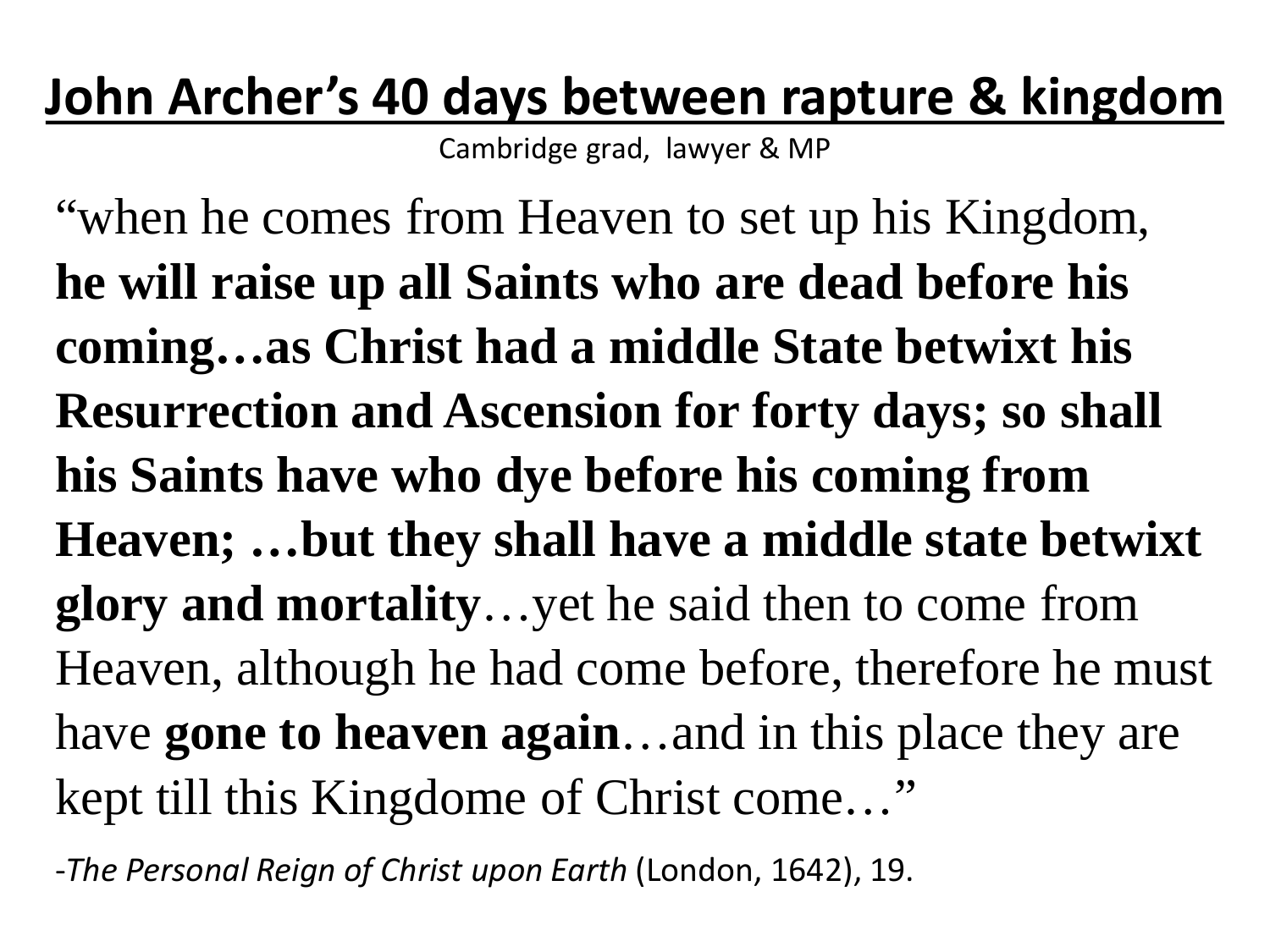# **Jeremiah Burroughs** (1600-1646) Cambridge grad, rector

Saints rescued from Great Tribulation Westminster Assembly



"The first thing that shall be done in this great day of Jezreel, shall be the deliverance of the Churches from wofull affliction which they shall be found to be in a little before, For so the Scripture tells us, *Dan.12.1.* that *before this day there shall be a time of trouble such as never was…and at that time thy people shall be delivered…*it is therefore called *a great day*, because of Gods appearing so gloriously in the deliverance of his Church at that day. … It is a going up, it is a rising… search into these truths of God, that so they may be the better prepared to meet Christ their Bride-groom when he commeth.

*An Exposition of The Prophesie of Hosea* (London, 1643), 187, 195.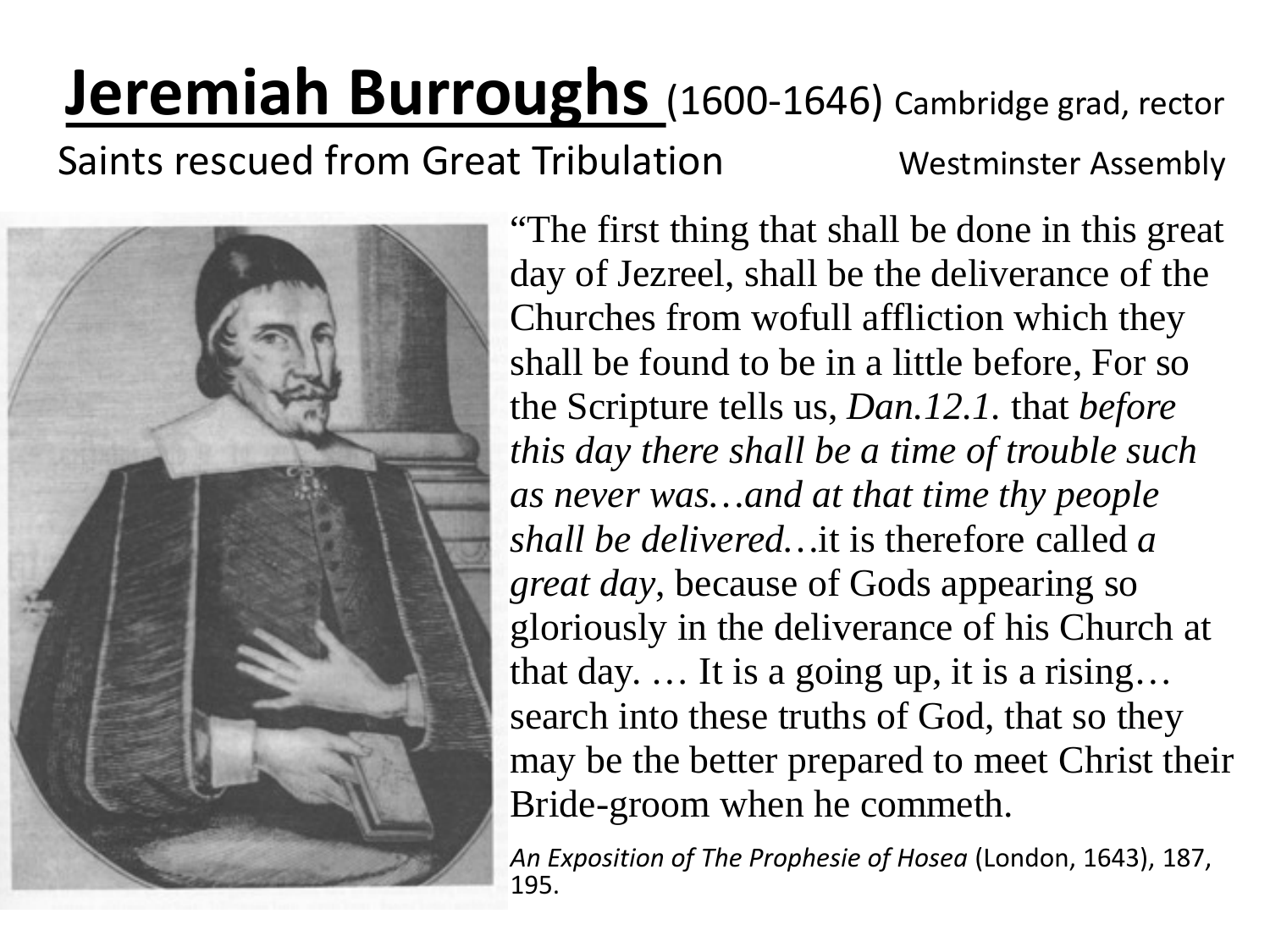#### **Ephraim Huit (Hewitt)** (1604-1644) Connecticut Puritan minister Christians delivered & preserved, Kingdom given to Jews who settle Judah,

Gog & Magog invade, Christ's bride returns to earth to set up Christ's Kingdom

"deliverance from outward trials is expressed by the Lords coming in the clouds…in the deliverance of his Church, from Egypt, and preservation in the wildernesse is described by his riding on the heavens…upon this coming of the Son of Man in the cloudes, the kingdom is given to the Iewes…but upon the Incarnation of our Lord, the kingdom was taken from the Iewes… & given to the Gentiles [until] the summoning of the Elect by the sound of a trumpet…our Lord Mat 24.30. & his beloved disciple Iohn Rev 1.7. do couple this coming of the Son of man in the Cloudes with that holy wailing of the Iewes in their conuersion…Zac 12.10." -*The whole Prophecie of Daniel Explained, by a Paraphrase, Analysis* (London, 1643), 196-199.

"The estate of the Jews even in those times of their restore are said to be very troublous, for that, 1. Warfare… 2. Also the Adversary they cope with is the Turkish State, whose rage and Terror is well known…" Ibid., 347.

…Gods Church as a Bride royally attired descends from Heaven…the Saints are here said to take the Kingdom." Ibid., 204-205.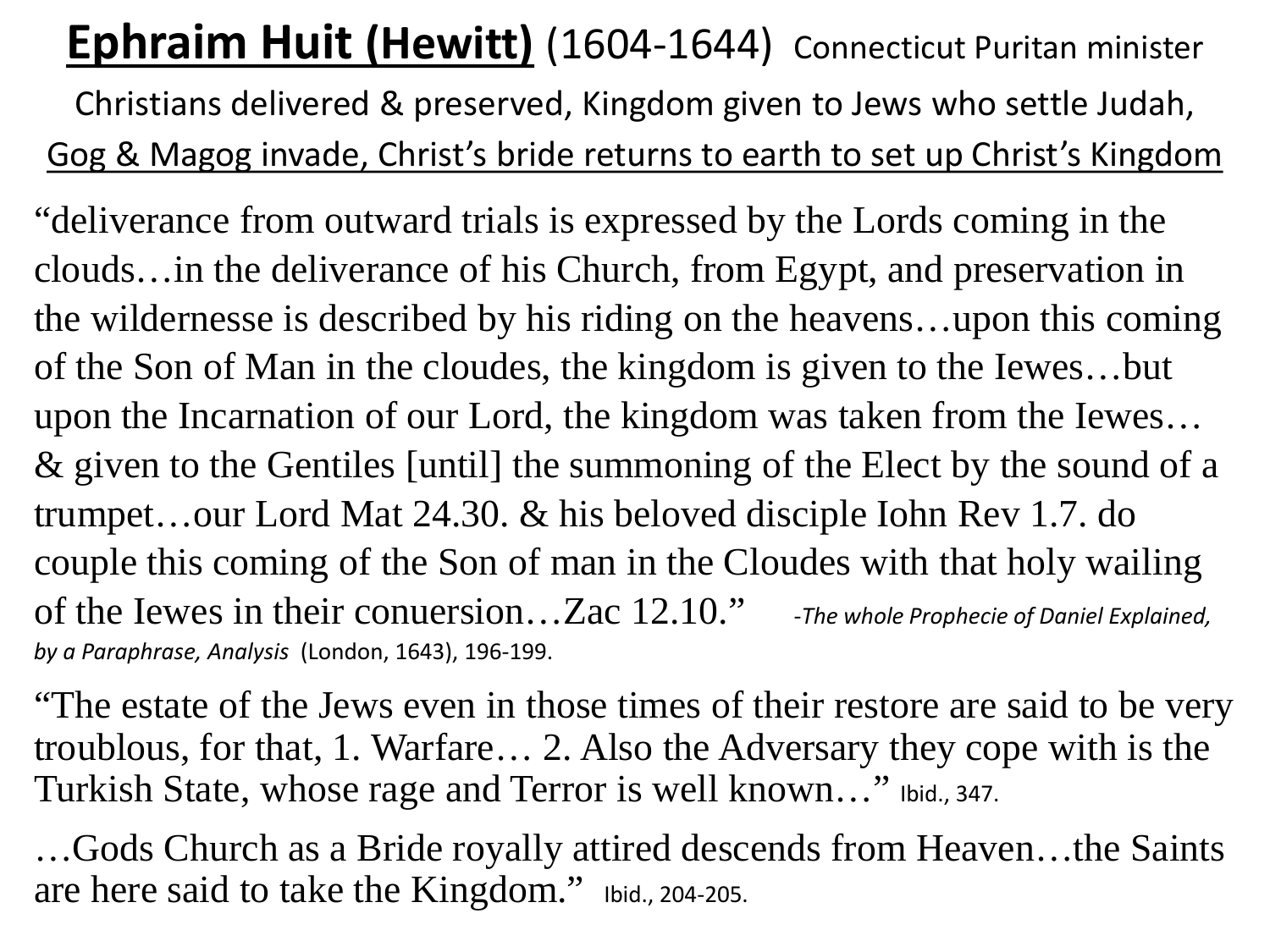#### **Elizabeth Avery** (ca. 1640s) The Saints are taken out of "the Great Tribulation" to "a place of safety…a resting place for…for three yeers and a half" then Christ will gather the Saints will come

"he will gather all his from all places…**the great Tribulation** which shall befall the Church of God immediately before her deliverance out of Babylon …so the Church shall be secured…in the wildernesse…which is **a place of safety…God will provide as a resting-place** for the Saints: which I say is an undoubted truth, in respect of the judgements of God which are coming on the earth…that is **three yeers and a half**…expect a dissolution of all things at the last days, when *the Son of man shall come in the clouds of heaven with power and great glory,* and **all the Saints with him**, who shall be **gathered together** by the sound of a trumpet, as in *1 Cor 15.* And *1 Thess 4* and *5*… *1 Pet 3.* Where it is said, that *the day shall come as a thief in the night*... those that are risen at the coming of Christ, with those who are risen from the dead, shall be **caught up** into the clouds, to meet the Lord in the air. Now these clouds are not the clouds of the air, but the clouds of heaven." "Christ coming in glory spiritually, and all his Saints with him..." *Scripture-Prophecies Opened* (London, 1647), 7-9,19,25.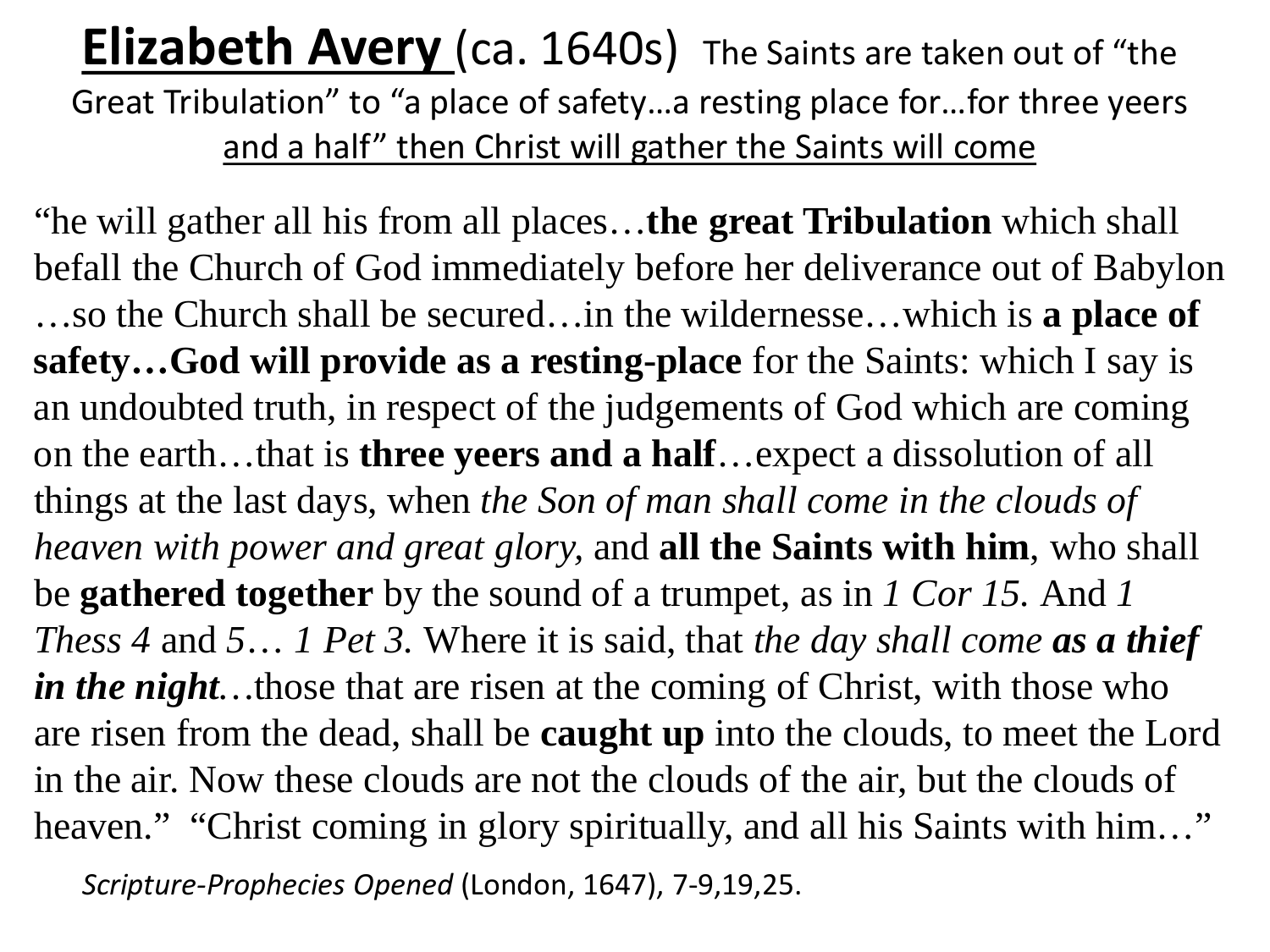### **Nathaniel Homes** (1599-1678) Oxford DD, Congreg. Pastor

Rapture to heaven before Conflagration & Armageddon, then earthly millennium

"all **mankind shall rise in their order**, Christ the first fruits…afterwards, they that are Christs at his coming…notes a distance of time of above a thousand and a halfe of yeers…the **rapture** of the Saints into the clouds, to be their present translation **into heaven**…this our gathering together unto Christ at his coming (so the Apostle calls this **rapture**, 2 Thess.2.1.) wee shall from henceforth never lose his presence, but always enjoy it, partly on earth, during his reign of the thousand yeers, and partly in heaven, when wee shall be translated thither. [Why] this **rapture** of the Saints on high to meet the Lord in the clouds, rather then to wait his coming to the earth. What if it bee, that they may be **preserved during the conflagration** of the earth, and the works thereof, 2 Pet.3.10. That as Noah, and his family were preserved from the deluge, by being lift up above the waters in the Ark, so should the Saints at the conflagration bee lift up in the clouds unto their Ark, Christ, to be preserved there from the Deluge of fire, wherein the wicked shall be consumed?"

-*The Resurrection Revealed* (London,1653), 492,494.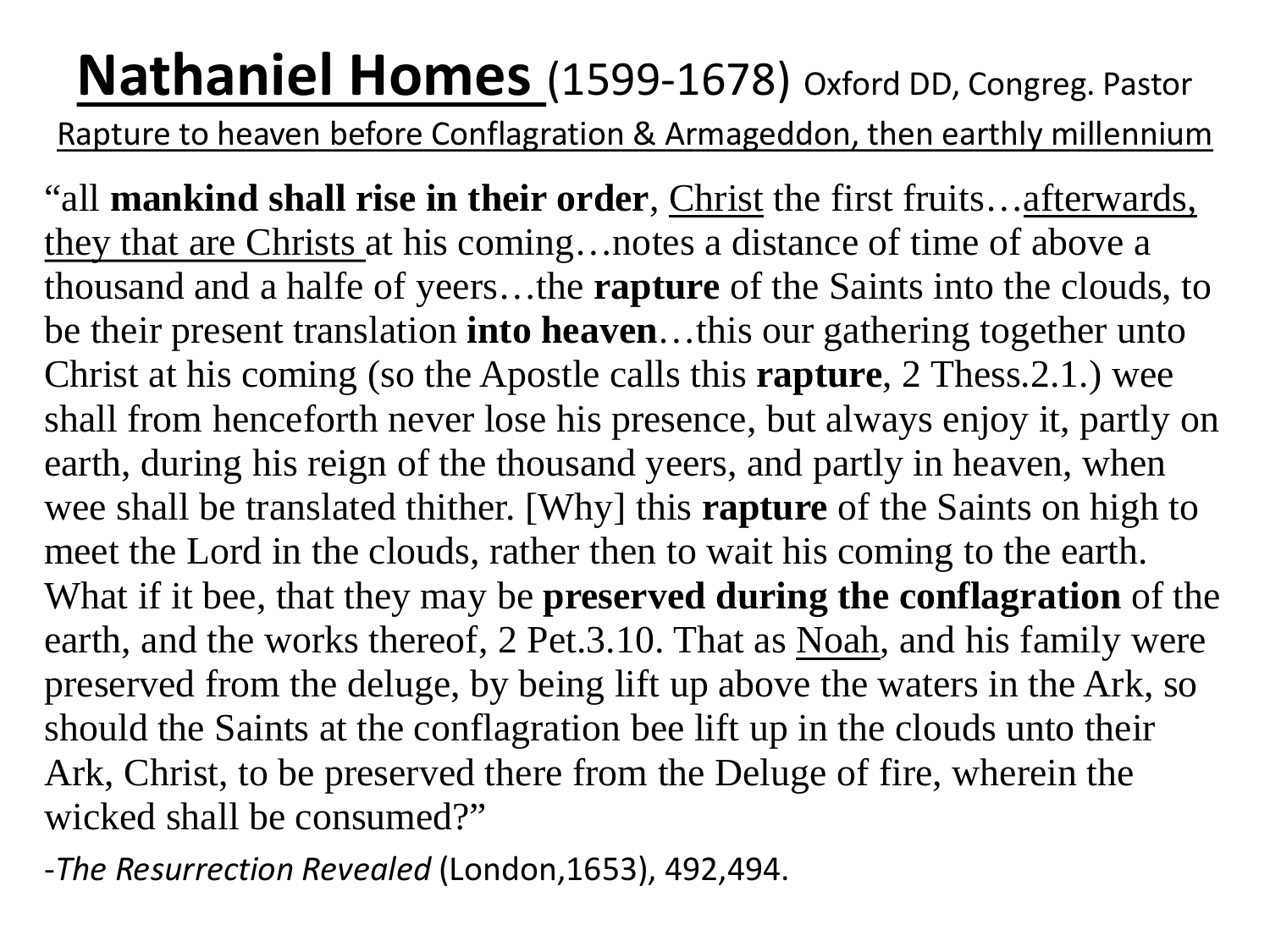#### **Homes on a Jewish kingdom while the Church is in heaven**

Christ appears in clouds for rapture & calling of Jews, then Israel restored, Armageddon

"conversion of the Jewes yet to come, at the beginning of the Restitution of all things. …**this coming** is meant of a coming after his Ascension, and yet **before the ultimate day of doome** …a future thing… But this **cannot be understood of his appearance at the ultimate day of judgement**, because they speak of his **pouring out of grace, and giving repentance** to the families of the Jewes …The **Israelites** after their **return** into their own Country at the time of their redemption, are not to injoy a full and perfect tranquility, and peace, until the last **war with Gog and Magog** shall be finished. For it shall come to pass that **after the Israelites shall returne into Palestine**, that Nation of Gog and Magog shall come to invade…the Holy Land…confirmed by [Ezek, Joel, Dan]."

-*The Resurrection Revealed* (London, 1653), 62-63, 80-82, 426-427.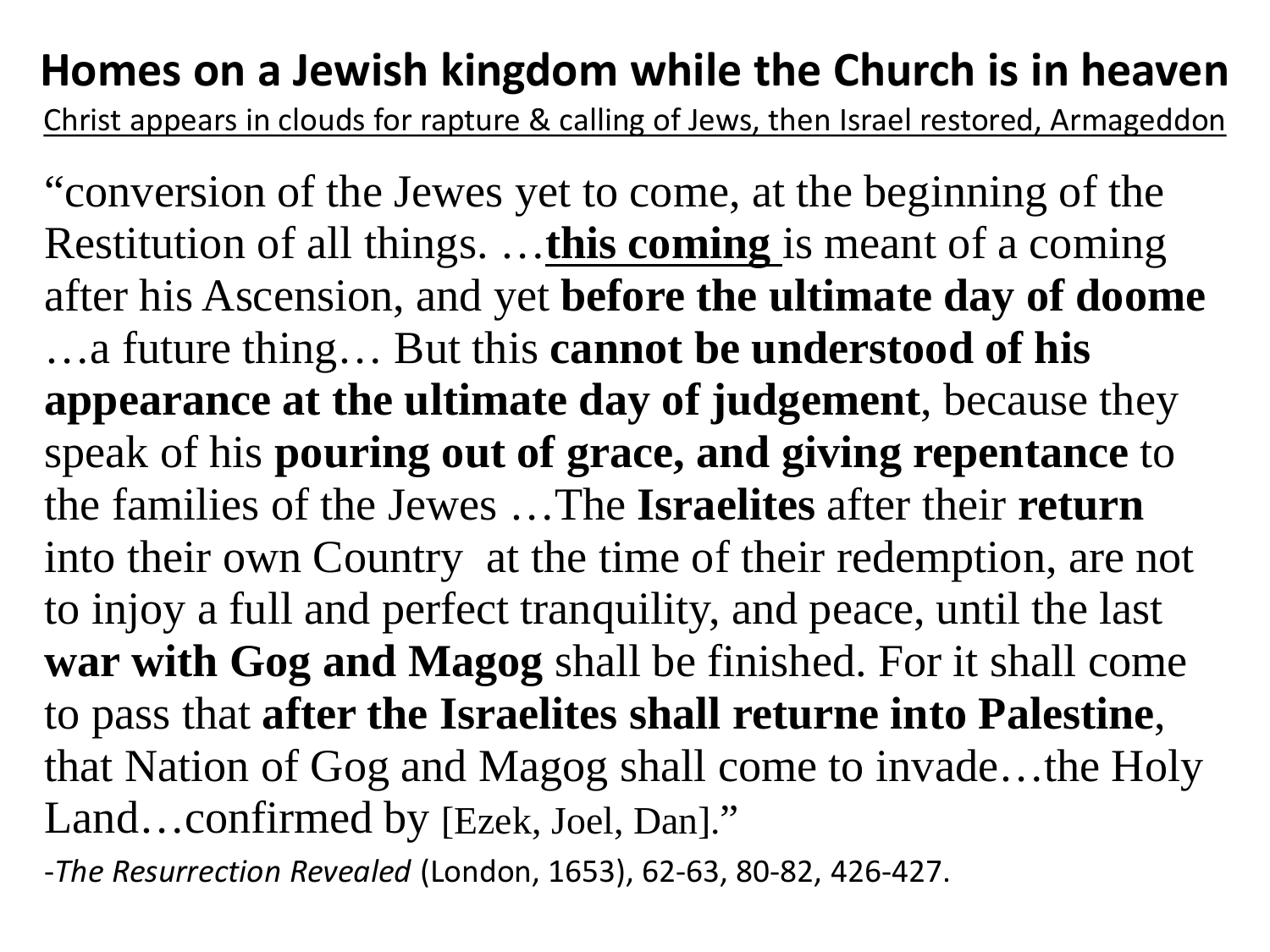### **William Aspinwall** (1605-1662)

left Boston with Anne Hutchinson for Rhode Island in 1637, returned to England 1651, 5<sup>th</sup> Monarchist, back to New England 1659

"If God by some voice from heaven, I mean out of his Churches, say *Come up hither*, Rev.11.12,13. Follow his call, and fear not enemies; though you see them, & they see **you ascend up to heaven, you shall be safe**. Some **commotion or earthquake will ensue**, but no detriment to you that obey the voice from heaven, The detriment will be to the enemies themselves…"

-*A Brief Description of the Fifth Monarchy, or Kingdome, That shortly is to come* (London, 1653), 9-10.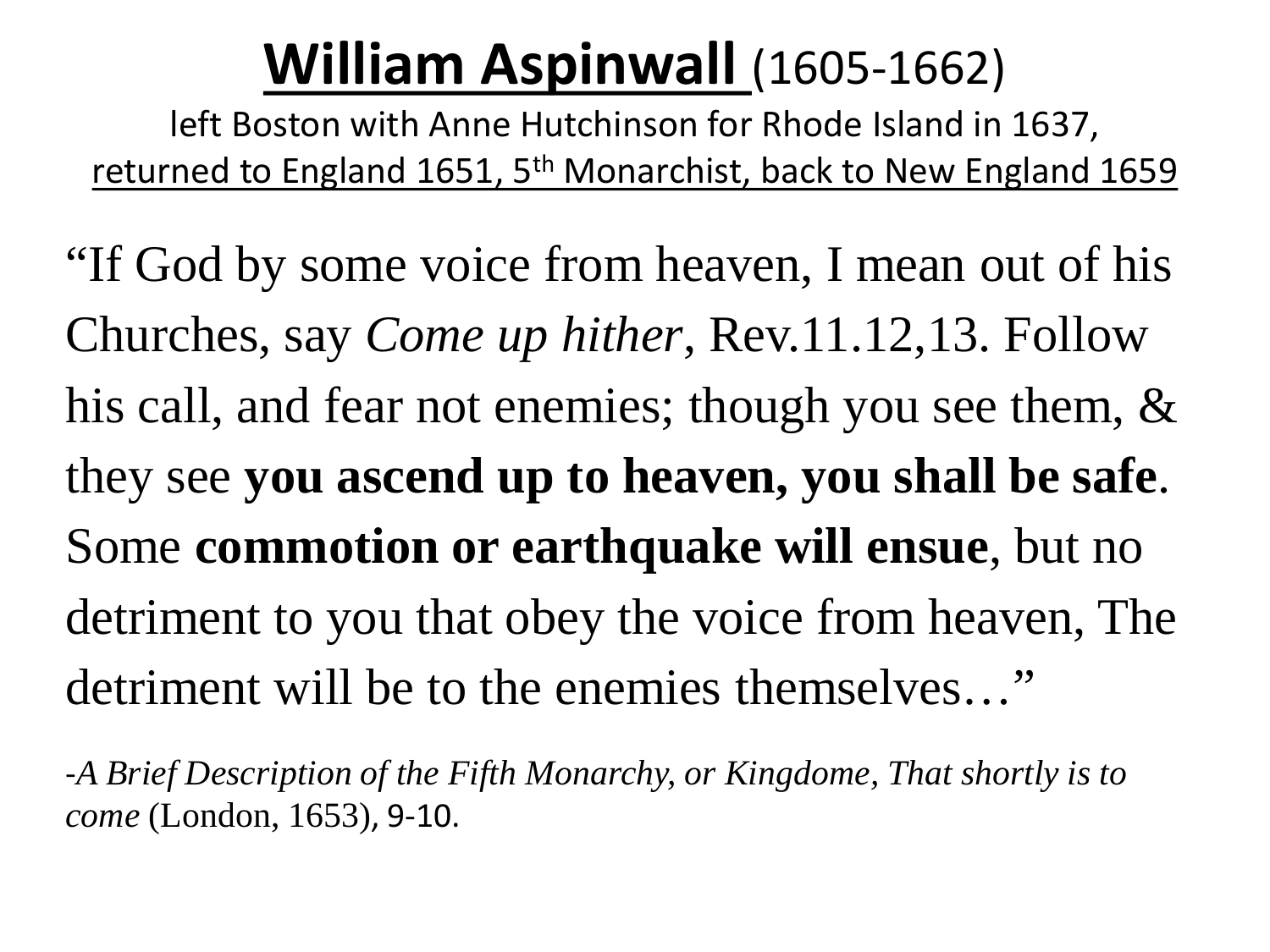#### **Capt. John Browne** (1582-1659) of merchant ship (London-Annapolis) 144,000 on earth after rapture while church in heaven, then Jews called, Jerusalem & Temple rebuilt, the Beast rages until cast into pit



"the hundred forty and four thousand, who are called Virgins, cannot be said to be the Virgins that attend the Spouse, the Lamb's Wife, seeing that they are **upon the Earth after the said Spouse is taken up**. …then will follow the calling of the two Tribes of Judah and Benjamin to Jerusalem…and then **the City is built**, which bringing back of the ten Tribes will not be completed till **after the Saints are taken up**, when as before that time **both Jerusalem and the Temple will be built**, and Sacrifice offered…After the calling of the two Tribes for to build and inhabite Jerusalem, the next remarkable thing that will in those days fall out to be, is the rising or manifesting of the Beast…" *A Brief Survey of the Prophetical and Evangelical Events of Last Times* (London,1654),7,12-13.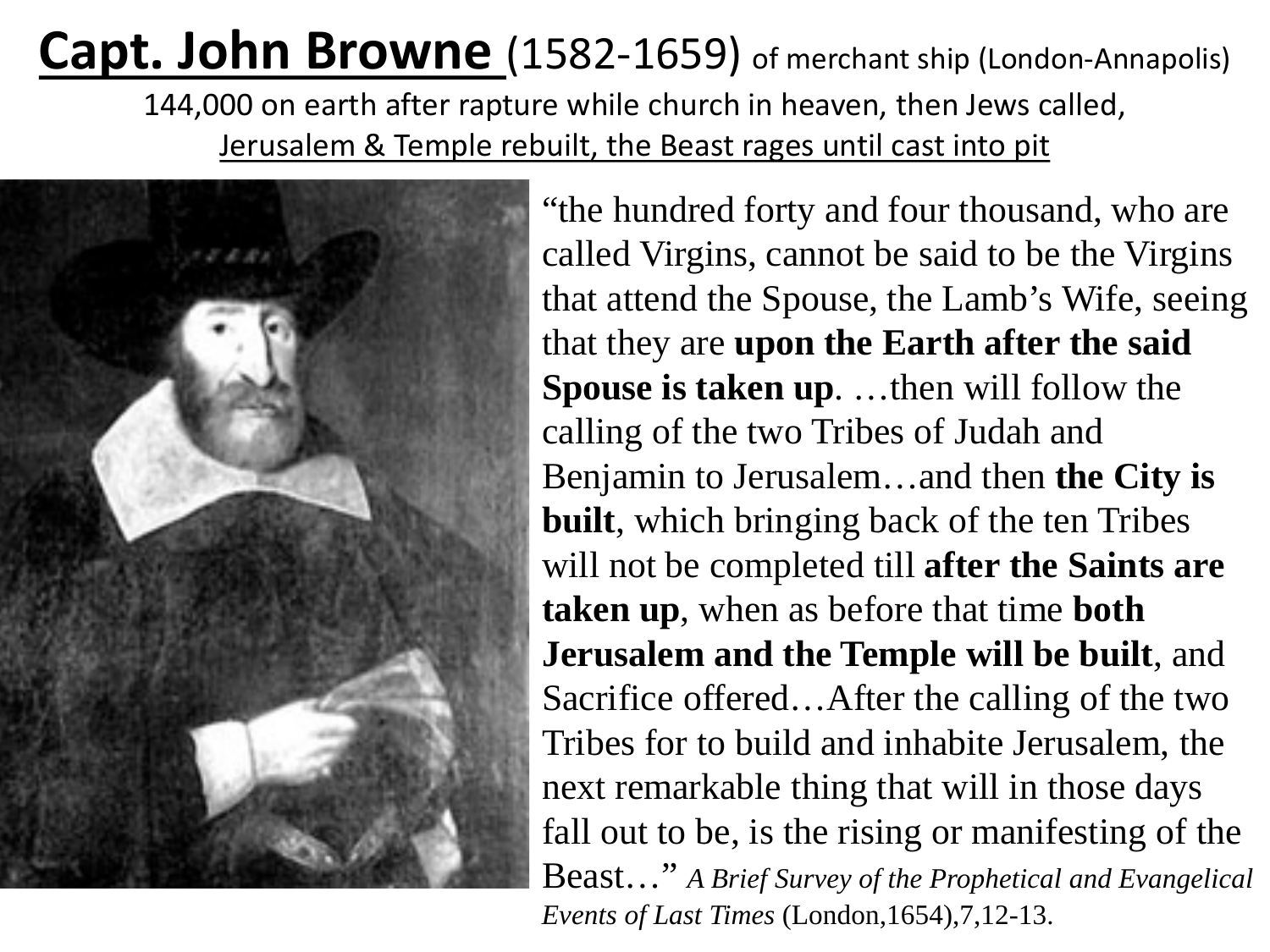#### **Capt. John Browne's Order of Events in Last Days**

1. "**Falling away** of the Churches…from the Truth of that Doctrine that was taught them by the Lord Jesus a falling away before the man of sin would be revealed, 2Thess.2.3.

2. "the coming forth of the Mysticall Whore of Babylon…The place of her abode…is that great City… which reigneth over the Kings of the Earth…Rome, the chief Seat of the sixth Head, of Roman Monarchy

3. "the image which Nebuchadnezar saw consisting of two legs…this division of the Empire…the Western Empire is afterwards divided into severall Kingdoms…and the Eastern is quite devoured by the Turks…

4. "this **Gospel of the Kingdom must be preached in all Nations** after the falling away of the Churches…

5. "then will follow the **calling of the two Tribes of Judah and Benjamin to Jerusalem**…

6. "then the **City is built…both Jerusalem and the Temple** will be built, and Sacrifice offered…

7. "this seventh Head or Government is stiled a Raiser of Taxes…must immediately precede the vile person …this little horn must be the same with the vile person, **Man of Sin, and Beast**…now is no treasure to be found nor Revenue left to defray the ordinary charges thereunto, much lesse for the maintenance of an Army

8. "John's Beast…shall return…causing them (viz. **the Jewes) to be besieged**…dayly Sacrifice shall be taken away, and the **transgression of desolation…the Sanctuary…trodden under the feet**…

9. "during the **time of that terror** will the Church of the Iews (the one hundred and fourty four thousand) fly out of Ierusalem into the wildernesse…

10. "the ten hornes and the Beast will arise, before whose power is at the height **the Saints will be taken up**  …therefore the more the reason to set upon this most necessary work of preaching the Gospel…

11. "**bringing back of the ten Tribes**…

12. "**the hundred fourty and four thousand…are upon the Earth after the said Spouse is taken up**.

13. "The **Beast [will] set up the abomination** which makes desolate…**then the great tribulation** that would immediately follow, such as was not from the beginning of the world to that time.

Ibid., Point 1/page 2; Point 2/pages 9-10; Point 3/page 31; Point 4/page 12; Point 5/page 13; Point 6/page 13; Point 7/page 32-34; Point 8/page 43-44; Point 9/page 45; Point 10/page 7,13,39; Point 11/page 13; Point 12/page 7; Point 13/page 46.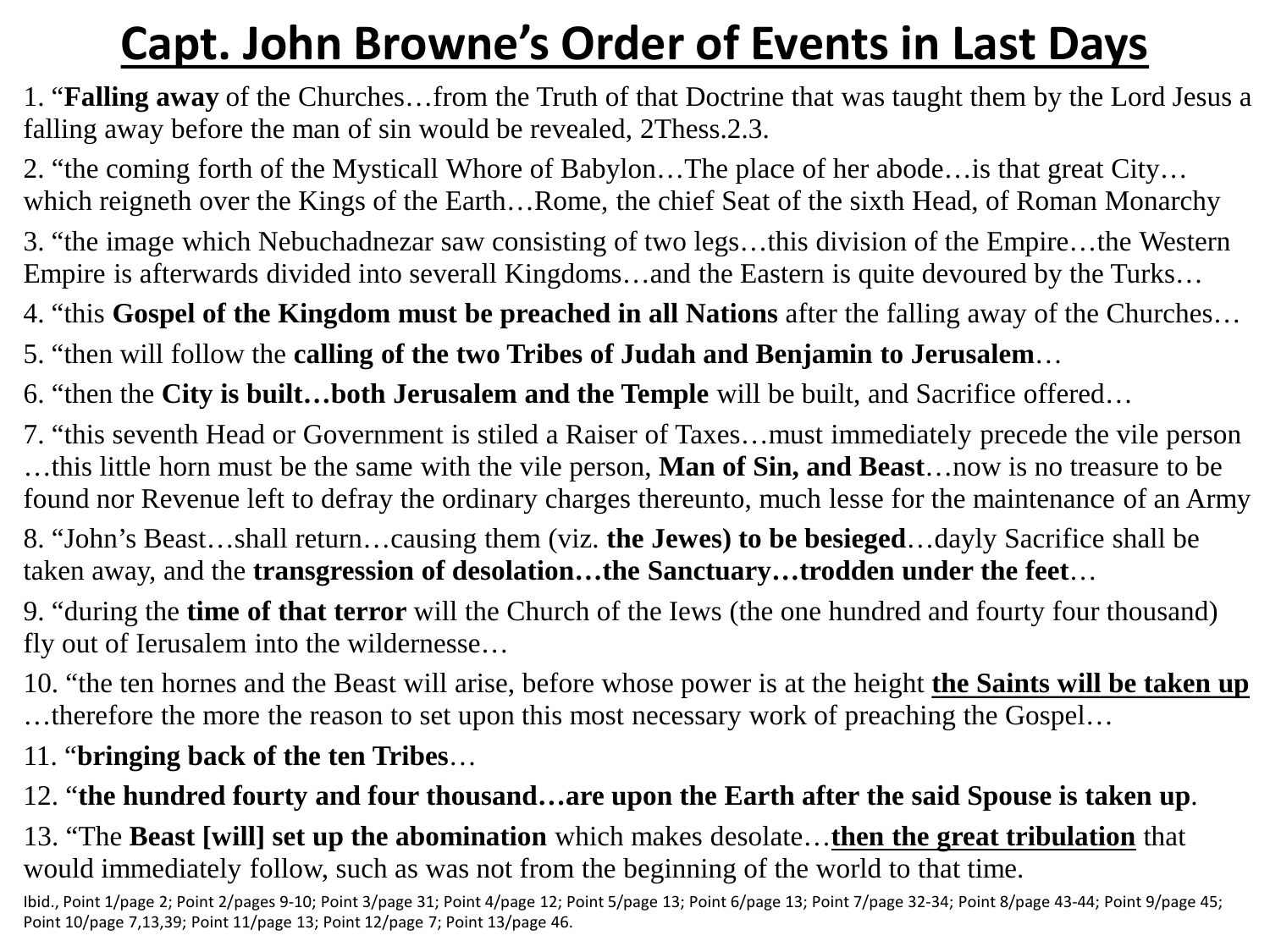### **Early Tribulation according to Capt. Browne**

#### **10 Horns destroy Whore, give power to Beast (revealed), Rapture, abomination in temple**

#### "What the ten Horns and Beast will doe before and **after the taking up of the Saints**.

"**First, before** the taking up of the Saints, the ten Horns will arise, and hate the Whore, and make her desolate …and destroy her, before they give up their power unto the Beast.

"Secondly, As to what the Beast will doe. First, **before the Saints are taken up** he shall make warre with the King of the South (the Ægyptian Prince) but afterwards they shall be reconciled seemingly, for they shall talk of deceit (or speak lies) at one Table, and both set their hearts to doe mischief…his heart shall be against the Covenant (or people of the Jewes, with whom he had before made a League)…his evil thoughts will then begin to work against them, according to Ezekiel's Prophecie in his 38. Chapter 10,11,13. For this **Gog…will evidently appear to be this vile Person or John's Beast**, if we compare Ezek.38…with the 19. Revel.17,18.) At the time appointed he shall return …causing them (the Jewes) to be besieged, as he passeth through their Country… So that know will begin to be fulfilled another part of Daniel's Prophesie, who saith in his 8. Chapter 13,14. That the time that the dayly Sacrifice shall be taken away, and the transgression of **desolation,** to give both the Sanctuary and the Host, to be **trodden under the feet, shall be two thousand three hundred days**…before the end of the vile Persons raign be. …**during the time of that terror** will the Church of the Iews (viz. the one hundred and fourty four thousand) fly out of Ierusalem into the wildernesse.

"And now we come to declare what he (the vile Person or Beast) will doe **after the Saints are taken up**; that is, he and his Army, after a short space, will recover their Spirits again, and being impowred by the devil he takes Jerusalem…And **then he will set himself in the Temple of God, and exalt himself above all that is called God**, 2Thess.2.4. and Dan.11.36…now persuaded, by the Dragon and the vile Person, to joyn with him, in utterly rooting out this people of the Jews out of that plentifull Country... And now we apprehend will be the time, when all the world will wonder after the Beast, whose deadly wound by a Sword was healed…set up the abomination which makes desolate,,,then would be the time that they [Jews] would have most need to fly [to the wilderness], in regard to **the great tribulation that would immediately follow**, such as was not from the beginning of the world to that time." Ibid., 43-46.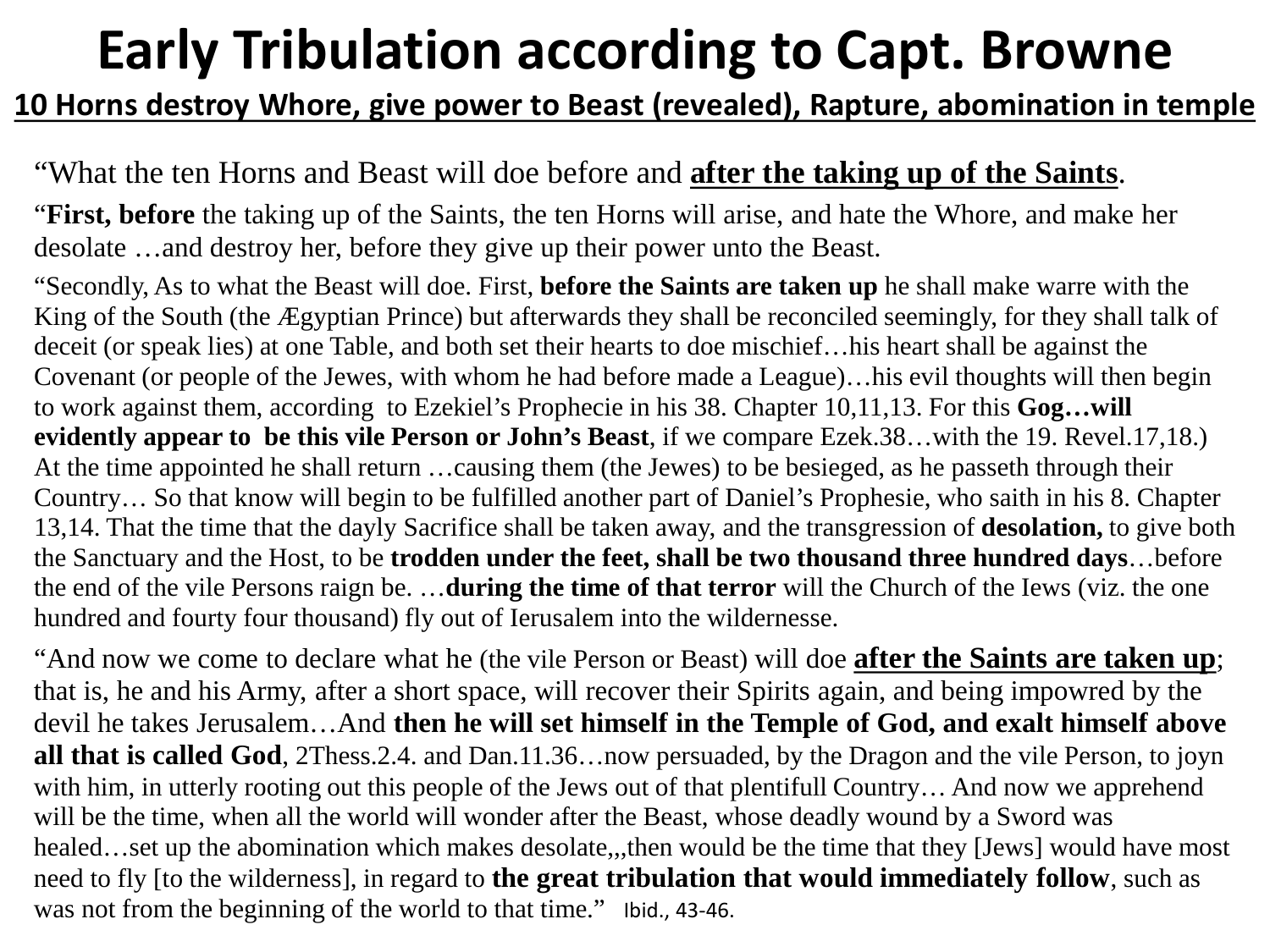## **Late Tribulation according to Capt. Browne**

Rapture, Beast takes Jerusalem, ends sacrifice 3 ½ years, Beast cast into lake of fire

"the holy City shall they tread under foot two and forty months [3½ years]…in the midst of the week [in the middle of seven years] he shall cause the Sacrifice to cease…and they [Jews] shall be given into his hands until a time, and times, and the dividing of time [3½ years]… So that from the time of **the Saints being taken up**…to the time that the Beast and the false Prophet will be taken alive and cast into the lake of fire, and the said Devill or Dragon bound up with a chain, will be a short time… So that the longest time of the Prophecies concerning him, for **the said time of the Saints being taken up, to his end, will not be four years.** A short time in respect of eternity, but a long time in respect of **the miseries and plagues that will fall upon the Inhabitants of the Earth**. Ibid., 47.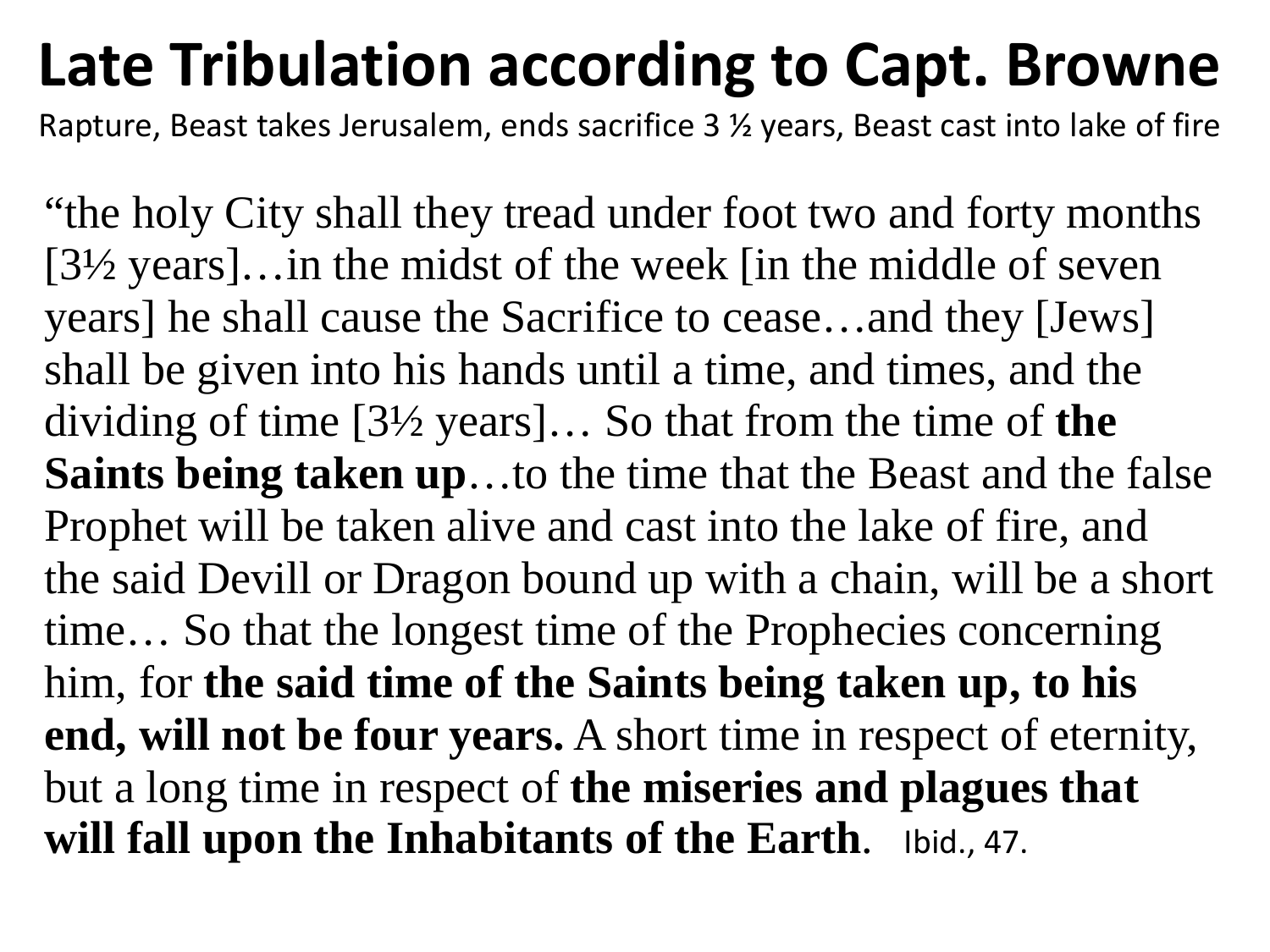### **James Durham's order of events in the last days**

(1622-58) St. Andrews grad, Scottish covenanter, prof Glascow captain in Cromwell's army

- 1. "Antichrist Rome's destruction, her people lament, but the Saints sing 'Alleluja'
- 2. "Preparation for the Bride (Church): the first resurrection, 'clothed in fine linen'…*the marriage supper of the Lamb is come…*the Churches marriage with Christ, which is the same with the Resurrection
- 3. "The Lambs order and army…**after the Lambs marriage…a flourishing Church, able to send out Armies…not only Angels and Saints glorified**; **but such of the Church, as are arrayed…"**

-*A Commentarie upon the Book of the Revelation* (Edinburgh, 1658), 691, 699-700.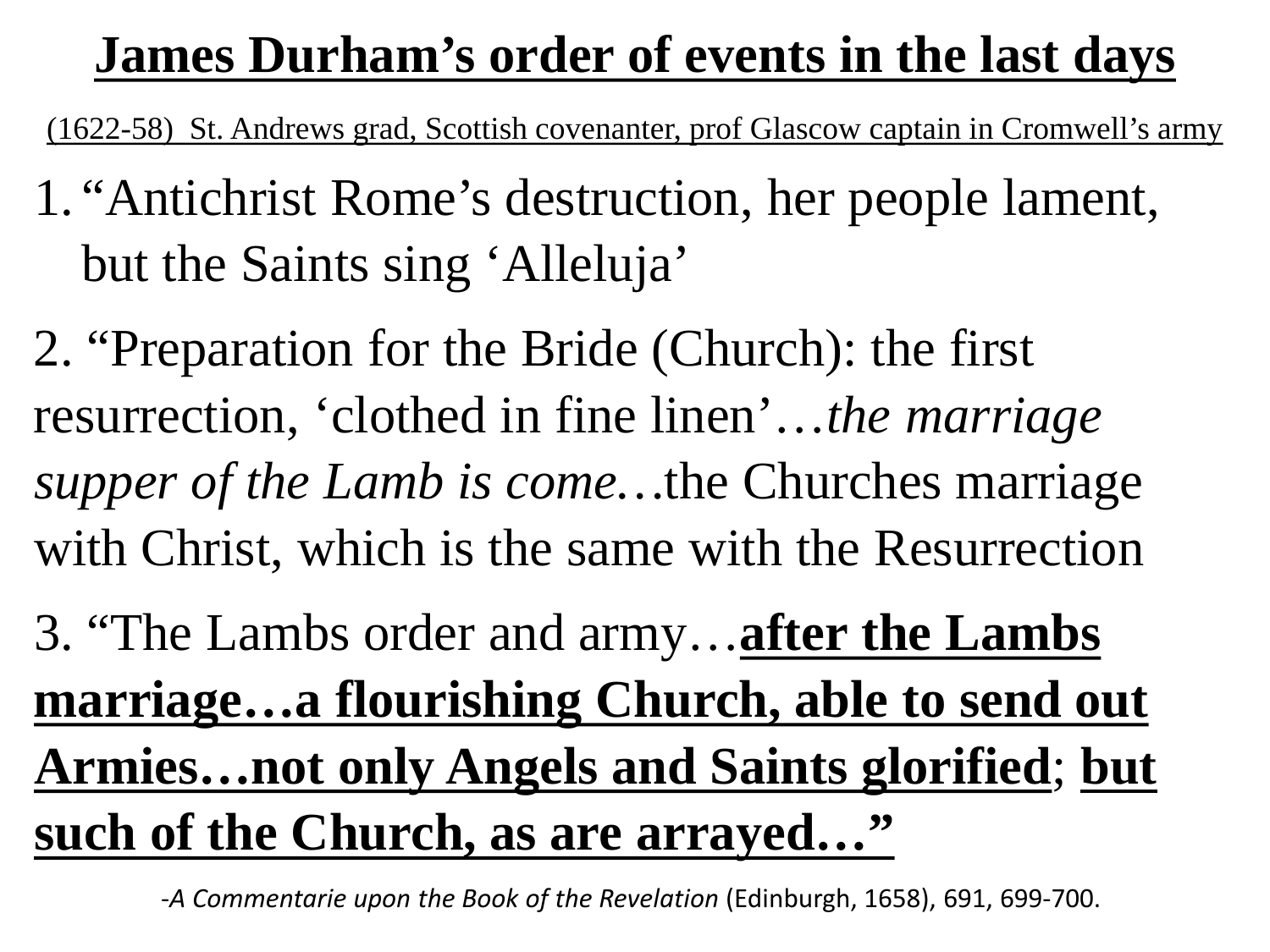**John Birchensha** (1660s) Rapture, destruction of Whore, Jews called, return to their land, nations invade, take Jerusalem, Christ & Saints destroy them

**"The dead shall be raised**…some of them which did slay them shal behold them when they ascend into heaven in a Cloud… A tenth part… will leave the great Whore; partly abhorring her cruelties, partly seeing the mighty wonders of God in raising the dead, and partly foreseeing the judgements ready to fall upon the Babylonish and Papal Empire. And… **the Lord will put it into their hearts of the Jews** (having seen the sign of the Sonne of Man in Heaven, and being convinced that their Messiah is come) to imbodie, in order **to a journie into their owne Land**. … All **Nations shal be brought against Jerusalem to battle**; for Wars wil be among the Turks, and the spoile shal be divided in the midst of Jerusalem: and the City shall be taken, and the houses spoiled, and the women defiled… But the Heathen shal not long possesse the Holy City: For now **the Lord wil come to give his Saints** possession of their own Land: And he wil come with All his Saints…and **those nations that shal gather together against Jerusalem shal be destroyed**…"

-*The History of the Scripture* (London,1660), iv,61-62, 98-99.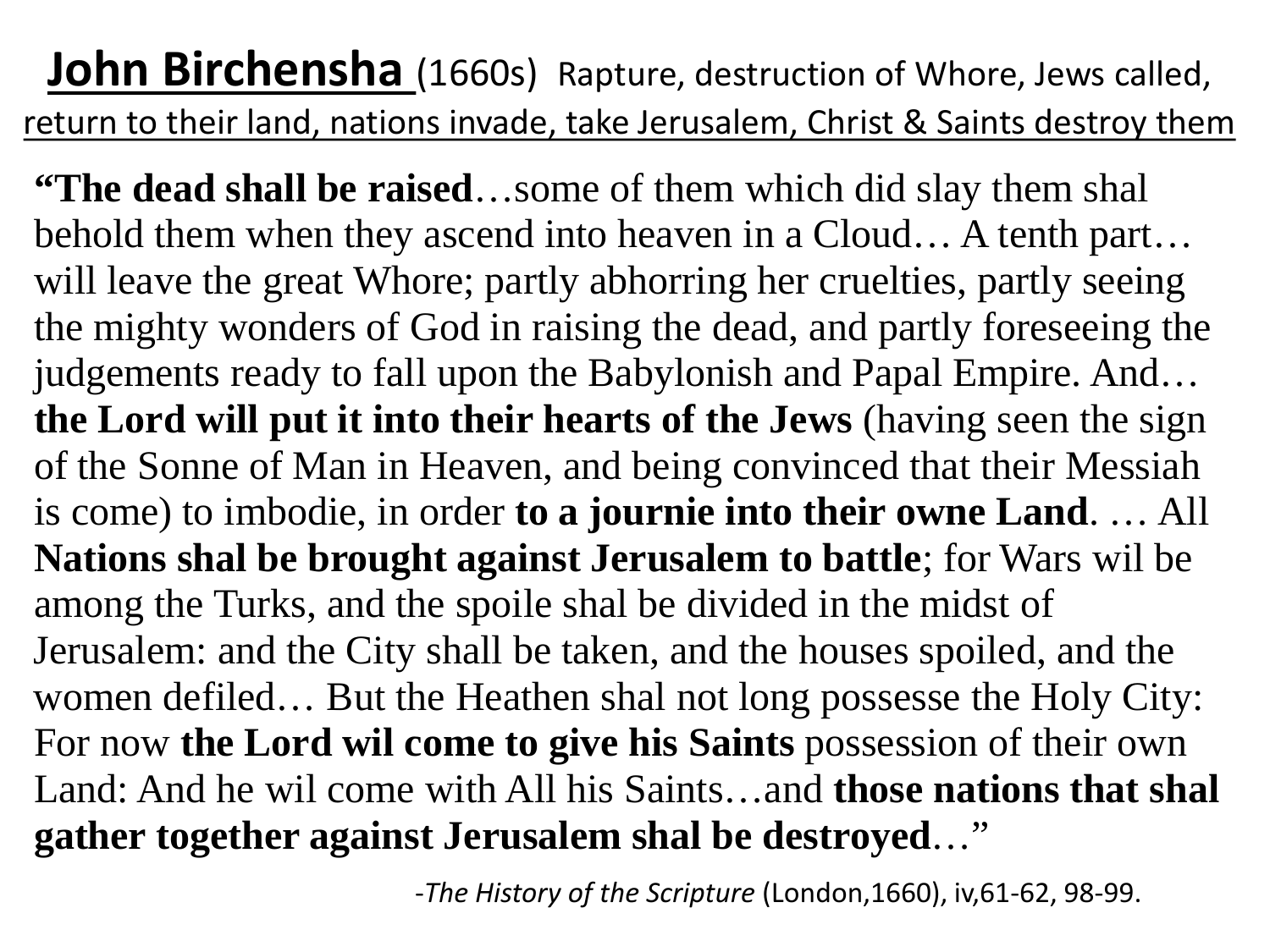#### **William Sherwin** (1607-1687) minister Wallington (south of London) ej.1660 promoting the Rapture & Millennium 'after so many hundreds of years of its lying hid'

"the Saints…at the sounding of that last Trumpet at the end of the world shall be changed in a moment, at the twinkling of an eye…**rapt** up to meet Christ in the air…

"the end of the fourth Monarchy…which agree with the times of the seventh Trumpet…Christ by a change before**, in an instant delivers the faithful then alive, from that temporal destruction, and the ruine of the Antichrist**… The examples of the Flood in Noahs time, and the destruction of Sodom and Gomorrah in Lots time are instances…"

"he will raise all his people that then sleep in the grave, **to raign on earth** with him, till the great multitude of their fellow-members be come in. This Doctrine many of the ancient Fathers acknowledged…**Justine Martyr**…**Irenaeus**…**Tertullian**…even **Augustine** sometime held it, though by the subtlety of Satan, forgeing lyes to asperse the Millenary opinion, and stirring men up to foist in offensive errours…in these latter times hath **again discovered it, after so many hundred years of its lying hid for the most part in the Church**, to be a doctrine really embraced by his faithful people [who] will doubtless certainly know, that upon their **rapture** to meet Christ, they shall be perfected in glory evermore in heaven."

*-Eirenikon: or a Peaceable consideration of Christ's Peaceful Kingdom on Earth* (1665), 40, 46-47, 107-108.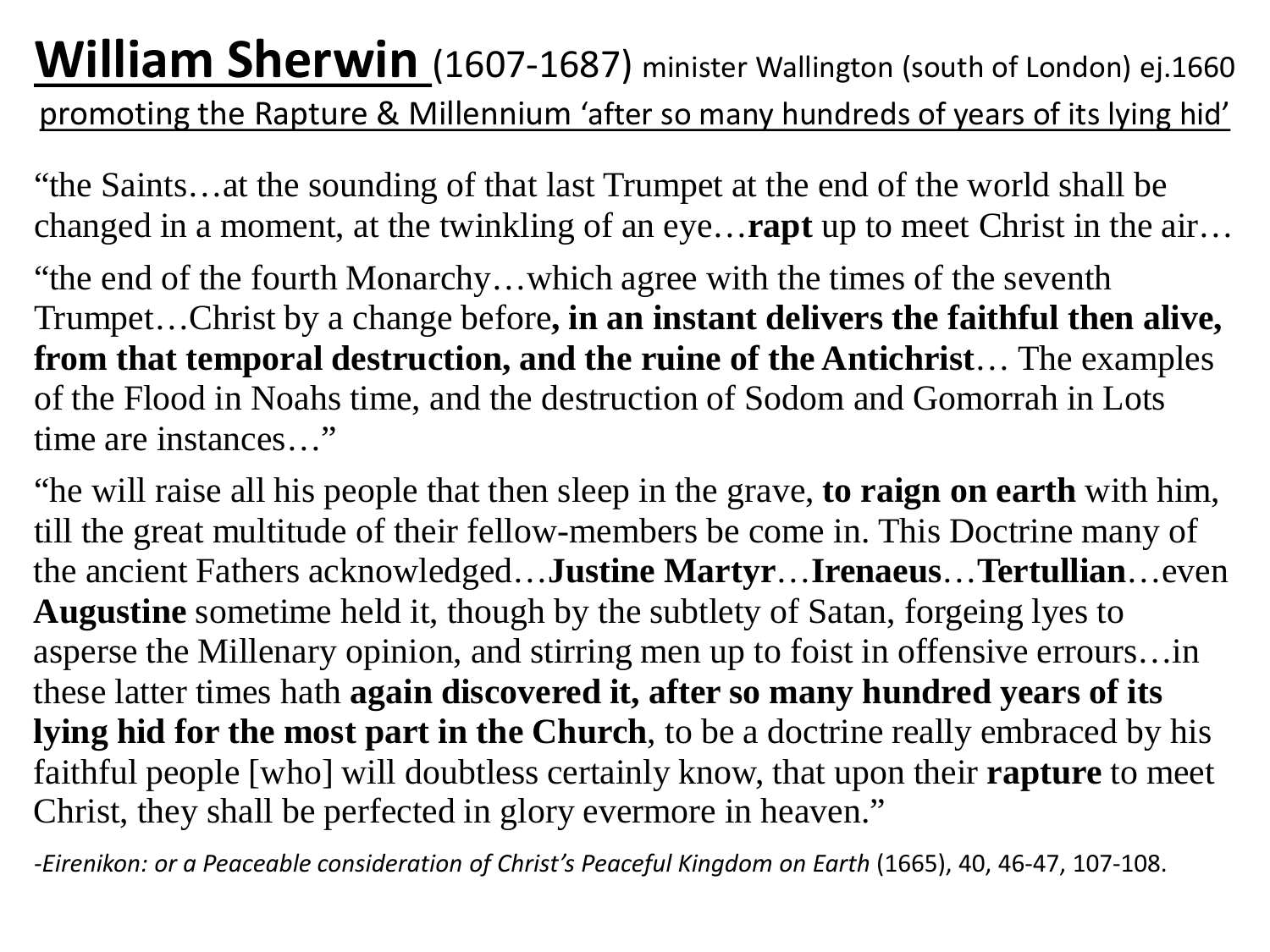### **Sherwin: 3 Personal Comings only way to explain it**

Tribulation, Lord's Coming, Resurrection & Change, Calling Jews, Antichrist revealed, Armageddon

#### "What, such an apprehension make **three Personal Comings! Yes**, it may be so… For **without making three of two or two of one, I am sure it cannot be done**. …

"The time of great and universal **Tribulation** that shall come upon the World, foretold by our Lord, is called an Hour of Temptation. … The Lord's Coming; The Saints Resurrection and Change; then caught up to meet the Lord in the Air; the Jews Conversion; the Consternation of the Wicked; and the Man of Sin, and his Company's Destruction; Calling of his Saints to Judgment; Subjecting the Nations to the Jews, Reigning over the Nations…"

*The Glorious Kingdom of our Blessed Lord Jesus Christ on Earth Rightly Timed* (London 1693), 5, 18,19. Sherwin died in 1687, but his son an engraver lived until 1709.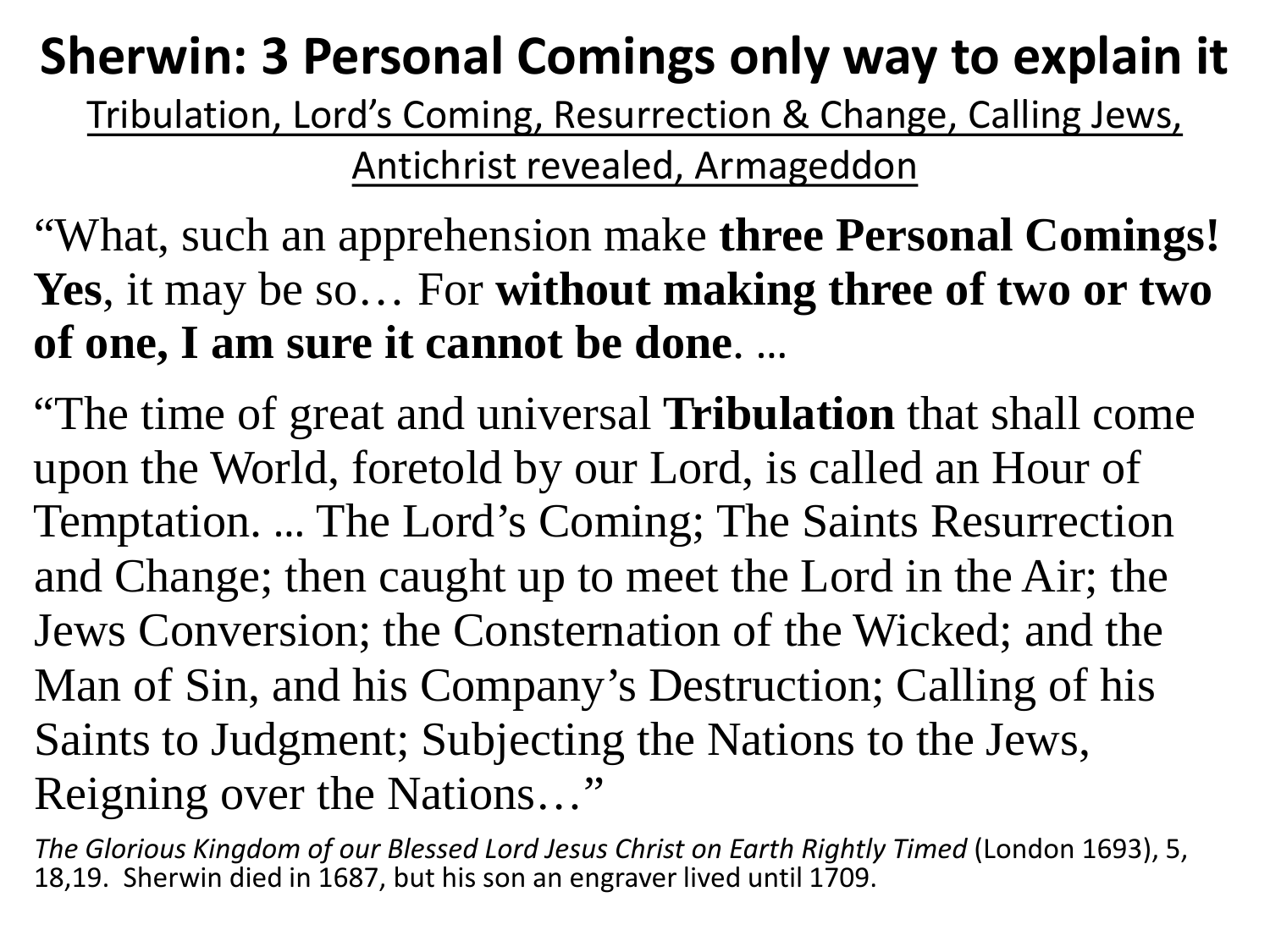**Thomas Vincent** (1634-1678) Oxford grad, rector London, ej.1662 Rapture of righteous, others left behind, terror sounds just like Tim LaHaye!

"the righteous…suddenly **caught up together in the clouds** to meet the Lord in the air; which sight will be fearful and amazing to them, when they perceive themselves to be **left behind**. … O the fear and trouble which will be upon the spirits of those unbelieving Christ-less, graceless sinners… some of them linked in the nearest relations to them, when **their believing relations shall be caught away from them**, and carried up into the air, with the rest of the glorious train of Saints, when **themselves shall remain below upon the earth**… Friends will be together at that day as at other times, not expecting Christ's coming… Suppose that the heavens should just now open and you should hear the sound of the last Trumpet, and Jesus Christ should descend. …all you that are impenitent and unbelievers, would be **left behind**: and think what **terror would fall upon you**… O how dreadful would it be for you, and all that should be found in the number of them that are left?"

-*Christ's Certain and sudden Appearance to Judgment* (London,1667), 53-54.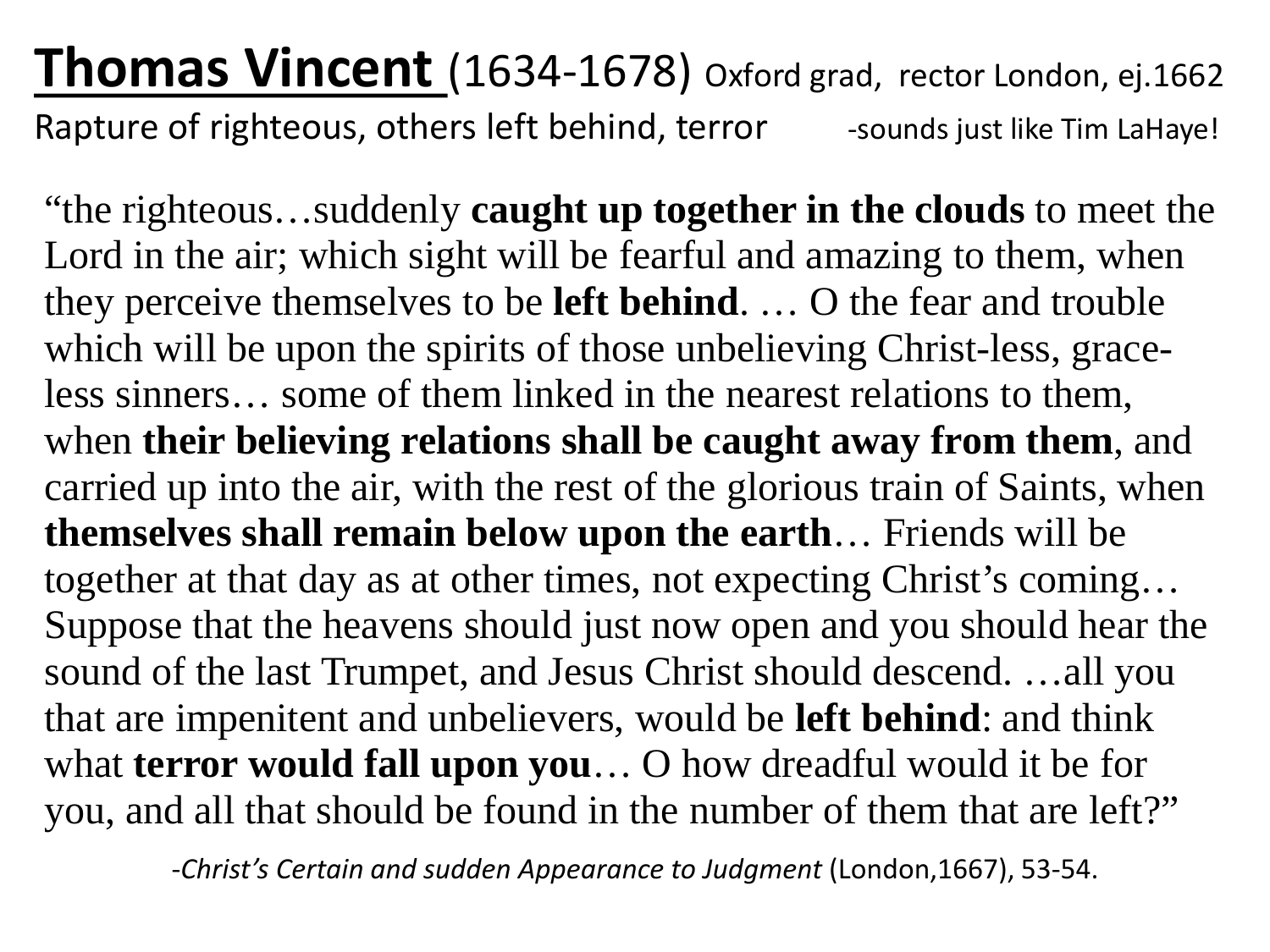### **Samuel Hutchinson** (1590-1667) brother-in-law of Anne

Tribulation, Rapture, Armageddon Futchinson, settled Rhode Is.

"when we see the people of God is **such distress as never was known** in the World, then we may look for Christ's appearance for delivering them. … Now before this great Restitution of all things, we must expect **Christs second coming**, before which Antichrist will never utterly be destroyed…*2 Thess.2.1.*the **Saints shall be gathered** together unto him, according to that in *Mat.24.31. He shall send his Angels with the great sound of a Trumpet, and they shall gather together his Elect from the four winds, from one end of heaven to the other;* and then shall be…that **great Battel of**  *Armageddon…His feet shall stand in that day upon the Mount of Olives…Then the Lord shall be King over all the Earth***."**

*A Declaration of a Future Glorious Estate of a Church to be here upon the Earth, at Christ's Personal Appearance for the Restitution of all things, a Thousand Years* (London, 1667), 7, 15.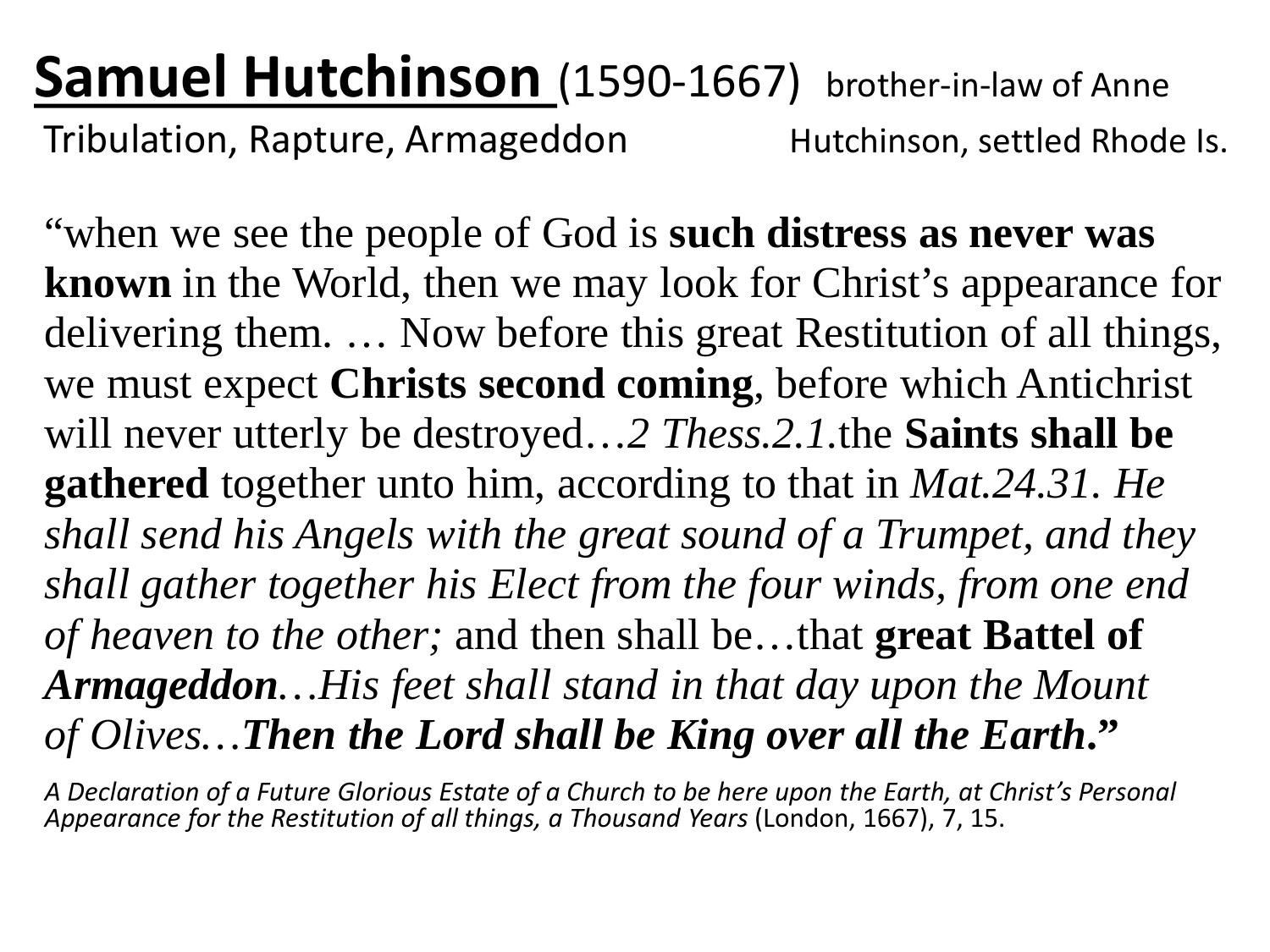# **Hutchinson's double appearance of Christ**

first spiritually & 'unawares' during 'peace', later personally & obvious for war

"While men look onely for a glorious and a spiritual Appearance of Christ, and never think of his Personal Appearance, this is one Reason why this day of Christ will take them unawares: *For I will come,* saith Christ, *in an hour you think not on,* Mat.24.44. and so in Luk.17.26,27. *As it was in the days of Noah…they ate and drank and married, and gave in marriage, unto the day that Noah entered the ark, and the Flood came and destroyed them* all: and so in vers.28. *As it was in the days of Lot, they ate, they drank, they sold, they planted, they builded; but the same day that Lot went out of Sodom, it rained fire and brimstone from Heaven, and destroyed them all: Even thus,* and so, *shall it be in the day when the Son of man is revealed.* Thus Christ will come as a Thief in the Night…

"When Christ appears Personally, there shall be such Troubles as never was upon the Earth, *Dan.12.1 & Zech.14.2. I will gather all Nations against Jerusalem to Battel, and the City shall be taken, and the Houses risted, and the Women ravished*…vers.3. *Then shall the Lord go forth and fight against those Nations:*  vers.4. *And his feet shall stand in that day upon Mount Olives:* vers.5. *And the*  Lord my God shall come, and all the Saints with him." 
Ibid., 16.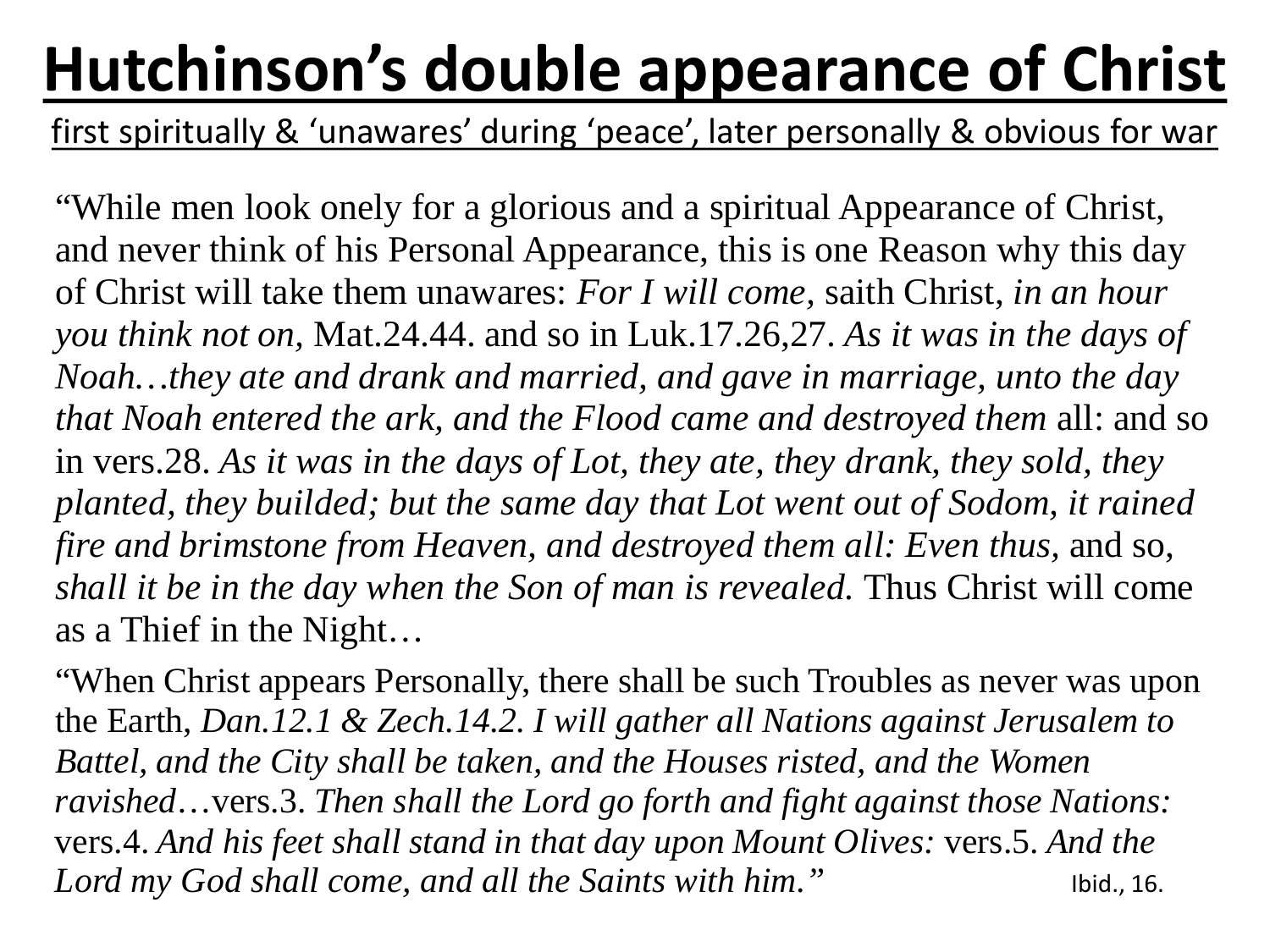### **Hutchinson's Secret Rapture & Calling of Jews**

"when we see strange Signs in the Heavens, following great **Tribulations upon the Earth**, the nearer we may expect the glorious Estate here upon Earth. … The Church we know was to be in the Wilderness **1290 days** [3½ years], as appears in Dan12.11. …this is the time Christ will appear with all his Saints and Angels…for the **Conversion of the Jews**, and for the bringing in of the **fullness of the Gentiles**… So that though the day and hour of Christs coming is kept forever **secret**…*for the Elects sake those days shall be shortened*, to teach us to watch and pray and wait continually for the appearing of Jesus Christ, lest that day come upon us unawares. … It is generally conceived that the Jews shall be converted, and the fullness of the Gentiles shall be brought in, before the day of Judgement" [but Zechariah 12:10 made him wonder] Ibid., 25-26, 7.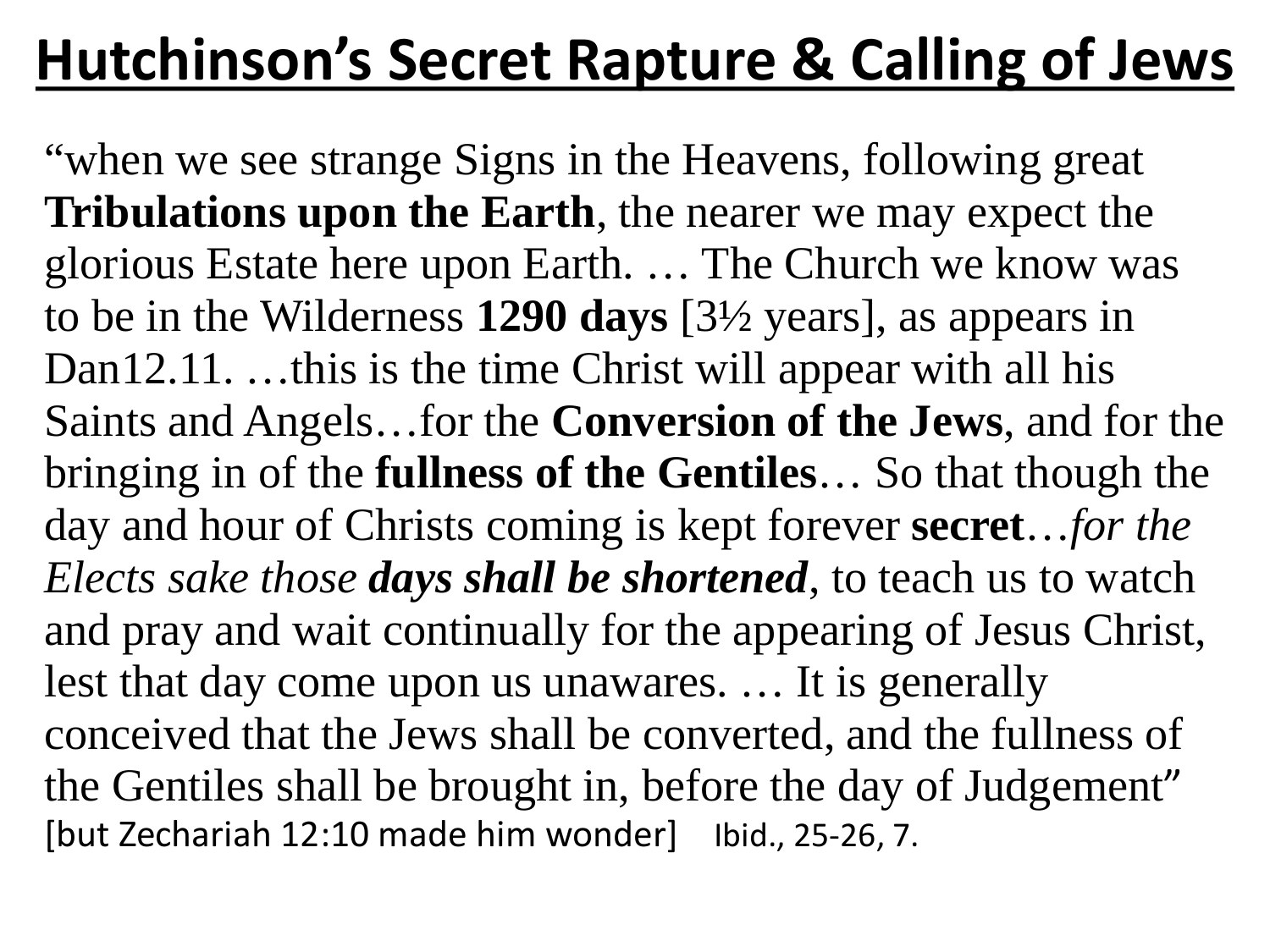"There are several Resurrections mentioned in the Scriptures. But great troubles will follow **this Resurrection [pre-Trib rapture]** after a short time…which will **shake the power of the Beast**…till it come to **Armageddon**… The Beast lives in **Hell upon Earth [tribulation]**, the **Saints in Heaven**…when they ascended up to Heaven in a cloud, their Enemies beheld them. They **rise up from Antichrist** and his Pollutions, and all his earthly and hellish waies…and at last, **they shall come with Christ** to judge the world. …

**"Until then they are protected**, somewhat like as when the Egyptians pursued the Israelites into the Red Sea, at what time the pillar of cloud removed from before the Israelites, and stood between them and the Egyptians; For thus, here is a cloud of Protection between the ascending Witnesses and their Enemies."

[witnesses in Rev11 laid dead 3½ days/years]

-*Short Discourse of the Nature and Extent of the Gospel-Day* (London,1673)13,18,20-23.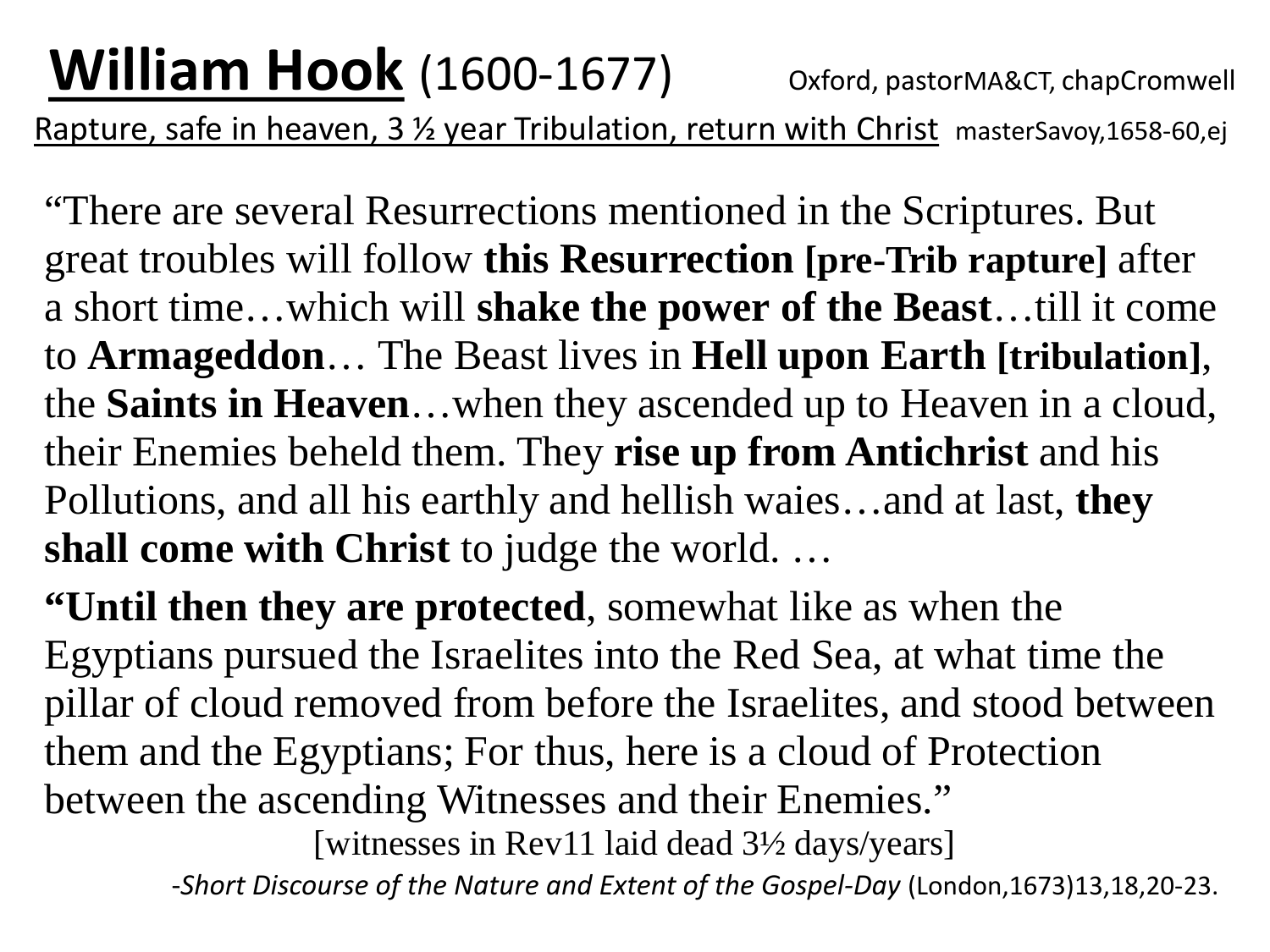## **William Lloyd** (1627-1717) Anglican bishop



Taught that the 70th week of Daniel was separated from the previous 69, which went from the command by Ataxerxes to rebuild Jerusalem until when the Messiah would be "cut off." No mention was made of the 70th week, which Lloyd thought would be separate from the 69 and come later.

-*An Exposition of the Prophecy of Seventy Weeks, which God sent to Daniel by the Angel Gabriel* (n.p.,1690).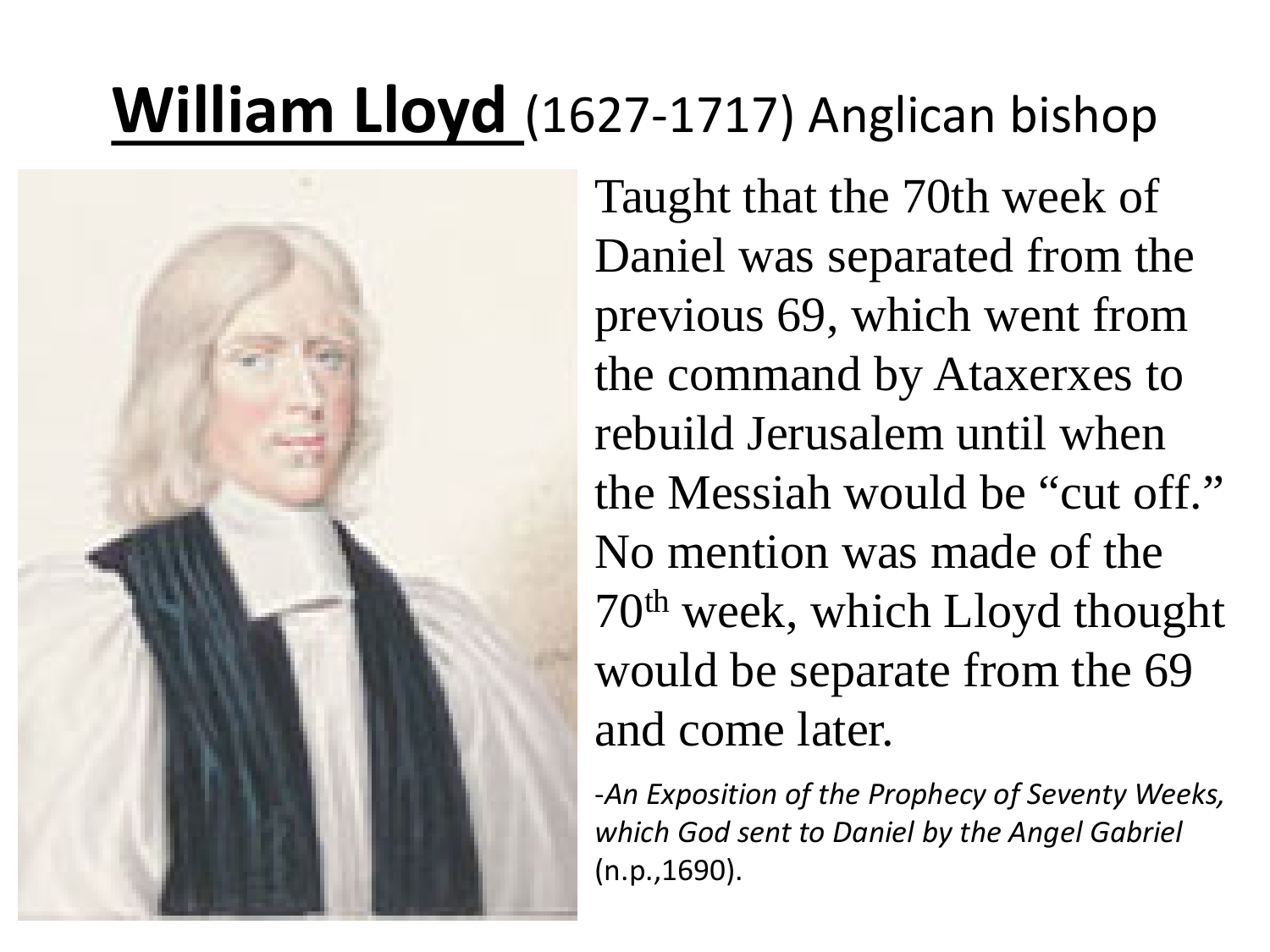### **Benjamin Marshall** (fl.1690-1730) rector Gloucs

- Defended Bishop Lloyd after Lloyd's death:
- "Those sixty nine Septenaries of Years ended in the Year of Christ 32… Consequently a Propheitik Week, or one other Septenary of Years is still remaining, and without any Succession of Time for it in the Prophecy. However this remaining week of the Seventy… We are not at a loss for it. Look for it in the remaining Single Week of the Prophecy distinctly spoken afterwards… When the Angel had done with those two Periods of this Prophecy, He afterwards tells the Prophet expressly of another of One Week only, distinguishing that more immediately in the Half Part thereof." -Three Letters in Vindication of the late Bishop Lloyd's Hypothesis of Daniel's Prophecy (London,1728), 44-45.
- Pointed out the Angel who gave the prophecy to Daniel: "detach'd the Week from the other sixty nine Weeks…he separated it from having any Succession of Time with them." Ibid., 48.

*(This set up the view that the tribulation would be seven years long, divided in half by an "abomination" which "makes desolate.")*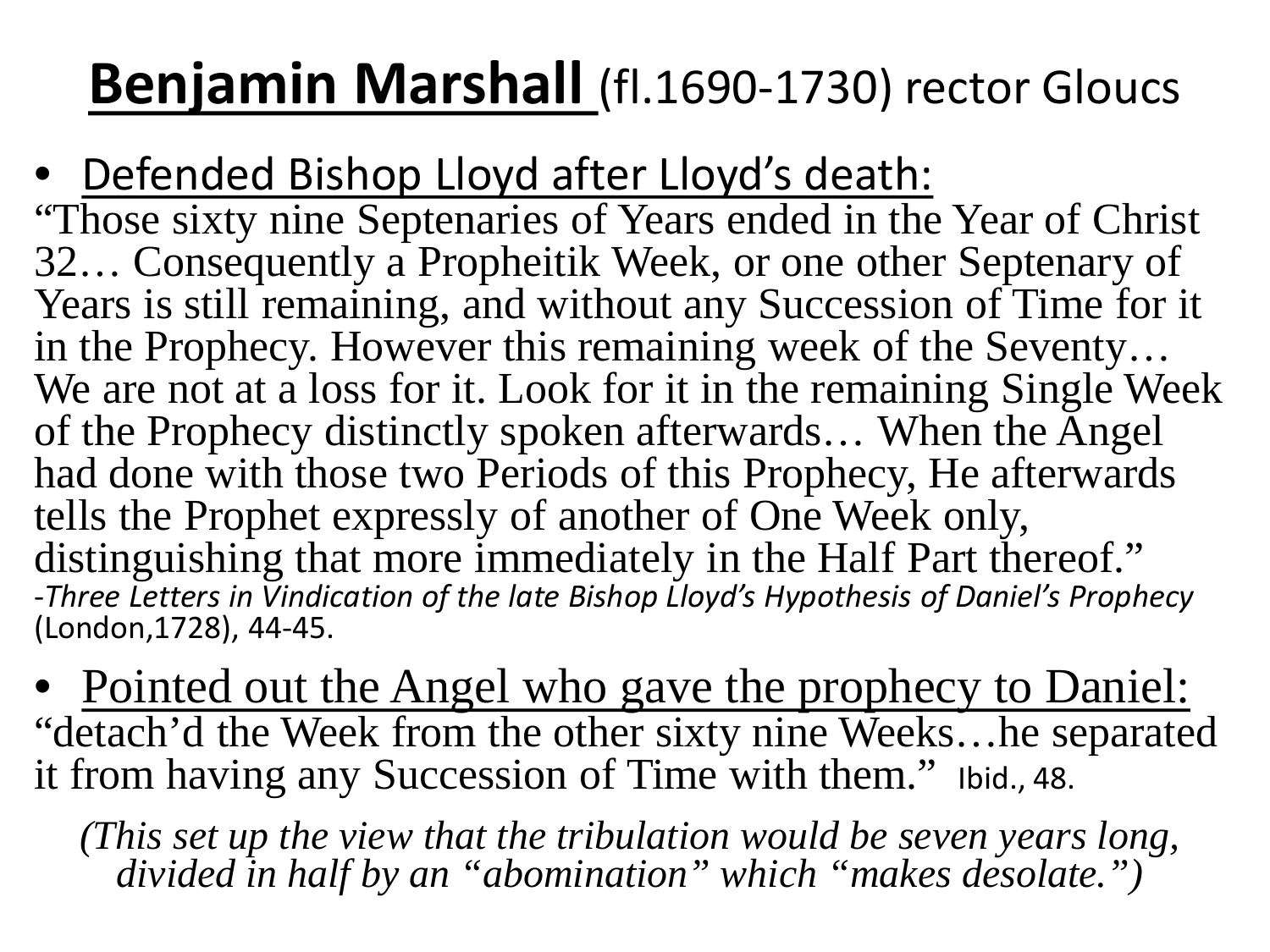#### **John Mason** (1646-1694) Camb, rectorBucks, 'enthusiast' Tribulation, PapacyFalls, Christ appears, Jews called, Rapture, Jerusalem invaded, 2<sup>nd</sup>Coming

"'Watch therefore, for you know not the Day, nor the hour, when the Son of man cometh.'…why the doctrine of Christ's Kingdom hath met with so cold a reception, especially when the time of the End draws near…**they who live in daily expectation of the coming of Christ, are the most lively zealous Christians**.

"When 'the times of the Gentiles shall be fulfilled' Christ…will reign here upon earth…there will be a **Tribulation**. This goes before the Destruction of Babylon… after this, the Sun is darkened…This is an Overthrow…of the fourth great Empire, the Papal Empire, the Popes having the Fag-end of the Roman Empire…the Destruction of Mystical Babylon. Then comes the **Conversion of the Jews**: the **appearance of the Son of Man**, the Tribes mourning…'then shall two be in the Field, the one shall be taken, and the other left'…'They shall fall by the edge of the sword'…'and Jerusalem shall be trodden down by the Gentiles'… first by the Romans, now by the Turks 'until the times of the Gentiles be fulfilled'…

"Christ's **coming is to set up his kingdom**…but **dreadful Tribulations make way for it**…the Lord will be here in a short time…'Watch therefore, for you know neither the Day nor the Hour when the Son of Man cometh'…that he may come to you as a friend in the day, not as a thief in the night."

*The Midnight Cry. A Sermon preached on the parable of the ten virgins* (London,1691), 3,11,14-15.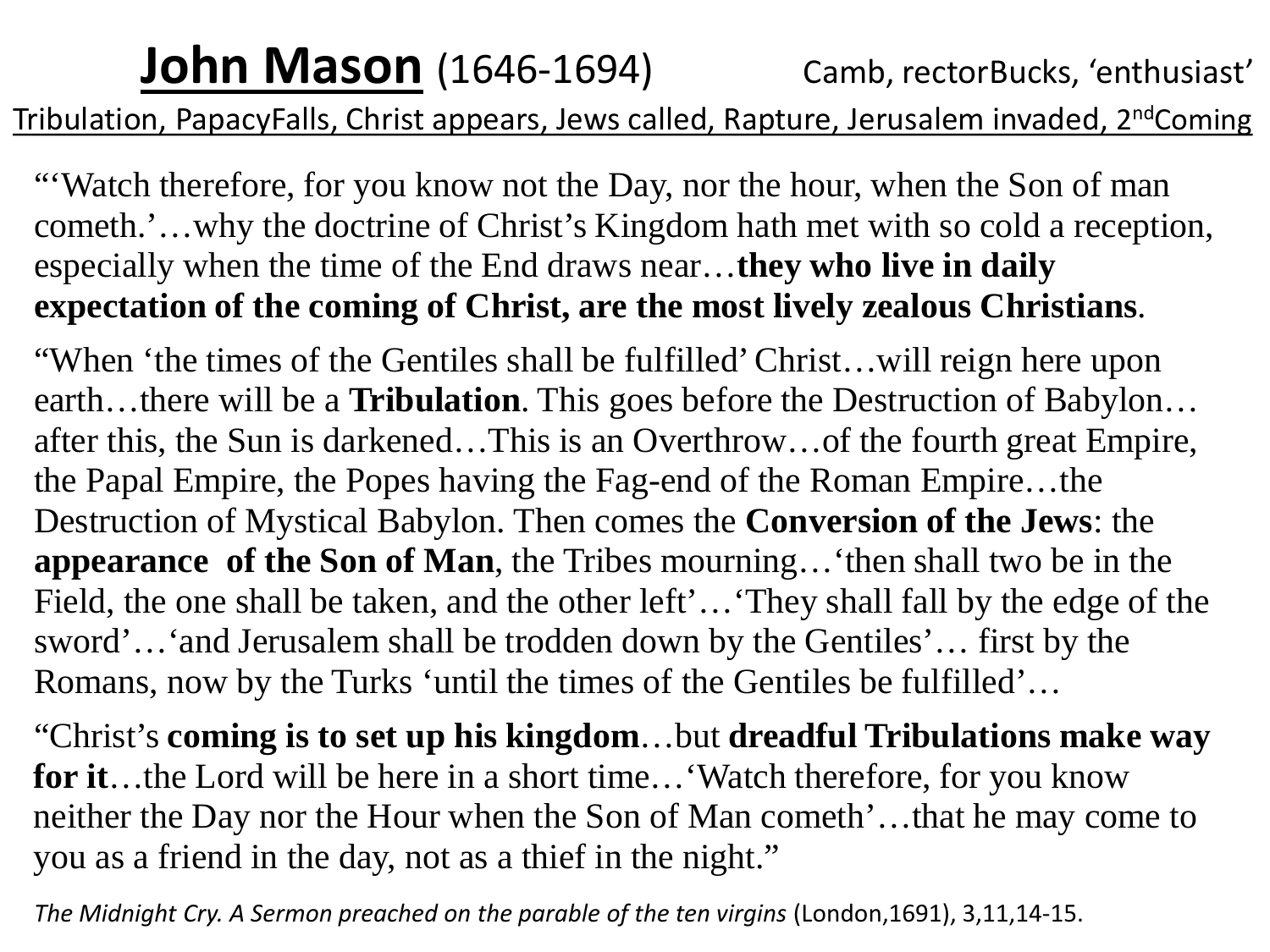**Thomas Beverly** (fl. 1690s) rector Hertfords. **2 Separate Raptures (first marytrs, later rest of Saints) before Millennium** "there must be **a space of Time** of the Saints dead in Christ [martyrs] Rising first, who Answer to the Saints of the First Resurrection; and the Saints chang'd, who Answer to the Partakers of the First Resurrection; and the Time of these Chang'd Saints being caught up… **Both** of these Saints **Live and Reign with Christ a thousand years**…"

*-The Dead Raised First* (1691), 3.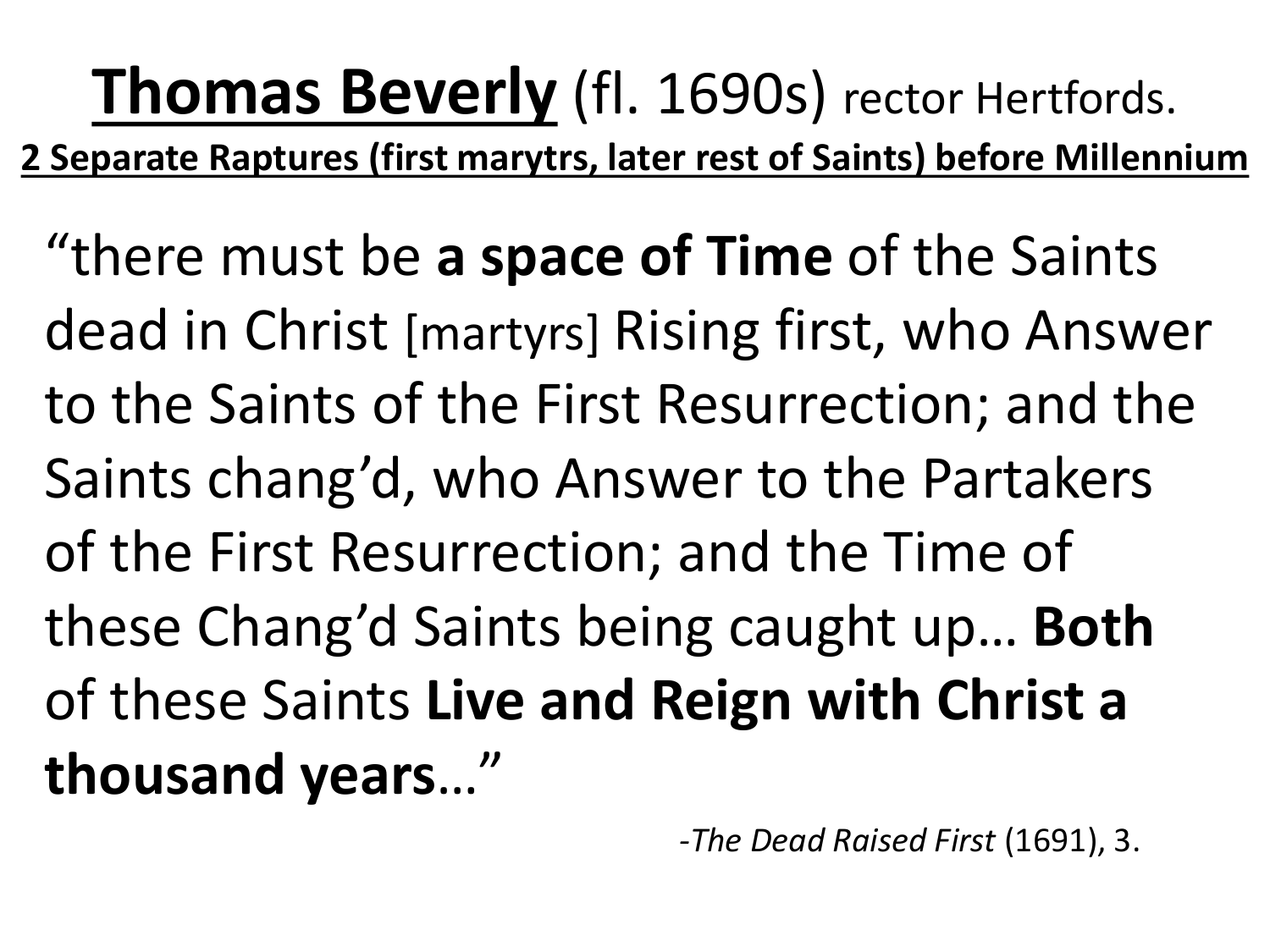#### **Anonymous tract** (1699)

#### **Christ will appear twice in the sky, first to gather his Church, then to judge nations**

"those saints that are then alive shall not prevent the rising of the Saints that were dead at the coming of Christ…for the dead in Christ shall be raised first; then the Saints alive in the Body, in this mortal state, shall be changed…in the twinkling of an eye, less than a moment, raise all the dead Saints, and change all the Saints then alive into an incorruptible immortal state… They shall be **caught up in the Clouds to meet the Lord in the Air…in this appearing of Christ…**

**but here it's another sight of Christ, viz. as their Judge: for so he will be to the Sinner and ungodly, when he shall come the second time in the Clouds of Heaven…coming to enter upon his Kingdom here on Earth, with all his Saints in a glorified State**, after having received their gloried bodies, and after meeting their Lord in the air, prepared for this great Assize and Judgment of the World."

[alludes to 3½ years between the two: Satan's "42 months near running out" and the Church's "1260 days of her being in the wilderness…the place prepar'd of God. Where she should be fed all the 1260 days."p.52-55.] Anon, *A Short Survey of the Kingdom of Christ here on Earth with his Saints* (London,1699, 9-11, 14-15.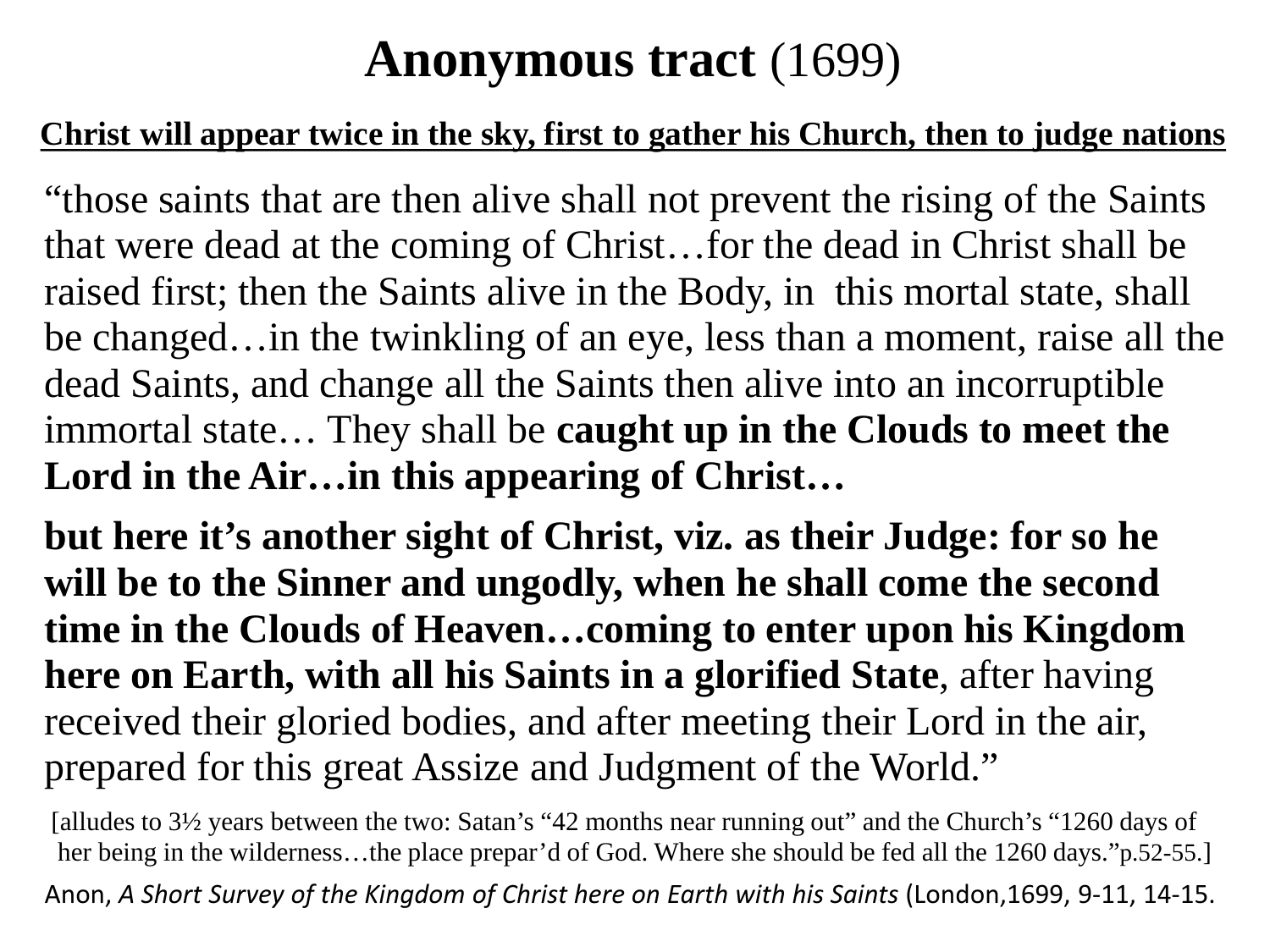### **Oliver Heywood** (1630-1702) Camb, ej1662, Presbyt

"the Souls of the glorified Saints shall descend and be united to their own Bodies, and then ascend to meet the Lord in the Air, and the wicked are **left behind** on their dunghill the earth…the dead shall rise, before the living are **rapt up**… These congregated Saints shall be admitted into one place, and state of Glory: They are *before the throne of God*…there is room enough **in heaven** for all the saints, *In my Father's house,* saith Christ, *are many mansions.*" [no mention of return to earth or millennium]

Oliver Heywood, *The General Assembly: or, a Discourse of the Gathering of all Saints to Christ*  (London,1700), 15-16,19-20.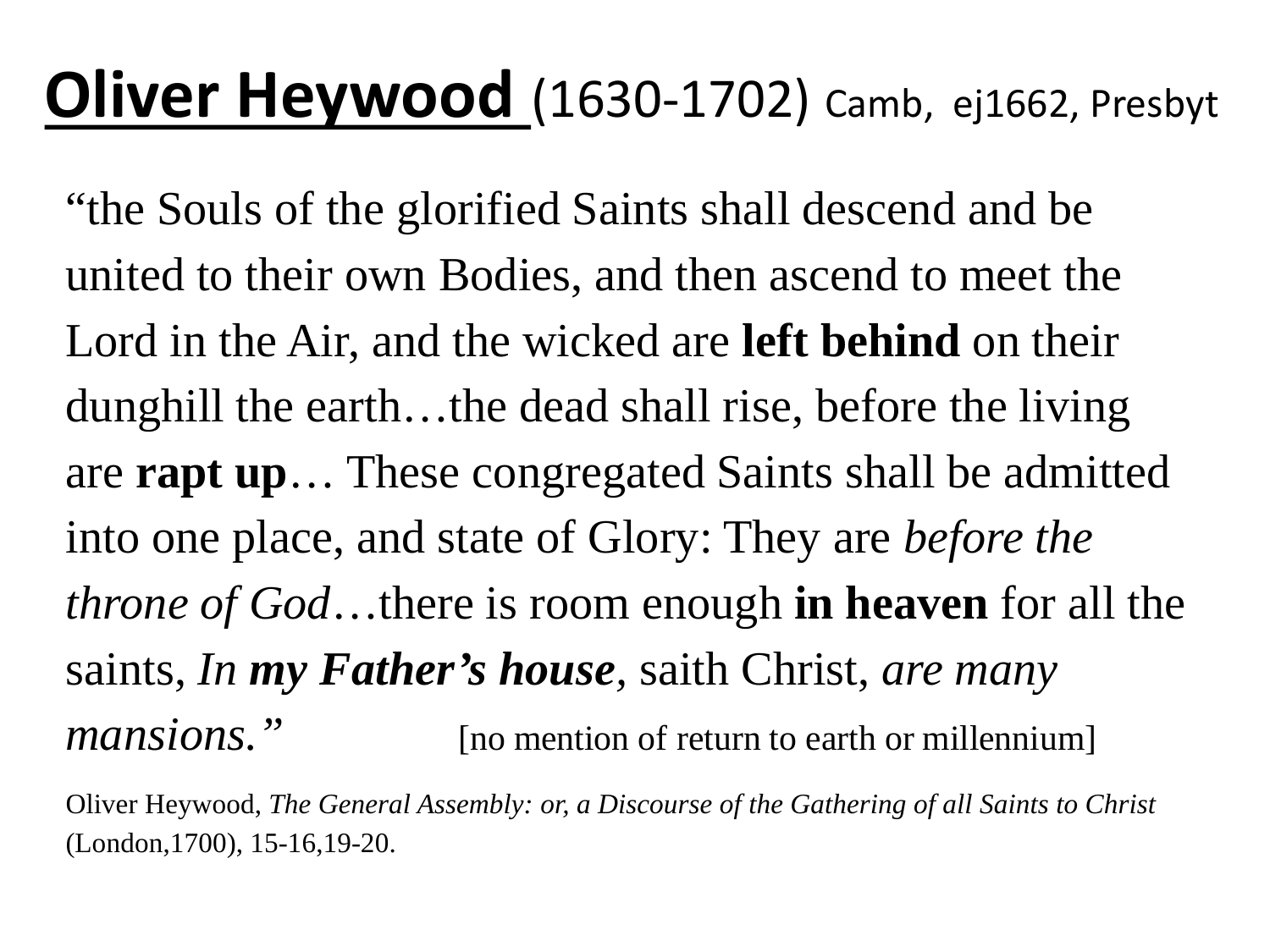### **Increase Mather** (1639-1723) Boston Puritan



"Believers should long for the Second Coming of the Lord Jesus Christ. 2 Pet.3.12 *Looking for and Hastening to the Coming of the Day of God.* You must not only Look for, not only Believe that such a Day will come, but you must Hasten to it, that is by earnest desires, by longing wishes; we should Pray for the coming of this Day. Thus Christ has taught us to Pray, *Thy Kingdom Come."*

*The Blessed Hope, and the Glorious Appearing of the Great God our Saviour* (Boston, 1701), 135.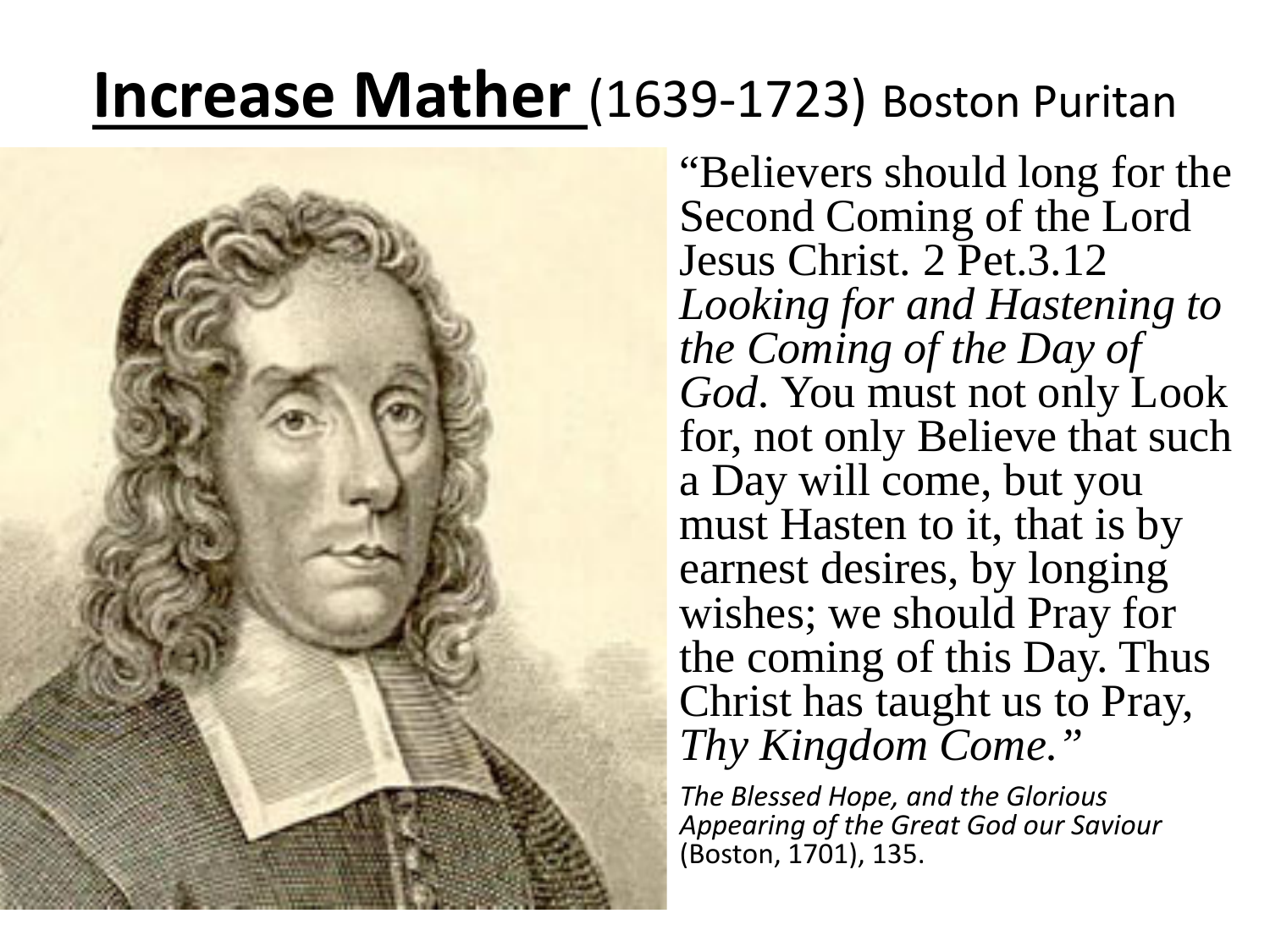#### **Increase Mather: Saints raptured into Heaven, before returning to earth with him to Judge the World**

"When Christ comes, Believers shall see the King…in all his Glory, and shall go with him **to the Land that is very far off. Heaven** is the Land that is very far off. Christ has assured believers it shall be thus, John 14.2 *In my Fathers House are many Mansions*; that is **in Heaven**...He will not go back to Heaven and leave them behind him. No, they shall sit with him in Heavenly places.

**"The** *Armies of Heaven will follow him.* **When He shall come to judge the world, the Saints in Heaven will come with him**…

"We are as sure to be **raised up together in that Blessed day, when the Great God our Saviour Christ shall appear, and as sure then to ascend into Heaven**…

"all the holy Angels shall come with him. Not some only, but all of them. And yet more, all the Saints in Glory shall them come down from Heaven to wait upon him. Zach.14.5 *The Lord thy God shall come, and all his Saints with him.* …

"For he will cause all that are Dead to come forth out of their Graves in that day, but **every one in his own order.** He shall no sooner Appear, but **Believers shall rise out of their Graves**: 1 Cor.15.23 … **before the dispensation of judgment**, which begins with the Glorious Appearing of the Lord Jesus Christ shall be finished...

"They shall be **with him when he comes to Judge** the World: they shall come with him and never be separated from him any more. 1Thes4.17 *So shall we ever be with the Lord."*

*-The Blessed Hope, and the Glorious Appearing of the Great God our Saviour* (Boston,1701),23,33,122,131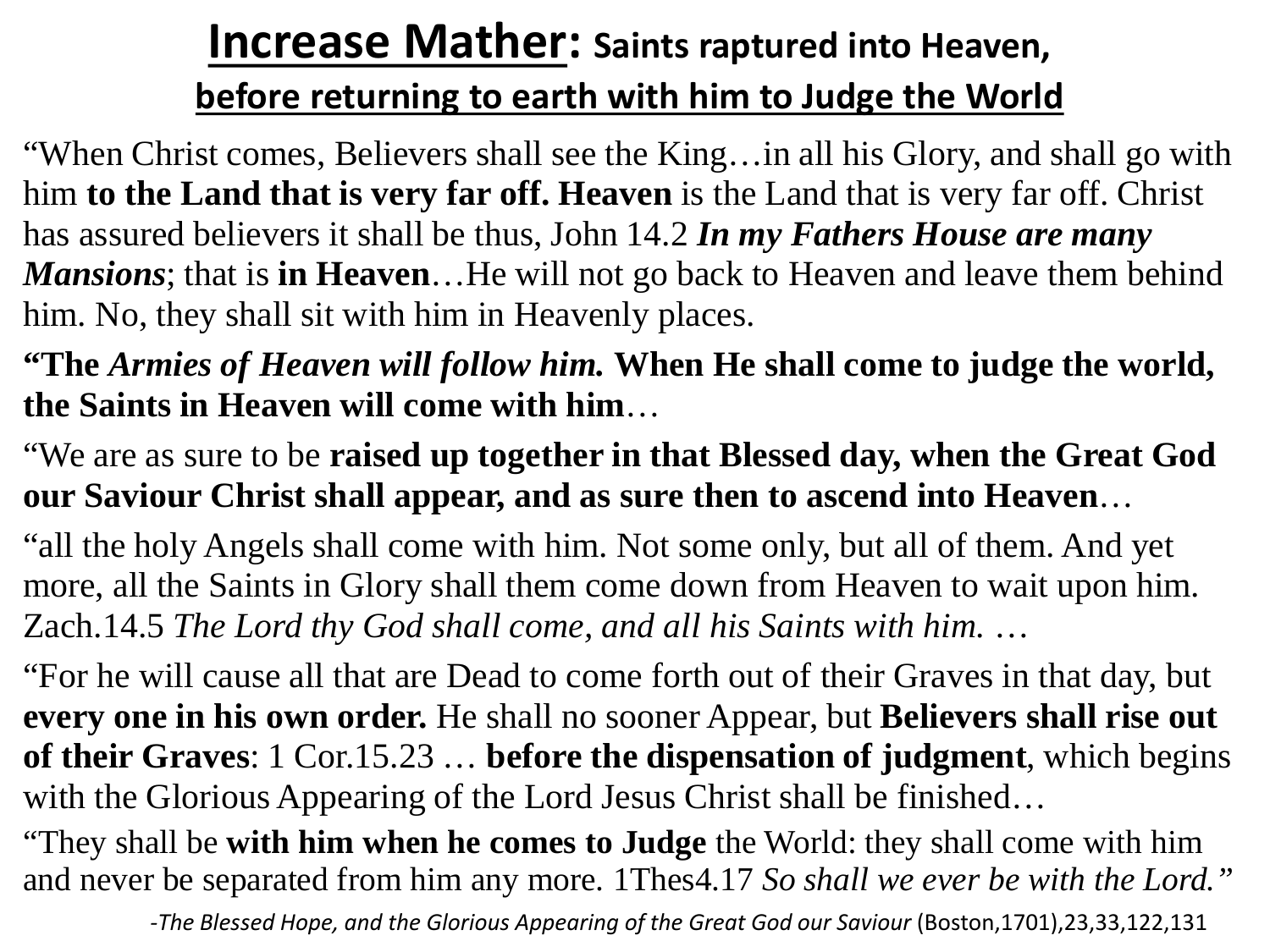### **Increase Mather: more than pre-conflagration?**

"The Living Saints at Christ's coming shall be caught up into the Air, that they may **escape that Deluge of Fire**  which will be the Perdition of ungodly Men... But before this **Rapture** of the living, the dead Saints shall be raised. … They, as to their Bodies, shall not be with Christ before the Bodies of Saints asleep in the Grave shall be with him… As when the Flood came, there was a Difference make between Noah's family and the rest of Mankind: Thus when the World shall perish by Fire, no Saint shall be hurt by that Fire, but Sinners shall. …we **may not determine how long the Conflagration shall last**. Noah's Floud continued for many Days and Months, he was a whole Year in the Ark. The Weapons of **Ezekiel's Gog are Seven Years** in burning, Ezek.39.9."

-Dissertation Concerning the Future Conversion of the Jewish Nation (1709), 15.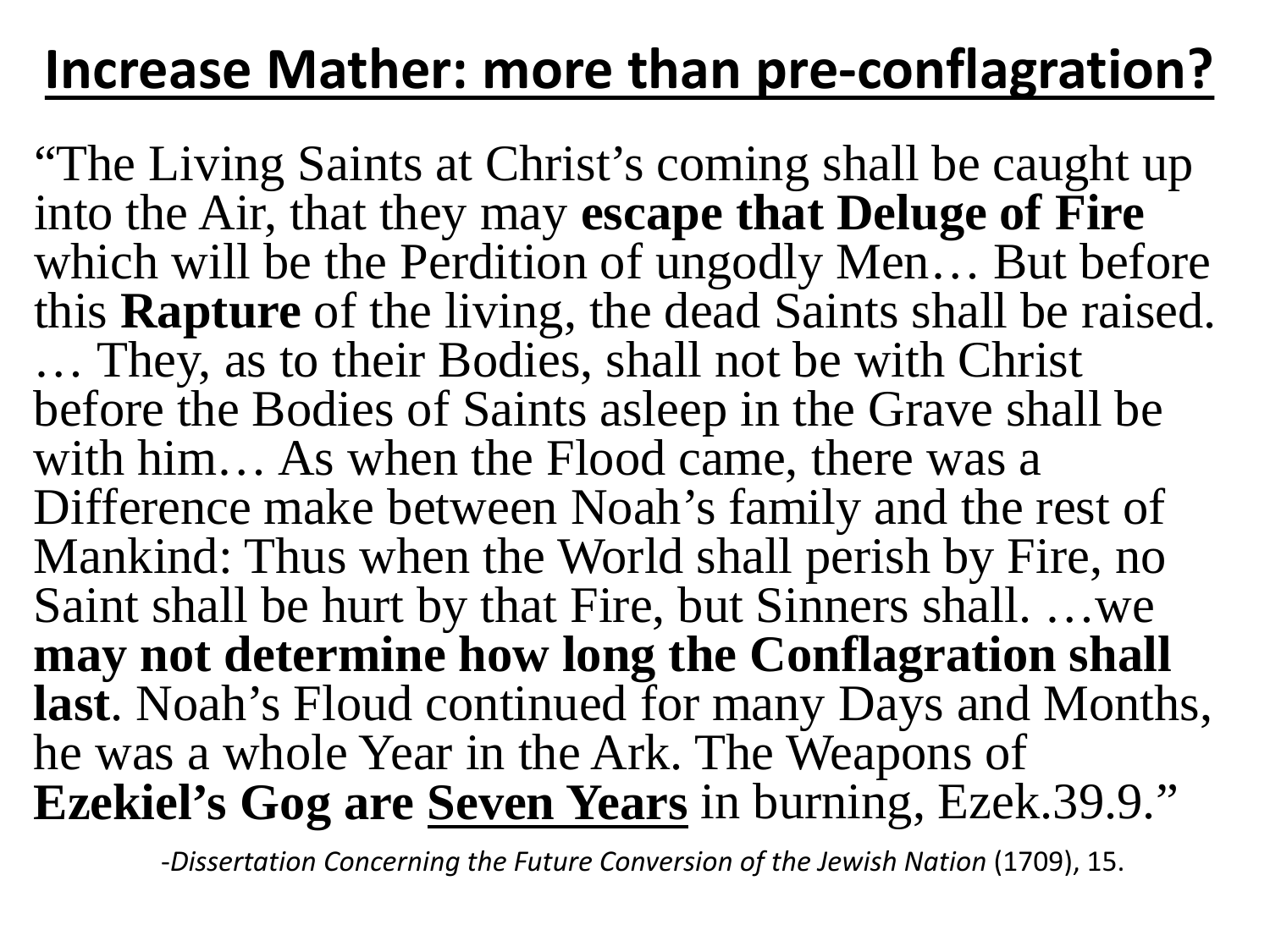THE BLESSED HO.P.E. And the Glorious Appearing of the Great GOD our: SAVIOUR, estus Christ Opened<sup>9</sup>& Applied,  $S^k$ S ERMONS. By Increate Hather, Præfident of Harvard Colledge in Cambridges and Preacher of the Gofpel, at Bofton, in  $N$ . E. 2 Tim. 4. 8. Henceforth there is laid up for me. a Crown of Riohteousness, which the Lord the Righteons Judge, shall give me at that Day: and not to me only, but unto all them also that love His Appearing. I Pet. 1. 13. Wherefore gird up the loyns of your mind, be fober, and hope to the end, for the Grace that is to be brought unto you at the Re-**Prelation of Felus Christ.** Bofton, Printed by Timothy Green, for Nicholas Boone, at his Shop over againft the Old-Meeting-House. 1701.

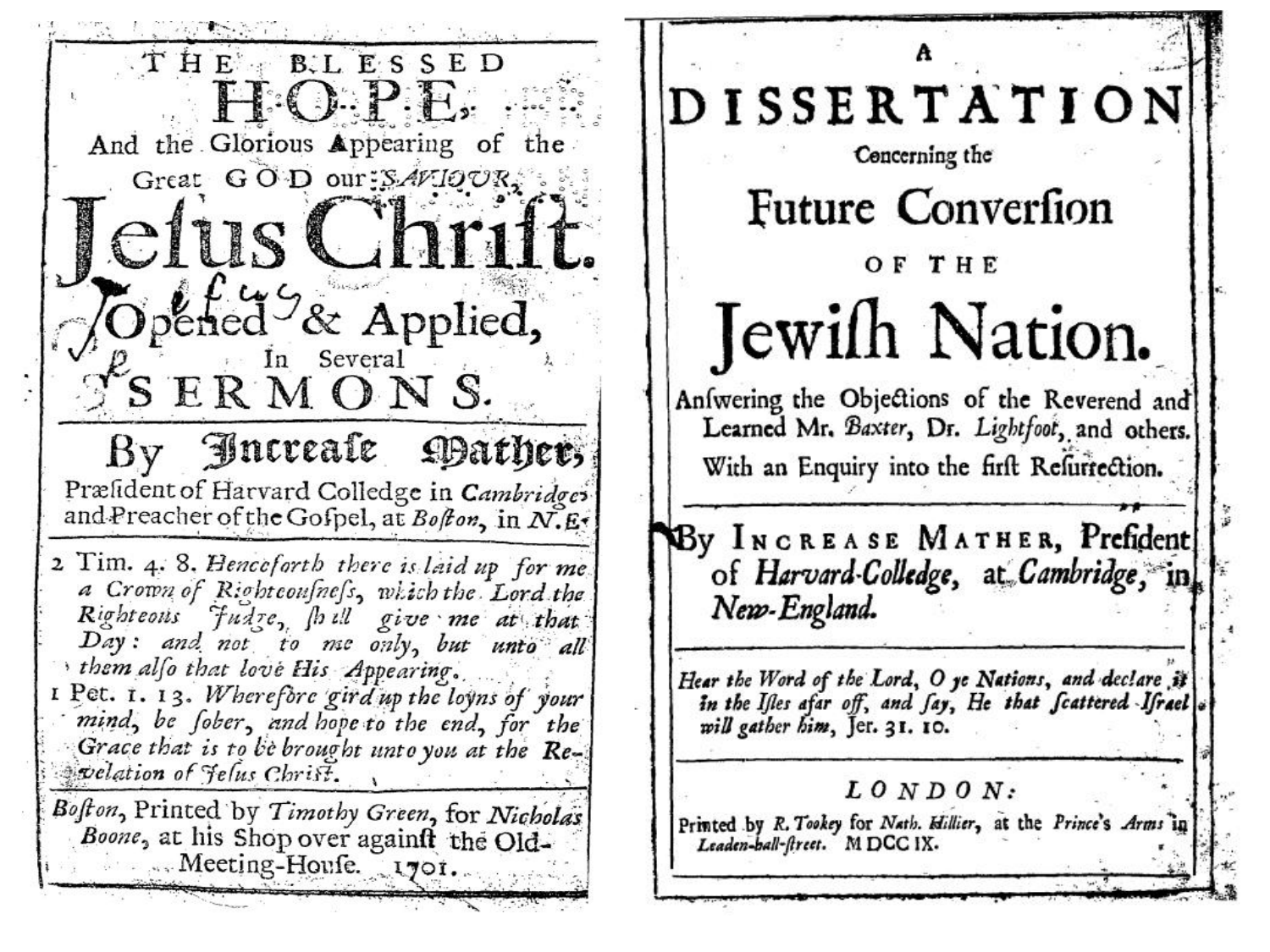#### **Jane Leade** (1623-1704) mystic, founded Philadelphians Rapture to heaven, glorified & installed, marriage supper, tribulation, descend to rule

"The Heavens do open, and the bright Cloud breaks, as the open Gate for Ascension, to receive the Spirit of the Soul, that hath put on its risen Body; it is now parted from the Earth, and carried up…a soul all restless, till it comes to its own prepared mansion! … the **Ascended and Glorified, are again to Descend**…to serve their Lord and Master's appointment…have passed through the **ten days Tribulation**…to lay the Foundation for the Mount-Sion Glory. …New Jerusalem will open and descend; then shall the Priestly Kingdom be revealed, and its Government be known, and managed by the Saints of the most High, who after Ascension must have **some space of Time for their Instalment**… For as the Heavens have received the Lord Christ out of the visible sight, so it will these ascended Angels, till they be confirmed for Kingly Dominion…their inward transformed Spirits, Souls and Bodys are translated out of sight, and are taken into the Heavens."

*The Heavenly Cloud Now Breaking: or, the Lord Christ's Ascension-Ladder, Sent Down* (London,1701, 36, 43-45, 49-50

"The Reign of Christ upon the Earth in his Saints is drawing near; and for this End…to make ready an Espoused Bride, that may be found all fair and clear without blemish; …the Lord is coming to appear in his Saints, and to set them over the Earth. For the Davidses of Sion the Dominion shall be restored, through Marriage with the Lamb of God…he will Reign Personally in his Saints…the Thousand Years Reign Prophesied of." *The Enochian walks with God, Found by a Spiritual Traveller, Whose Face towards Mount-Sion* (London,1702),22,45-46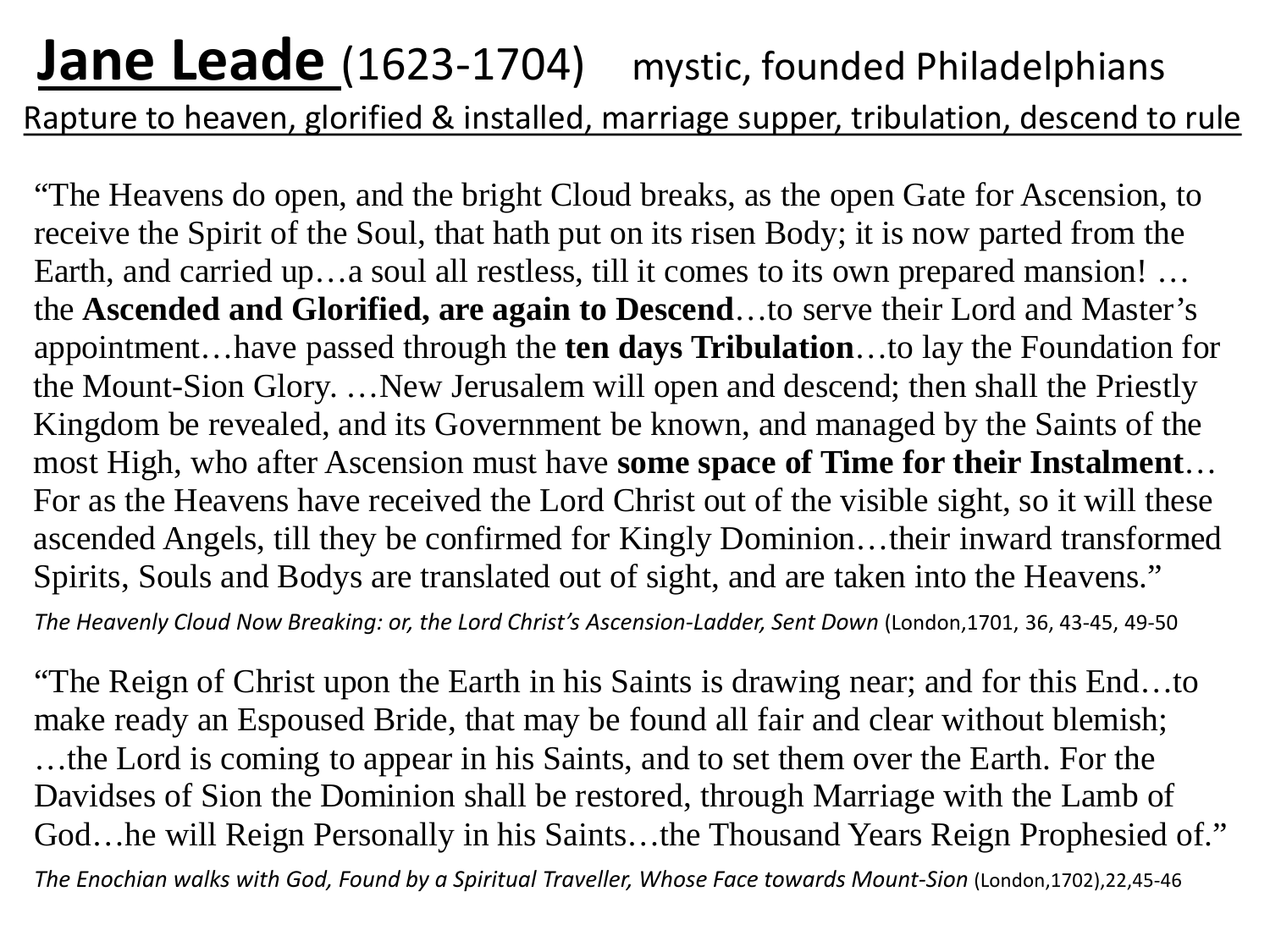#### **M. Marsin** (ca. 1690s) obscure female (Quaker?) these last days, Rapture, Israel's last days, Canaan<, great plagues poured out, Gog & Magog

"*1 Thessalonians 4:16-17: For the Lord himself shall descend from heaven with a shout*' these are those that are said will be *caught up in the clouds to meet the Lord in the air*…*one shall be taken and the other shall be left*… **After the Lord's coming most of the great plagues** mentioned in the revelations will be **poured out upon the Earth and the Wicked**. That Beast and the False Prophet will be then taken alive…be prepared for the Lord's Coming...the Signs of the Times" earthquakes & wars.

-*The Near Approach of Christ's Kingdom, Clearly proven by Scripture* (London, 1696), 7.

Difference between "the latter Days of this time, and the Latter Days of Israel's troubles [for after the Saints are caught up] the time to come will be Israel's…God will make good the great and glorious promises He hath made to Israel. [Calling of Jews after] the Coming of the Lord… The Battle of Gog and Magog is not till after Israels Glorious reestablishment, and after the Resurrection of the Dead and after Canaan is made like the Garden of Eden." -*An Answer to Dr Whitby, proving the Jews are not to be called into the Gospel of the Christian* 

*warfare…till after the Lord, with Messiah's Second coming…* (London, 1701), 2, 30.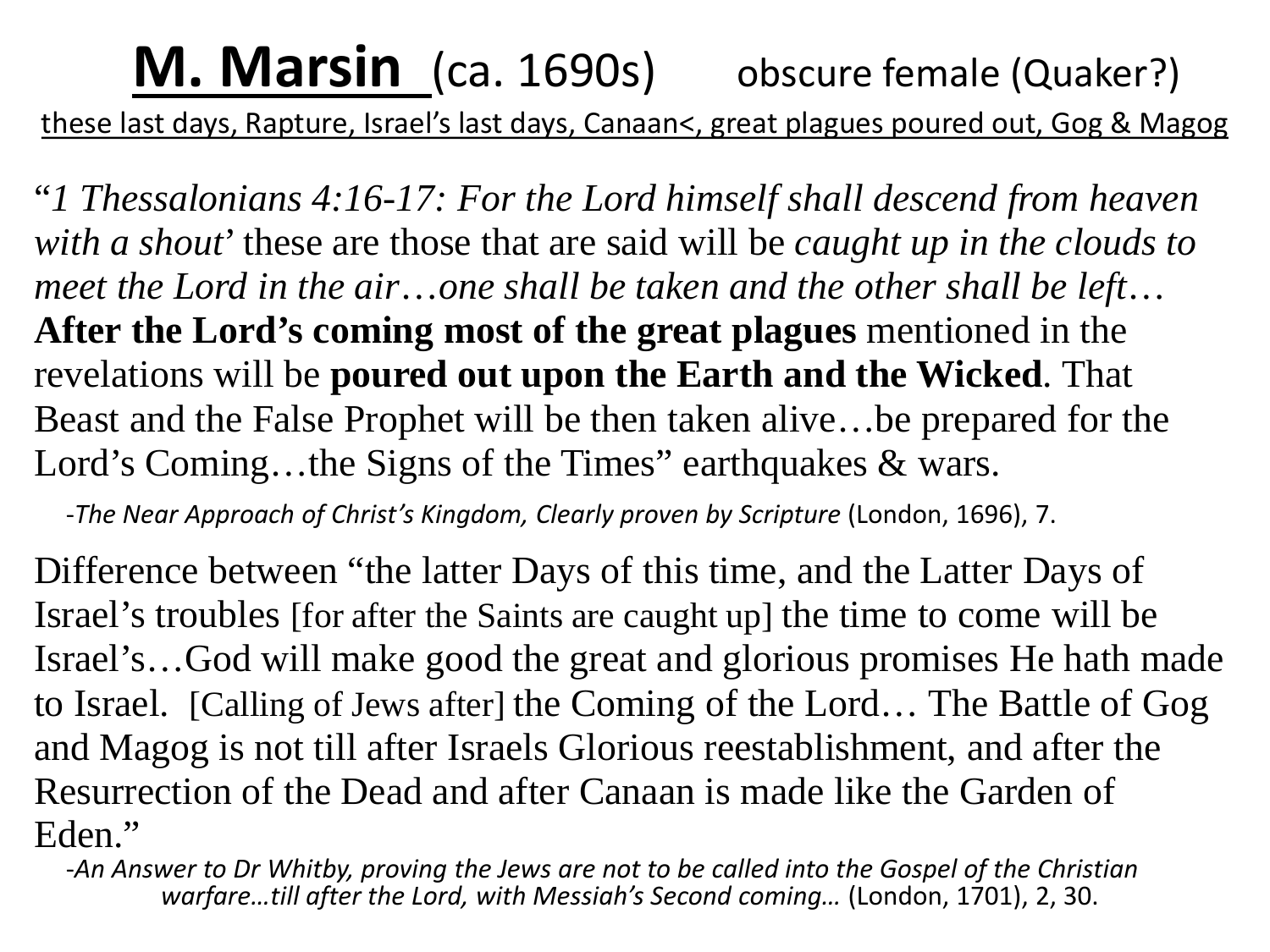### **Robert Fleming** 'the younger' (1660-1716)

#### **Mid- & Post-Trib Raptures** Presbyterian minister London

He taught a post-tribulation rapture for all Christians:

"full and compleat deliverance of the church, and the destruction of her bloody persecuting Popish enemies; which held forth in a two-fold type: the first of which is that of an harvest, which seems directly to refer to Christ's gathering in his church, to the happy state of the Millennium; which follows directly after the pouring out of the seventh vial. …the winepress of God's wrath… that final and decisive battle…" –Apocalyptical Key, Published in 1702... (London, 1793), 32-33.

Yet a earlier one during the tribulation only for "Eminent" Christians:

"Prior and Special Resurrection…a Reward for the most Eminent Christian Witnesses during the Rage of Paganism and Antichristianism …this special prize…appropriated to none but the first Christian Worthies, and the most Eminent Saints and Martyrs…the appropriate Reward only of a few."

*-First Resurrection* (London,1708), title page, 65.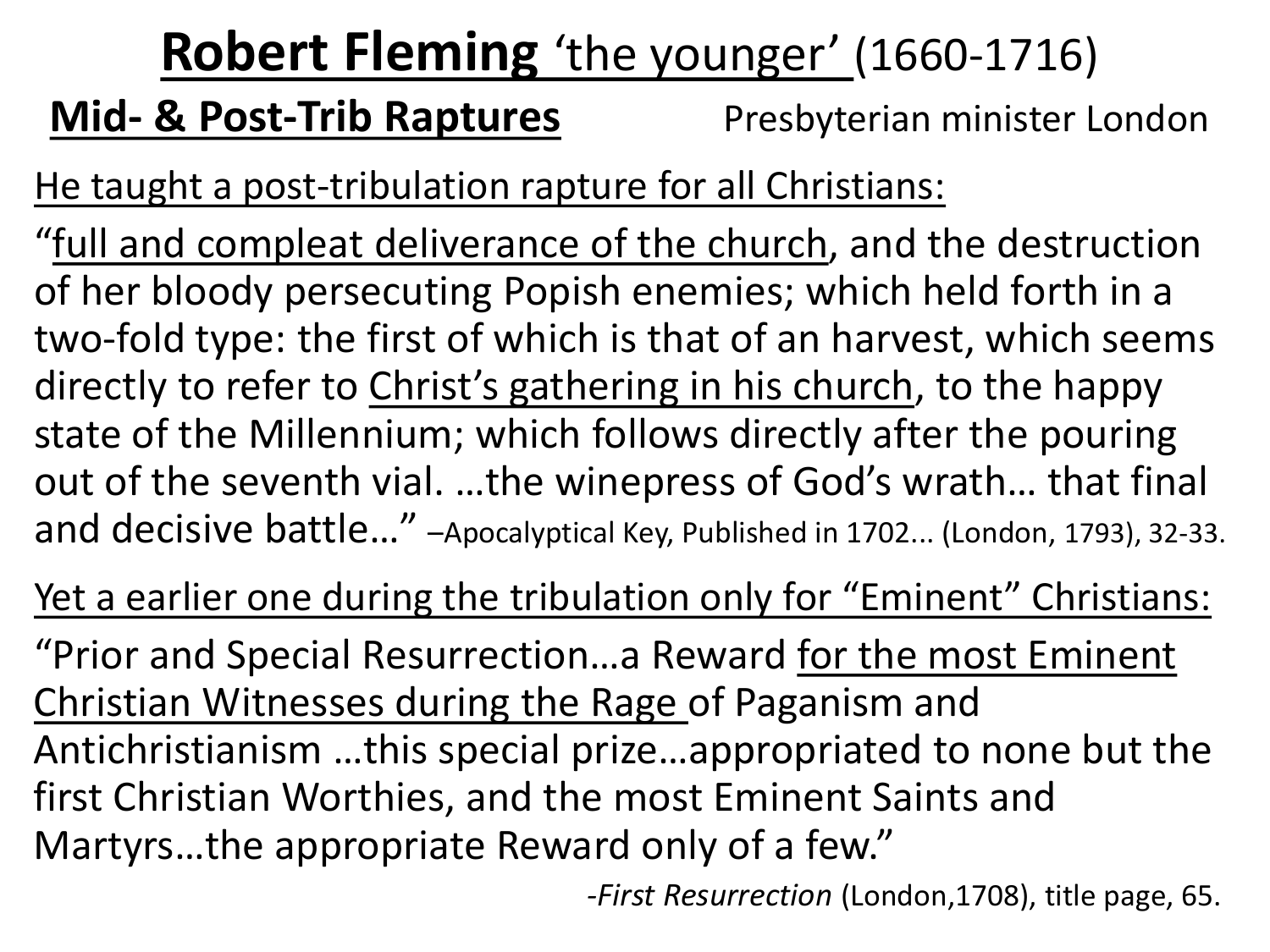#### **Robert Prudom (d. 1708) Baptist minister Yorks Rapture from Tribulation before 2nd Coming to Marriage Supper, Armageddon**

"**a little before the second appearance** of the Lord Jesus Christ [which] will bring with it exceeding great Misery on part of the Christian Word, so that by the Marriage of the Lamb, and by those that are called to the Marriage Supper of the Lamb, is to understood, the saints glorified in their Souls, when Christ brings with him to be united to their Bodies, and the Saints changed, caught up to meet the Lord. [Then the return of the Jews stirs up] the Fourth Monarchy in its last form, in conjunction with this little horn, considered both as Papal and Mahometan, to destroy the Jews returned to their own Land, and to the Obedience of the Gospel."

*A New World Discovered…Concerning the Latter Days (London, 1704)*, 93, 97-98, 101,107-108, 93,97-98.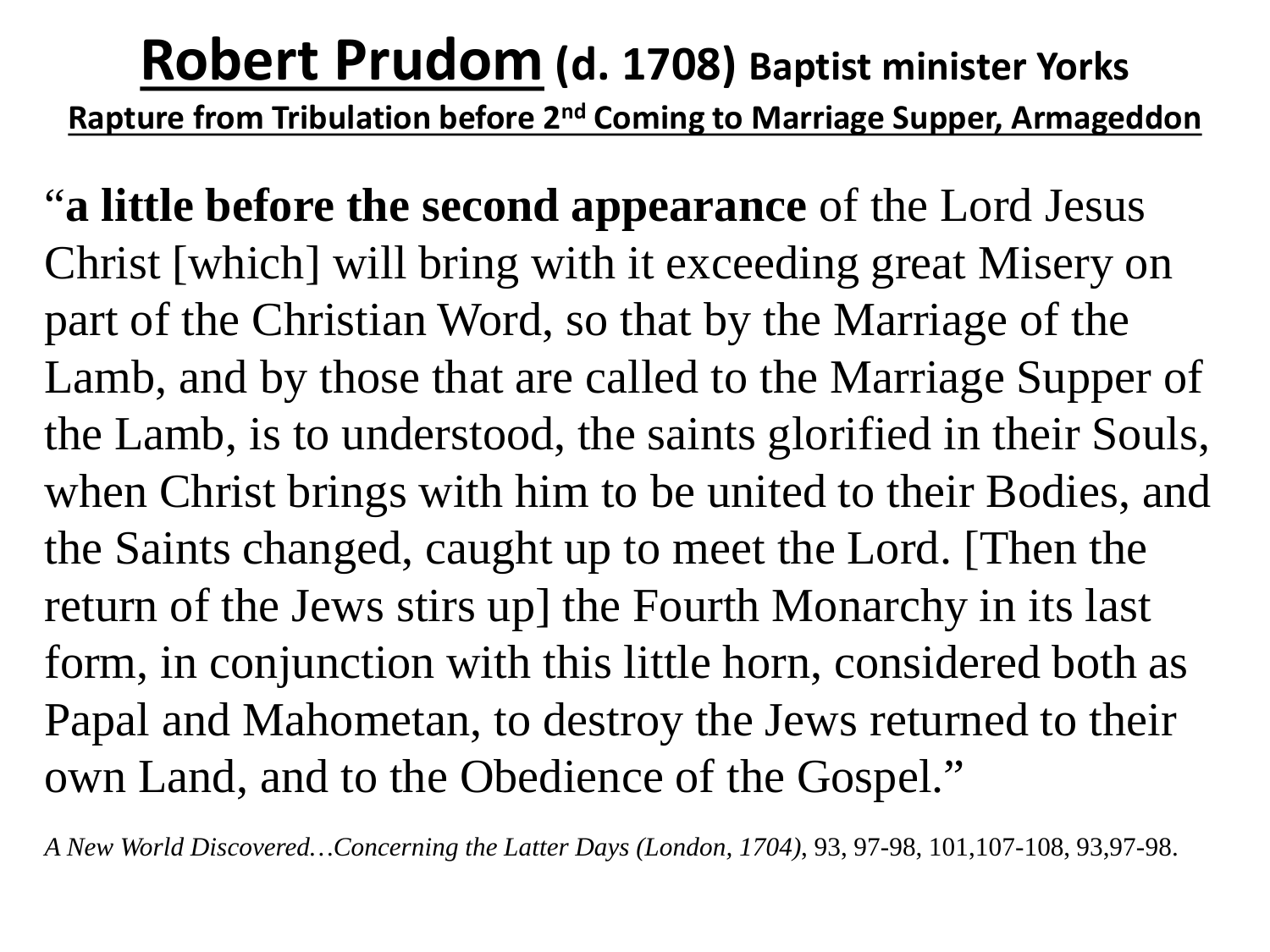# **John Hildrop** (1682-1756) Saints taken out of Antichrist's wrath

"God will preserve a Remnant; who, as they have by his Grace **escaped the**  Infection and Contagion of the **Antichristian Spirit**, so shall **they also escape**  their Punishments. This is the Promise to the Church in Philadelphia, Rev.3.10. *Because thou hast kept the Word of my Patience, I also will keep thee from the Hour of Temptation, which shall come upon all the World, to try them that dwell upon the Earth.* ... by setting his Mark and Seal upon them, and so **preserve them from the Great Desolation.** Thus under the sounding of the Seven Trumpets, Rev.7. God took special Care for **the Protection and Preservation of his Servants**; … *Saying, Hurt not the Earth, neither the Sea, nor the Trees, till we have Sealed the Servants of God in their Foreheads.* Accordingly they were sealed and **preserved from the Judgments**, which upon the sounding of the Trumpets fell heavy upon the rest of the World. …whilst the rest of the World are groaning under the Miseries and Confusions of Battle, *They shall dwell in peaceful Habitations, in sure Dwellings, and in quiet resting places,*Isa.32.18. [God] shall save their Lives by a wonderful Deliverance; that they shall survive those dreadful Times of Vengeance. …and so we find in Holy Scripture, that Vengeance cannot be powered out till the Servants of God are safe and out of Danger. So the Angel that was commissioned to destroy Sodom and Gomorrah, advises Lot to make haste to escape… **They shall survive the Afflictions of those Days, and come forth triumphantly in the Glories and Powers of the New World**."

*A Treatise of the Three Evils of The Last Times: I. The Sword, II. Pestilence, III.* (London, 1711), 28-29,32,39,70.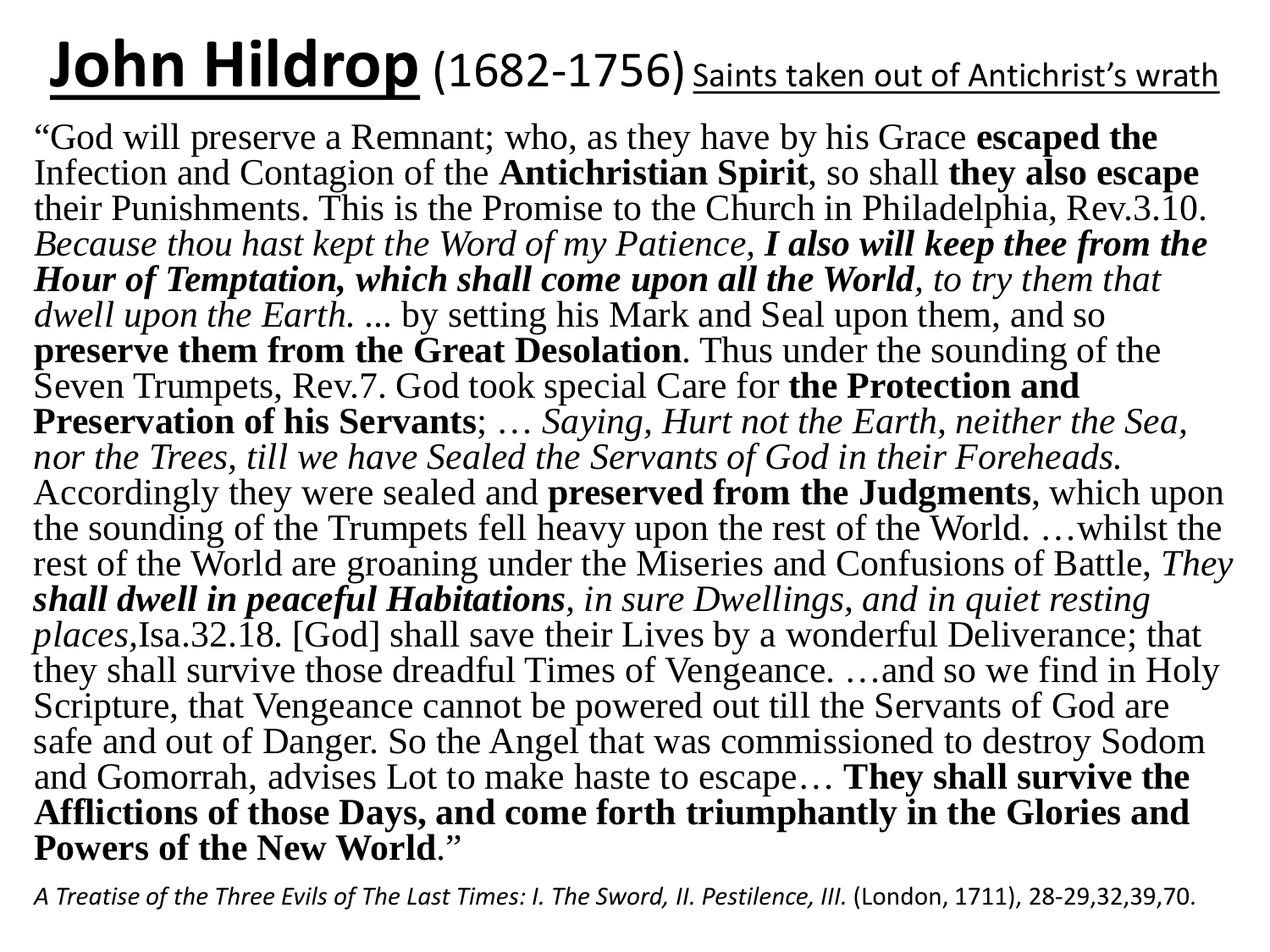### **John Floyer** (1649-1734) Oxford grad physician (pulse)

**Rapture to Heaven, sealed in Marriage, Armegeddon, Return of Christ & Saints, Millennium**

citing 2 Esdras 2:38:

"Arise up and stand; behold the Number of those that be sealed in the Feast of the Lord, to be **removed from this World into Paradise** above"

Floyer saw this as a reference to:

"those that be sealed in the Feast of the Lord, to be **removed** from this World into Paradise above…**sealing or confirming** the Just, and sealing them to a Feast. … The Saints, or Christians, are said to be sealed when they are baptiz'd, and when they depart this World, and when they come into Christ's Kingdom. To these three Sealings this Prophecy relates but most evidently, to the sealing in the Feast of the Lord, which is called in the Revelations, the *Marriage-Supper of the Lamb*, in the beginning of the Millennium."

*-The Prophecies of the Second Book of Esdras Amongst the Apocrypha, Explained and Vindicated* (London, 1721), 9.

"Then **the Mahometan…Gog is conquer'd**, and **the Jews converted**, by **seeing their crucified Saviour**. … The Jews refer this to the time of Gog; and this may be **the time of Trouble** in Daniel, Ch.12. And this may be the slaying of the Two Witnesses, Rev.11. when this War is to last **three Years and a half**; or, this Slaughter three Days and a half. … Christ comes from Heaven with his Saints on white Horses, to destroy the Beast and his false Prophet." Ibid., 112-114.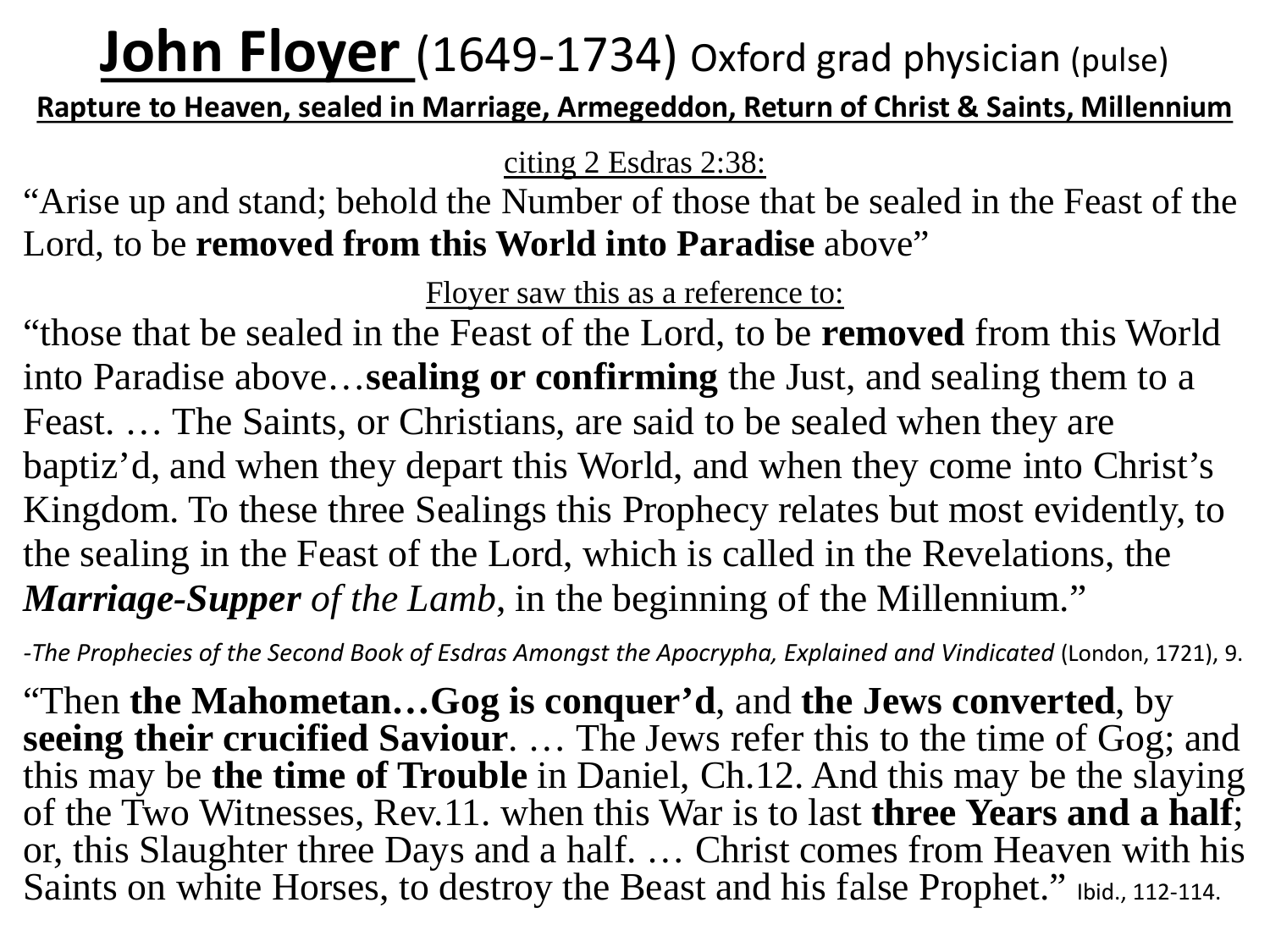#### **Joseph Perry** (fl. 1720s) dissenting minister in Surrey Mid-trib? Rapture to Heaven, then back to Earth for Millennium

**"**When **Anti-christ, reigning 3 Years and 6 Months**, shall have wasted all Things in the World...then shall the Lord come from Heaven in the Clouds… **A Kingdom again is promised us on Earth, but before that in Heaven**, and in another State; to wit, after the Resurrection, for a thousand Years, in…Jerusalem brought down from Heaven…provided of God, for the receiving of the Saints at the Resurrection…we all look for a greater pouring down of the Spirit of God; for Anti-christ to be destroyed, and the Jews to be converted; A greater Glory... before his coming to Judgment. … We all believe that **at this Time of his Coming the dead Saints shall be raised** and the **living Saints shall be changed** in a Moment, in the Twinkling of an Eye, and the Sound of the Last Trumpet. … And that they shall be caught up in the Clouds to meet the Lord in the Air, and so shall be for ever with the Lord."

-*The Glory of Christ's Visible Kingdom in this World, Asserted, proved, and explained, in its two- fold Branches; First Spiritual, Secondly Personal* (Northampton, 1721), vii-viii.xiv.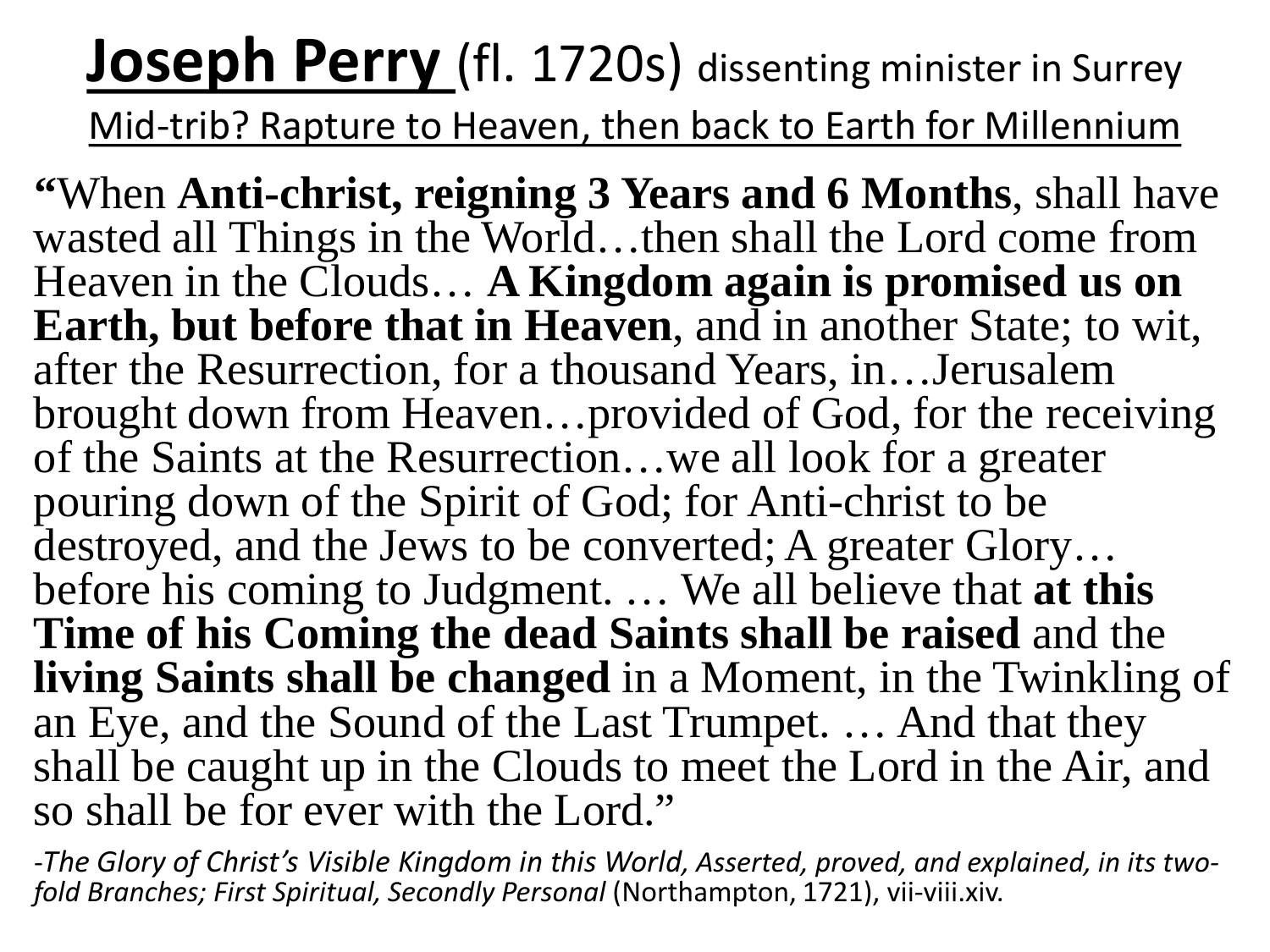### **John Asgill** (1659-1738) London lawyer, MP

Not just pre-conflagration: phased Rapture; then Satan and his angels wreck havoc

"Till all the Servants of God are Arked and Zoard [allusion to Noah and Lot], shipped and housed, sealed and safe, the destroying Angel cannot proceed. …the Moment that the last of the second Classis of the first Resurrection shall be drafted out of the World; *Wo! wo! Wo! To the Inhabitants thereof that are left. … Every man in his own Order. … Two women at a Mill, the one taken and the other left. Two Men together in the Field, the one taken the other left*… But this will not be done all together in any one Night, or any one Day or Year, but everyone in his own Day, and his own Place. … The rest will be left to the Devil and his Angels." That Resurrection which is to be had by Attainment only."

-*The Metamorphosis of Man, by the Death and Resurrection of Christ from the Dead* (London, 1727), 194-99. l Corinthians 15:23; Matthew 24:40-41, Philippians 3:11.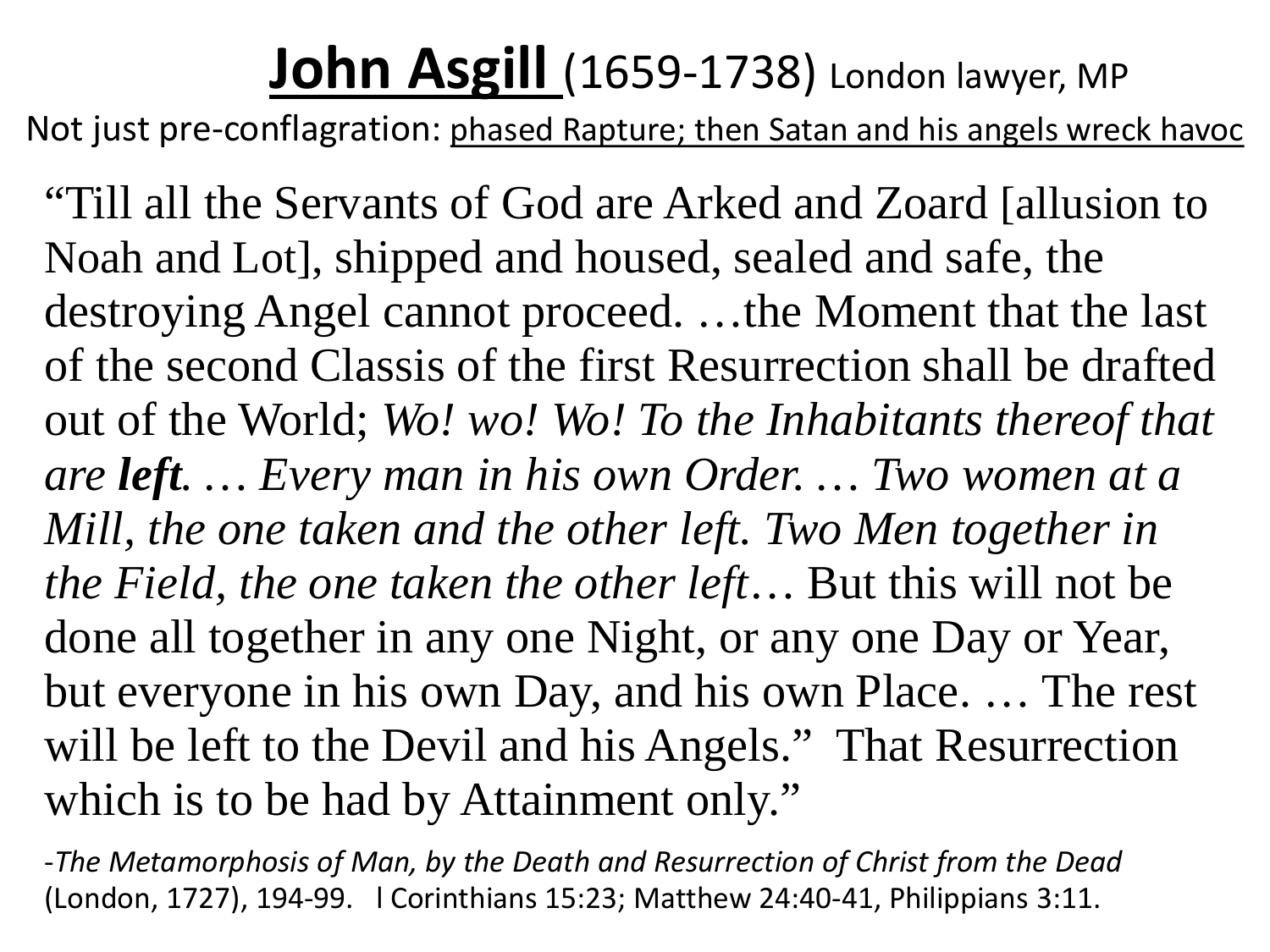#### **Nathaniel Markwick** (1664-1735) vicar Somerset time of trouble shortened for elect, escape slaughters for 3  $\frac{1}{2}$  years

"The Scripture in Daniel, chap. xii.1. saith, *There shall be a time of Trouble, such as never was since there was a Nation even to that same Time: and at that Time thy People shall be delivered*. Our Blessed Saviour on the other Hand alluding, as is most probable, to this Text saith, Mar. xiii.20. *And except that the Lord had shortened those Days, no Flesh should be saved: but for the Elects Sake, who he hath chosen, he hath shortened the Days.* **Jerusalem's Destruction…was a picture in little…of what should be in the latter Days, at the second…***Coming of the Son of Man in the Clouds of Heaven*, Dan. vii.13. …shortening the Days to these latter Times; **they are to be cut shorter by 30 Years**, for the Sake both of the Elect, Jew and Gentile, since the former, with a small Remnant of the latter, **will escape and be saved out of the universal Wreck, the Deaths, the Slaughters, the Distractions, and the most violent Commotions, which arising out of a Multiplicity of Causes**, will be in their Height **for…three Years and a half**."

-*Calculation of the LXX. Weeks of Daniel, Chap.IX. Ver.24.* (London, 1728), 142-143.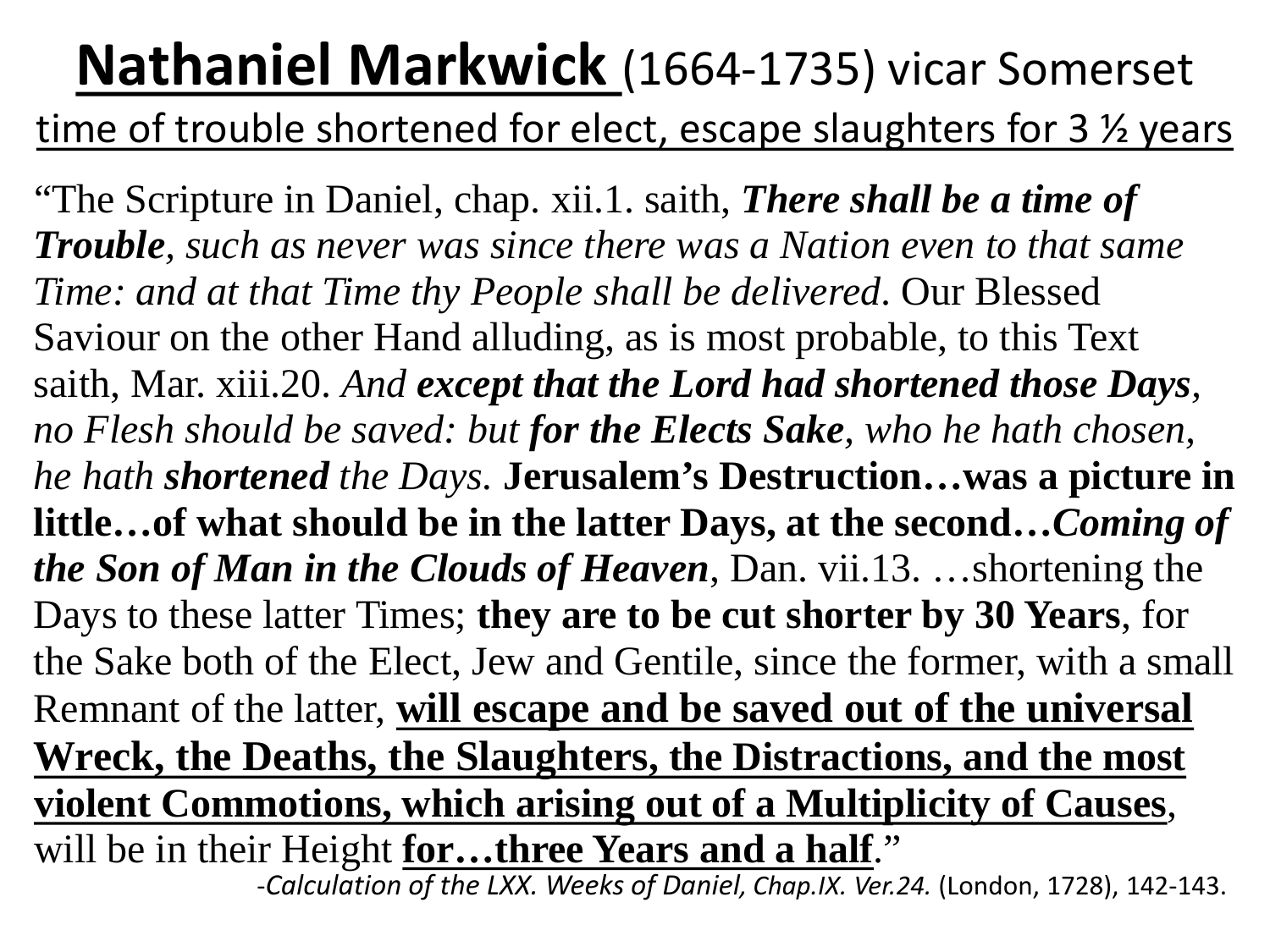#### **Sayer Rudd** (-1757) physician & vicar Kent Christ will descend twice, once for rapture, again for kingdom

"I explain the **first resurrection of the saints** in general, so that I suppose all the saints will be raised at one and the same time. The present reason which I offer for it, is, that, I think, we cannot upon any other principle keep in a consistency with scripture, when it declares, That Christ, upon **his second descent, shall bring** *all the saints with him***, that at the same time the lamb's wife** shall be made ready, and that **New Jerusalem** *shall descend from God out of heaven,* **which must include**, not a part only, but the whole of Christ's mystical body. … The descent of the new Jerusalem; which is nothing else, but **the whole collective body of the saints**, gathered together to Christ after the resurrection. Now it is affirmed in respect of this new Jerusalem, it came down out of heaven from God…to the earth…they shall all reign with Christ on the earth."

-*Essay towards A New Explication of the Doctrines of the Resurrection, Millennium and Judgment*(London,1734),272,411.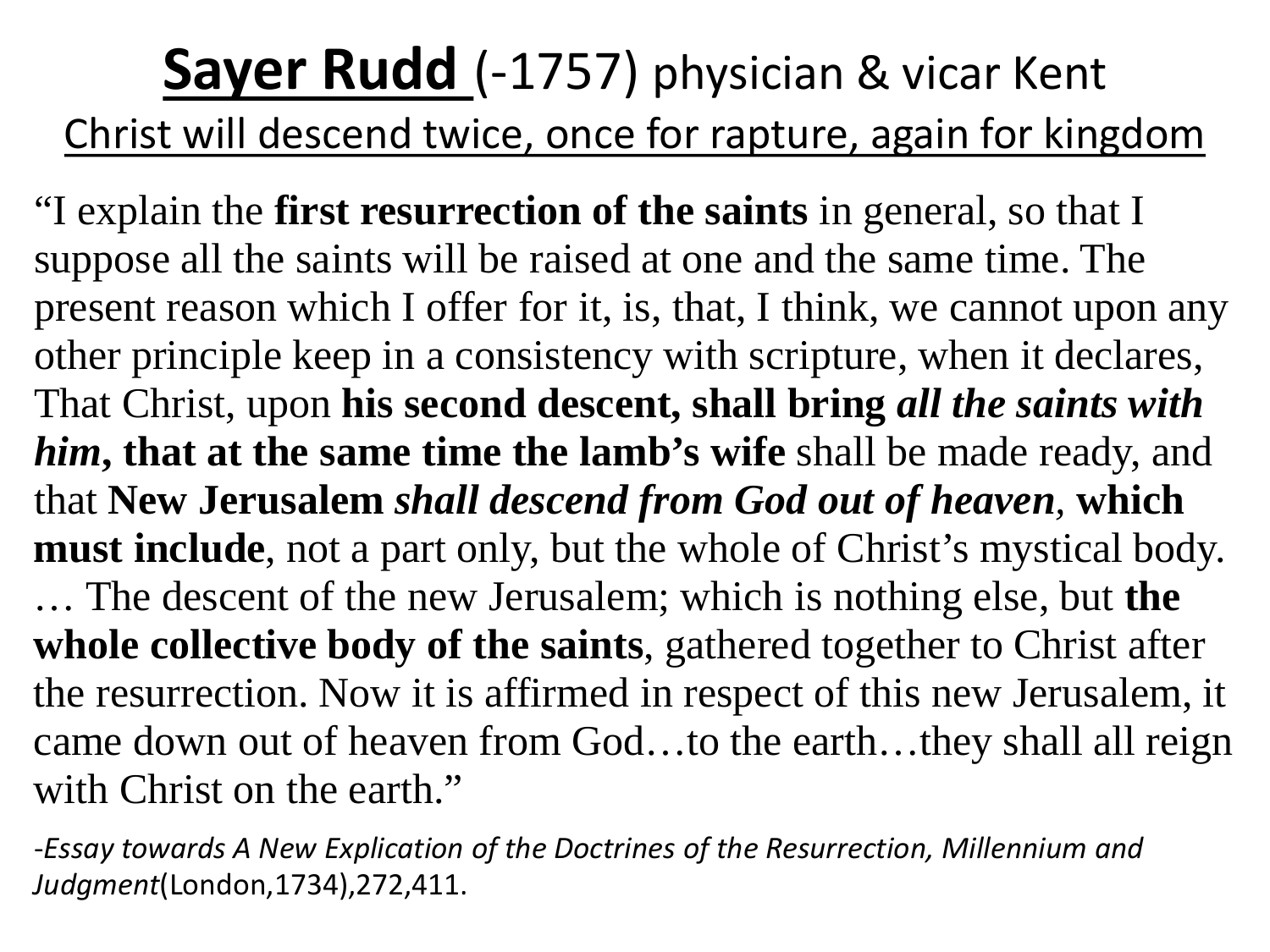#### **Moses Lowman (1680-1752) dissenting minister of Clapham**

**Mid-Trib: Antichrist rages, Gentiles trod Holy City, Woman flies to safety, 2 witnesses prophesy**

"-Power was given unto him [the Beast] to continue forty two Months…

-the Gentiles are to tread the holy city under foot, forty two months.

-the Woman was persecuted by the Dragon [till] given two Wings of a great Eagle, that she might fly into the Wilderness, unto her Place, where she is nourished **for a Time, Times, and half a Time**…

-my two Witnesses…shall prophesy a Thousand, two hundred, and threescore Days, clothed in Sackcloth…"

-The church as the newborn child: "**caught up** to God and his Throne, to intimate God's Care & **Protection of the true Christian Church**, and the Safety of the Church in God's Protection."

-The church as the woman protected: "by flying into a Wilderness, where she found a Place provided for her Retreat, and where she was taken care of, by the Protection of divine Providence, during this time period."

-Moses Lowman, *Paraphrase and Notes on The Revelation of St. John* (London,1737), vii-viii,ix,104; from Revelation 13:5, 11:3, and 9:3. Cites Thomas Waple as also tying these events together; Ibid., 113, note k; Ibid.,xi; from Revelation 9:2. This theme continues throughout Lowman's work: 121, 124-126,130,143,205. Ibid., 121; from Revelation 12:5-6.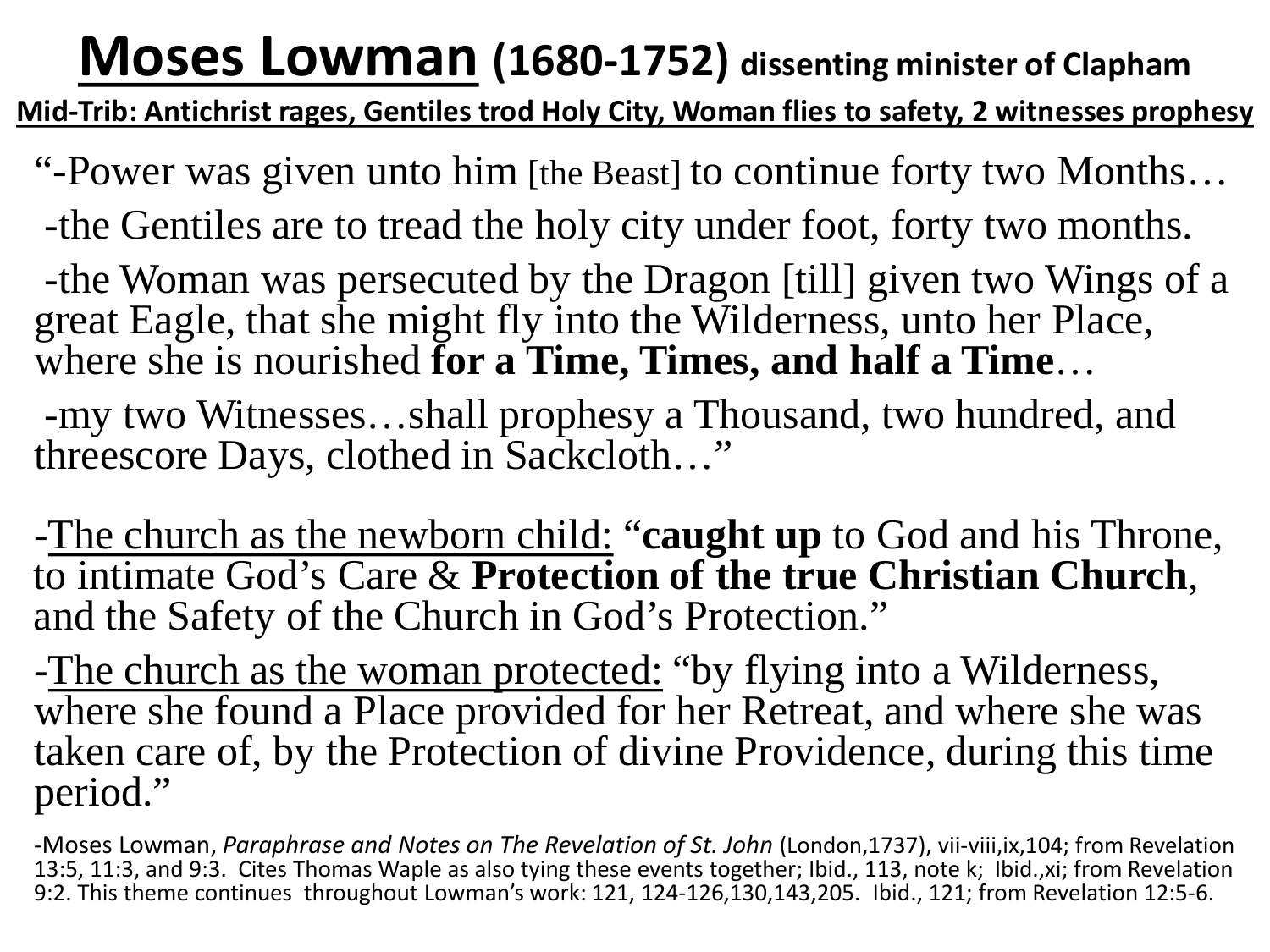**Morgan Edwards** (1722-1795) student, Bristol Baptist Seminary Rapture to heaven 31/2 years for judgment, return to earth (later a founder of Brown U)

"**The dead saints will be raised, and the living changed at Christ's "appearing in the air"** (I Thes. iv,17); and this will be **about three years and a half before the millennium**, as we shall see hereafter: but will he and they abide in the air all that time? No: they will ascend to paradise, or to some one of those many "mansions in the father's house" (John xiv.2), and **so disappear during the foresaid period of time**. The design of this retreat and disappearing will be **to judge the risen and changed saints**; for "now the time is come that judgment must begin "at the house of God" (I Pet. iv.17)…"

-*Two Academical Exercises on Subjects Bearing the following Titles; Millennium, Last-Novelties*  (Philadelphia,1788; written ca.1743),7; in Thomas Ice, "Morgan Edwards: Another Pre-Darby Rapturist" *The Thomas Ice Collection* in www.raptureme.com/tt3.html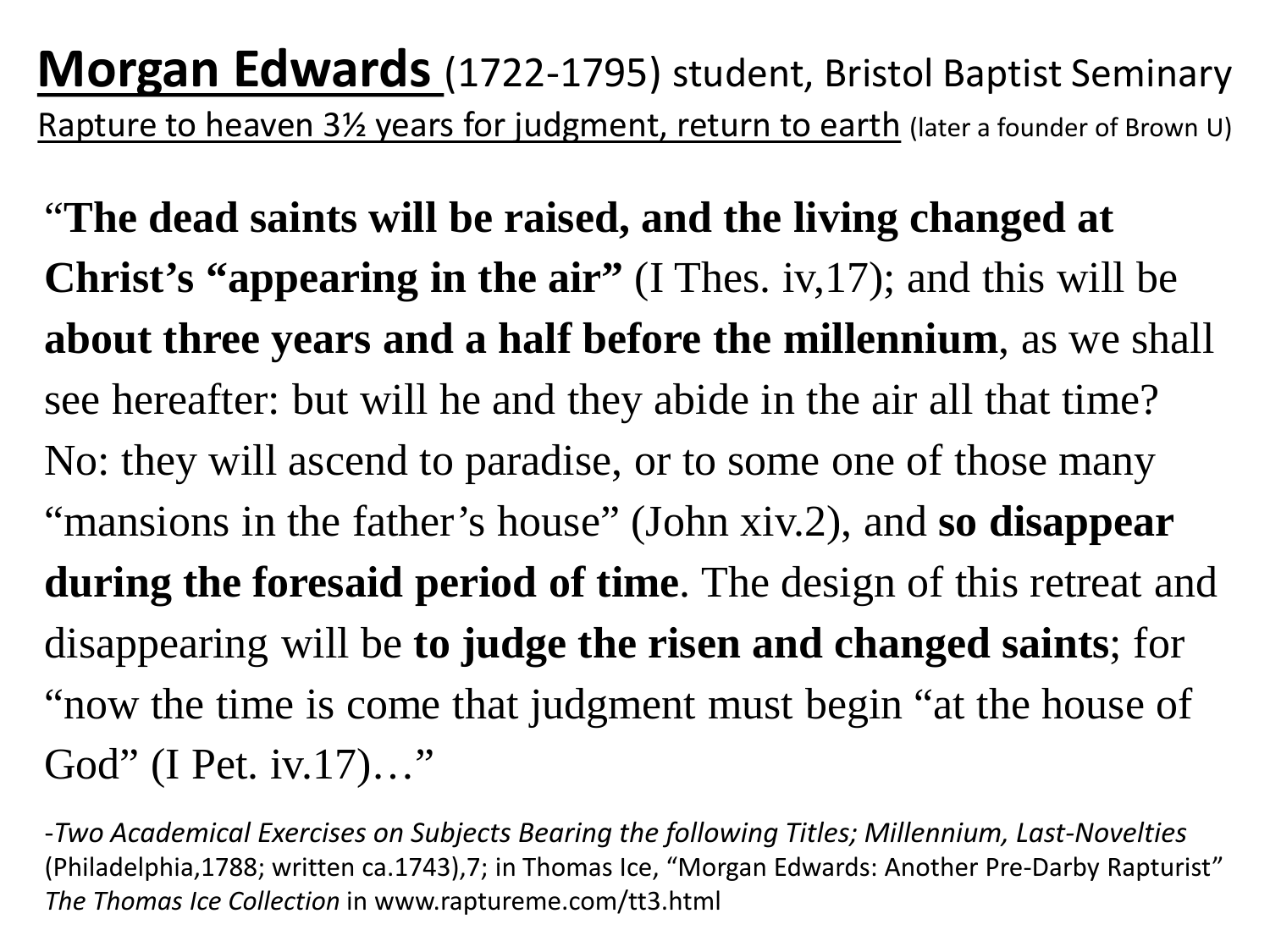### **Grantham Killingworth (1699-1778) Norwich Baptist**

Rapture, withdraw to be judged/rewarded, 2 witnesses, abomination, tribulation

"The dead in Christ, who shall rise first at our Lord's second appearing, **a little before the commencement of the glorious Millennium**. …**the Millennium will not commence till some years after the first resurrection**; and this resurrection will be at our Lord's second appearance… when this *sign of the son of man shall appear in heaven, then shall all the tribes of the earth mourn, and they shall see the son of man coming in the clouds of heaven… Then shall two men be in one bed, the one shall be taken, and the other left…***then our blessed Lord and his vast retinue, will withdraw for a season**, from the region of the air, beyond sight of the mortal inhabitants of the earth, who will be **left behind** : I say he **will withdraw for a season, in order to judge the then raised, and changed saints; to acquit and justify them**… And **upon this withdrawing…the two witnesses…will again appear upon the earth** in their mortal bodies…one of these…must be the prophet Elijah… long before this time, the Tribe of **Judah will be gathered together, from their various dispersions, returned into Palestine**…they will build therein a most magnificent **temple**, according to…the prophet Ezekiel… And in this temple of God, will the great **Anti-Christ**, or man of sin, the son of perdition sit, to **shew himself, and be worshipped as God**. And because the Jews…cannot be seduced to won him for their Messiah, and to worship him as God, in their own temple, he will raise the most severe persecution, and resolve to extirpate their whole race…*When ye therefore shall see the abomination of desolation, spoken of by Daniel the prophet…then shall be great tribulation…but for the elects (Jews) sake these days shall be shortened…"* -*The Immortality of the Soul, Proved from Scripture* (London, [1761]), 87,95-96.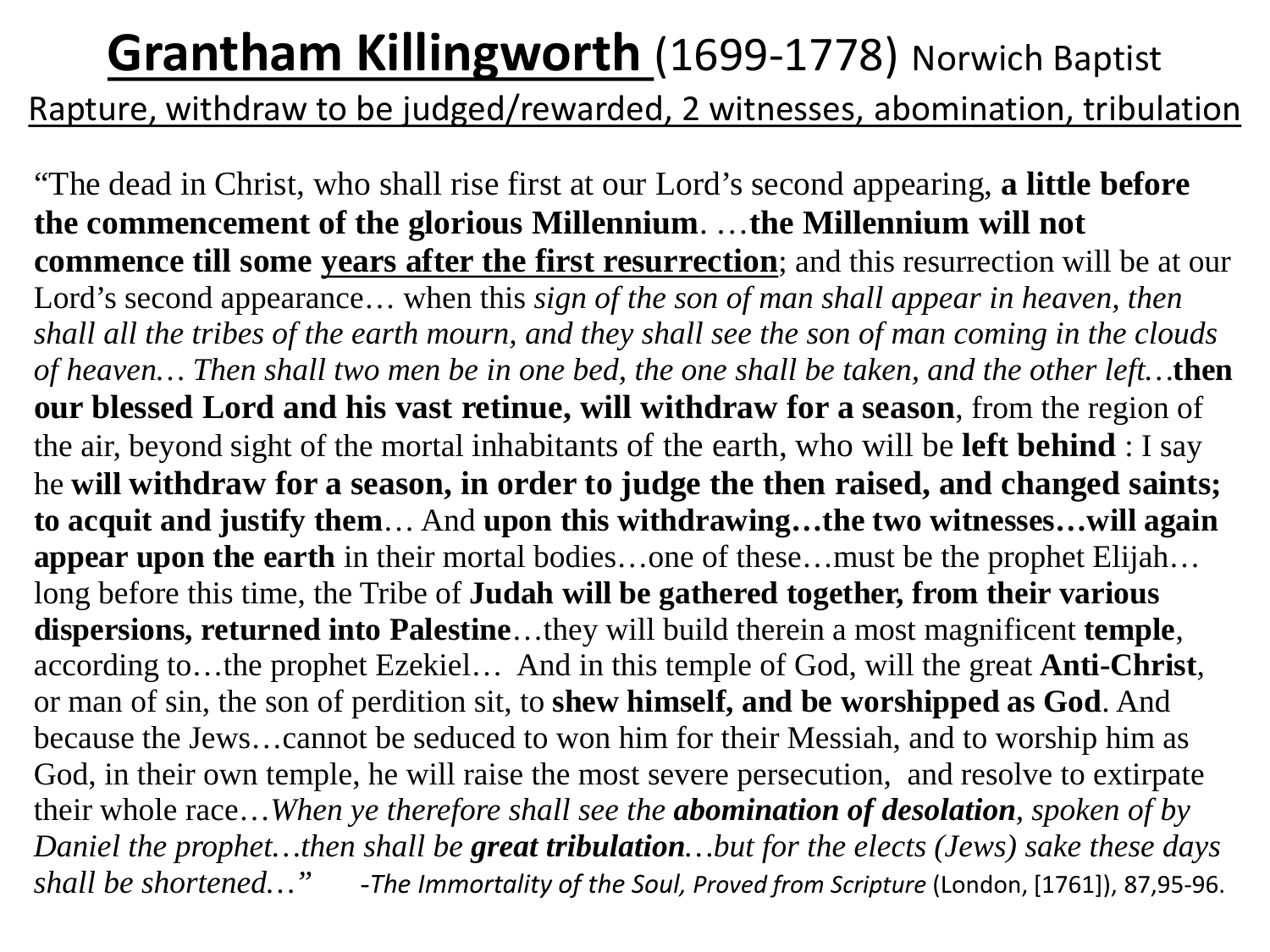### **Killingworth's length of the Tribulation**

#### **3½ years of 2 witnesses, 3 ½ days of lying dead, time for Armageddon & 45 days to clean up**

"At the commencement of the above mentioned persecution, both against Jews and Christians, Elijah the prophet, and John the evangelist will appear to vindicate the truth of each dispensation; to comfort and encourage the professors of each; … These two witnesses shall now enter upon **their prophecy of 1260 days**, clothed in sackcloth, having received power from God to work miracles… The time which their prophecy will continue is **a time, times, and a half time, or 1260 days; about three years and a half, or forty two months**…**during which time, the raised and changed righteous will be judged and a suitable reward** for the virtue and piety of each will be assigned them; to be entered upon when they descend with their glorious Lord, to take possession of his kingdom…And **when the two witnesses shall have finished** their testimony, and the **1260 days are expired**…they shall be overcome and put to death. Greatly terrified before, at seeing our blessed Lord's *appearing in the clouds of heaven*; but after his withdrawing to judge the saints, they will still be deluded by Anti-Christ, who may perhaps pretend …that what they saw…he had caused to shew his power… And when the two witnesses…are killed …he will not suffer the dead bodies of the witnesses to be buried… But **after three days and a half**, the spirit of Life from God shall enter into them, and they shall stand again upon their feet to the terror of their enemies…they shall ascend up to heaven in a cloud in the sight of their enemies…

Ibid., 100-103. Much of this is repeated verbatim in his 1772 work *Paradise Regained,* 16-17.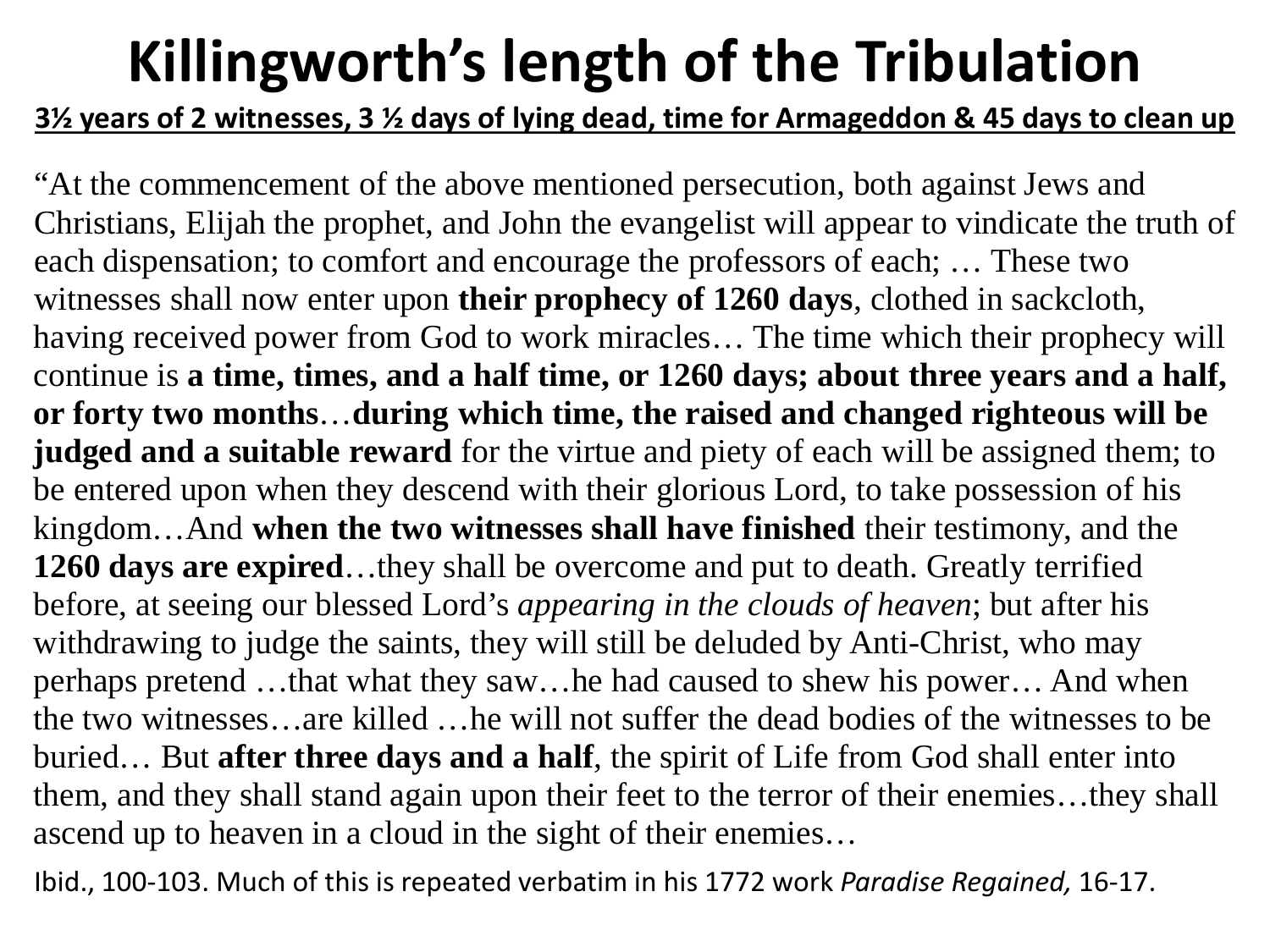# **Weaker sources not as clearly pre-Trib**

- Pre-conflagration Rapture
- Hints at before beginning of Millennium
- Separate Raptures, perhaps both pre-mil.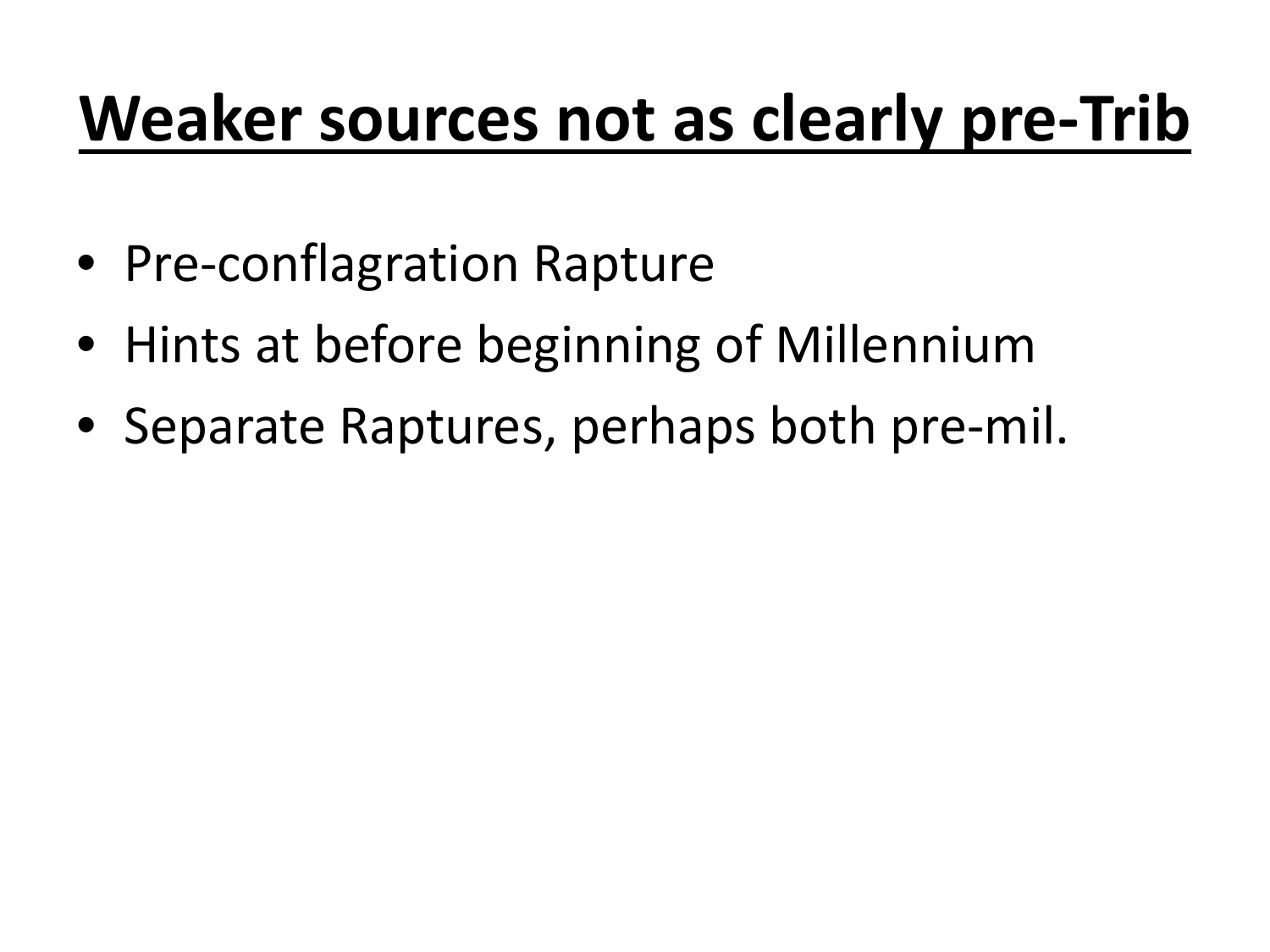# Joseph Mede (1586-1639) Cambridge professor

pre-conflagration rapture



"After this, our gathering together unto Christ at His coming…The saints being translated into the air…and they may be **preserved during the conflagration** of the earth, and the works thereof: 2 Pet. 3.10. that as Noah and his family were preserved from the deluge by being lifted up above the waters in the ark, so should the saints **at the conflagration**  be **lifted up in the clouds**, unto their ark, Christ, to be **preserved there from the deluge of fire**, wherein the wicked shall be consumed.

• Mede, *Works*, III, 611. [Cited in H. Orton Wiley; *Christian Theology* (Nazarene Publishing, 1940); also cited by Thomas Ice, "The History of the Doctrine of the Rapture"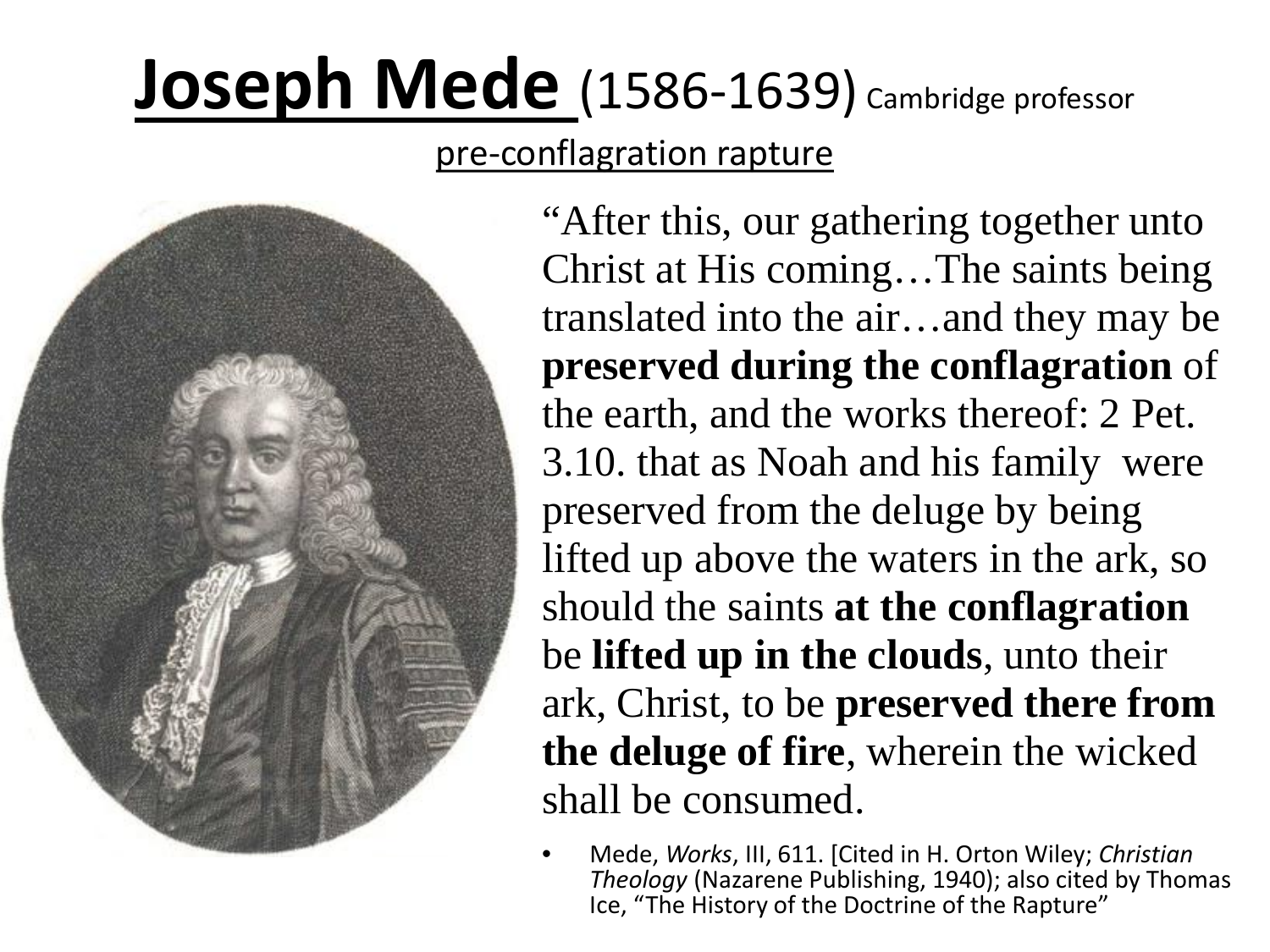### **T.M.'s** *Treatise of the New Heavens and New Earth*

In 1680 T.M. tied the calling of the Jews to the rapture, both preceding the conflagration:

"first Christ appears, then the Tribes mourn at the sight of him; then the dead are raised, then the living saints are changed, then all (of them) caught up to the Lord in the air; then the Earth is to be burnt up, &c. then begins the Judgment…for the Dead Saints are raised by a Word, quickly, and the living Saints changed in the twinkling of an eye."

He distinguished between this event and the later resurrection of humanity to judgment: "the bodily Resurrection…at the last day, the Saints, and none but, they shall be raised first…None but the faithful then living shall be spiritually Reviv'd to reign with Christ (spiritually) a Thousand Years, and the rest of the Dead lived not again till afterwards. And this is the first Resurrection."

He equated the rapture to the rescue of Noah and Lot before their catastrophes: "The Righteous being caught up before; as Noah and Lot were taken out of the places to be destroyed."

*Treatise of the New Heavens and the New Earth. Proved to be Perpetual and Eternal* (London,1680), 4,7,10.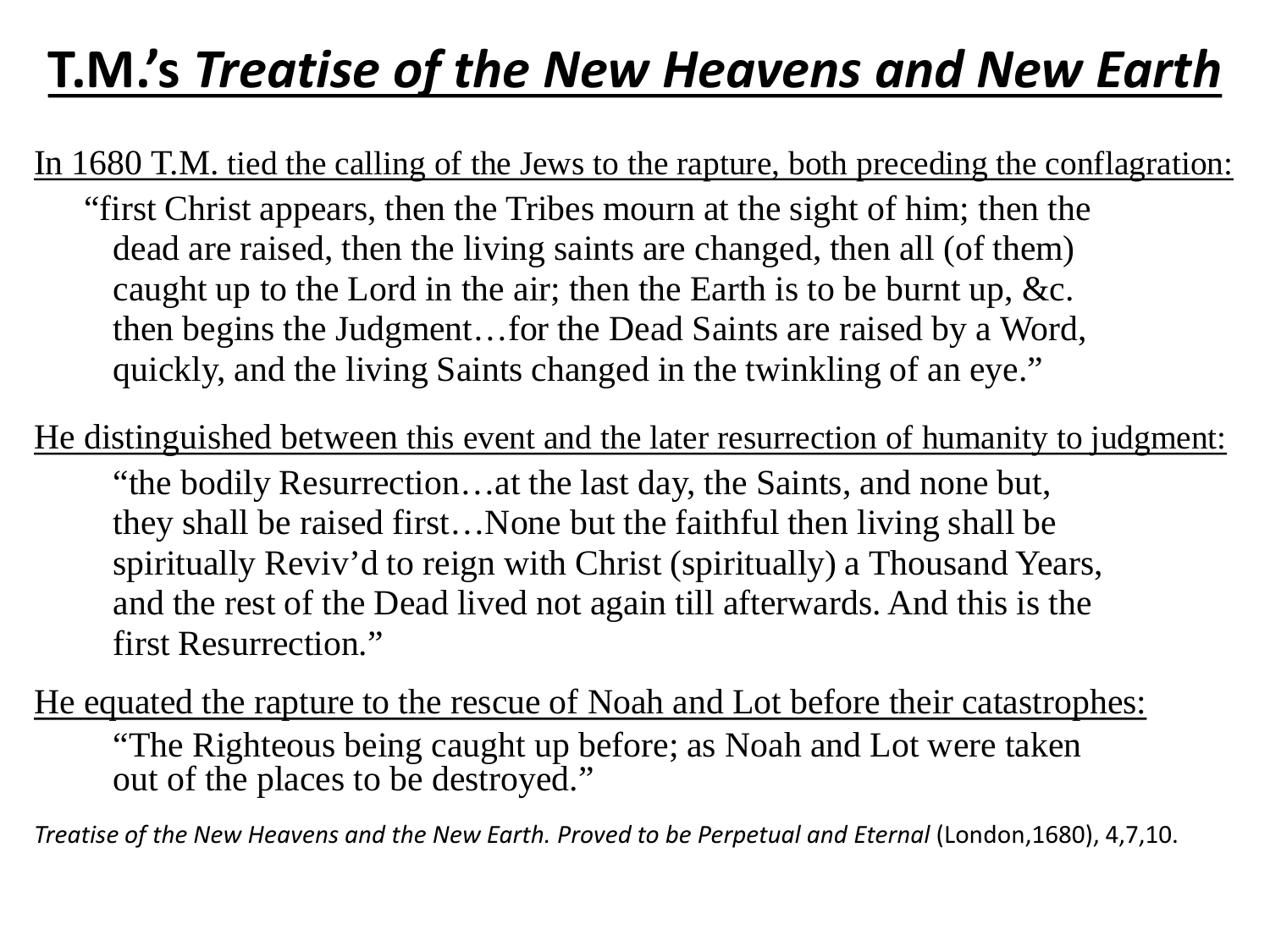#### **Benjamin Keach** (1640-1704) pastored church of Gill & Spurgeon



### "**this Resurrection of the Saints** shall be some time before the Resurrection of the Wicked, that the Saints shall…be **first** in order, and time (I say nothing on how long)…which must take up a long space of time **even more than 1000 Years..."**<br>-Preface to Prudom's *The New World Discovered in the*

*Prospect-Glass of Holy Scripture* (London,1704)3.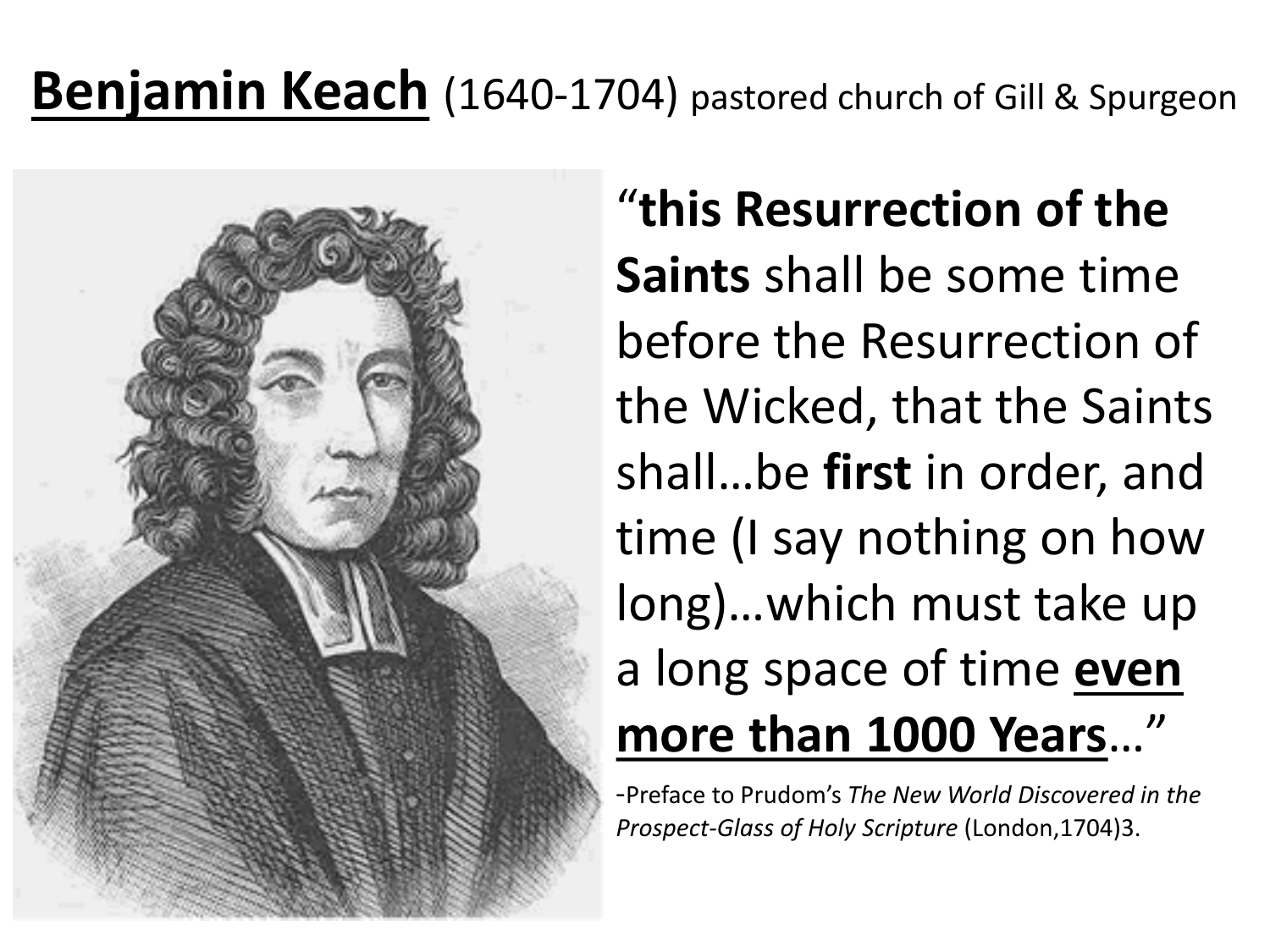### **John Marshall (ca. 1710s)** vicar London **Pre-conflagration or more?**

"the righteous are taken away from the evil to come…till the Righteous are removed out of its way and reach. Even Sodom was not destroyed, till righteous Lot was gotten into a Place of Safety."

John Marshall, *Sermon Preach'd in the Chapel of Ormond-street…*(London, 1715). Thomas Ice, "The History of the Doctrine of the Rapture", Part II: "History of the Pre-Conflagration Rapture."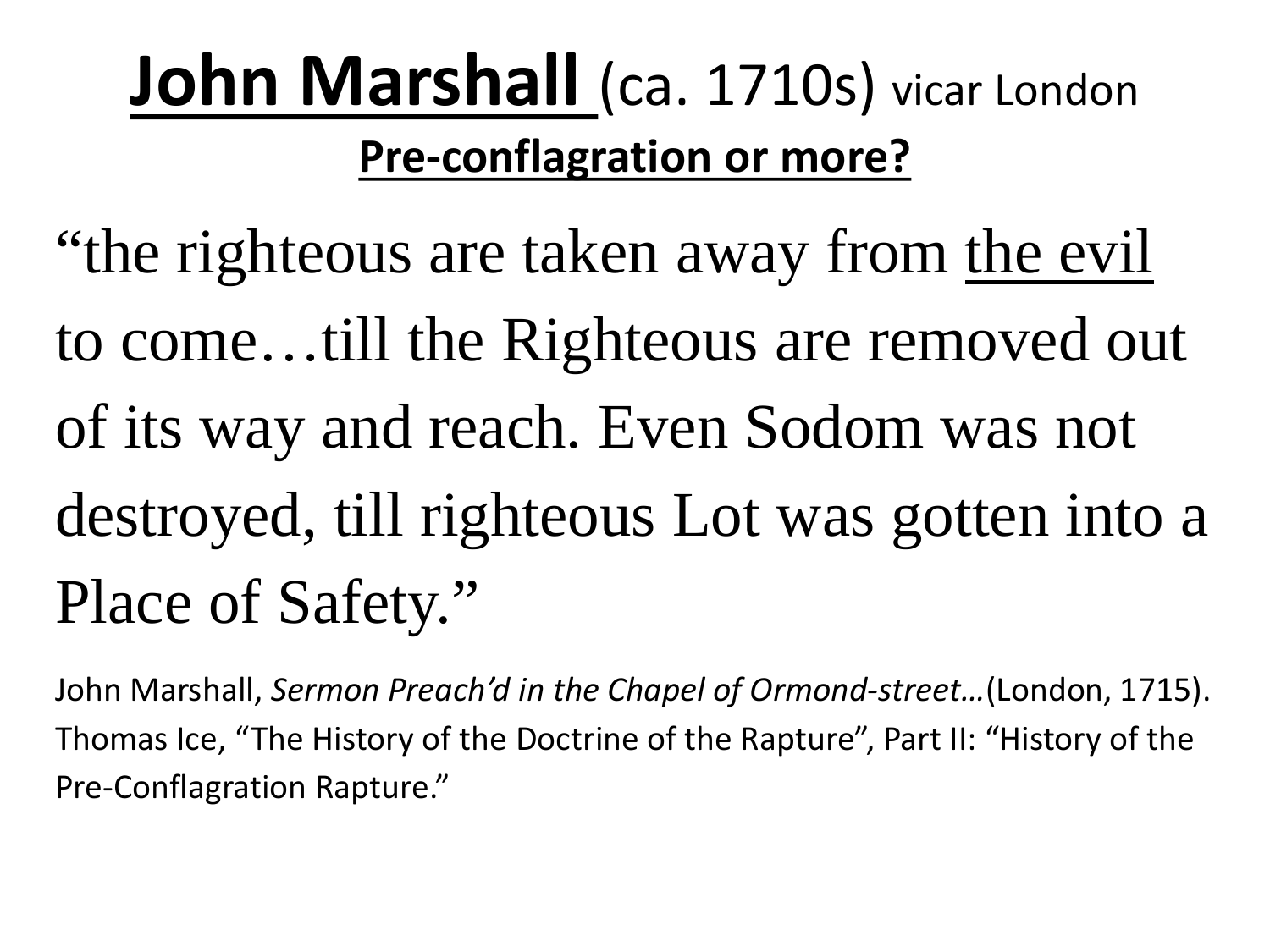## **John Webb** (fl.1720s) Boston Puritan pastor

**Rapture in stages: Martyrs rise & reign before other Christians** 

could be pre-trib for martyrs, post-trib for other saints (Beverly), or only martyrs pre-mil

"**the Dead in CHRIST shall be raised next in Order** to CHRIST, and that their rising will be **in the Morning** of the great Day. *In his own Order* here may have respect either to Time or Dignity, or to both. … Whether there be any difference in this respect among the Righteous, and **some arise before the rest**, (as some of great Name have conjectured, that all the **Martyrs will rise & reign with CHRIST some considerable Time, before the rest of their Brethren in CHRIST will arise**) is a Question, I shall not pretend positively to give any Answer unto."

-John Webb, *Practical Discourses on Death, Judgment, Heaven & Hell.* (Boston, N.E., 1726), 122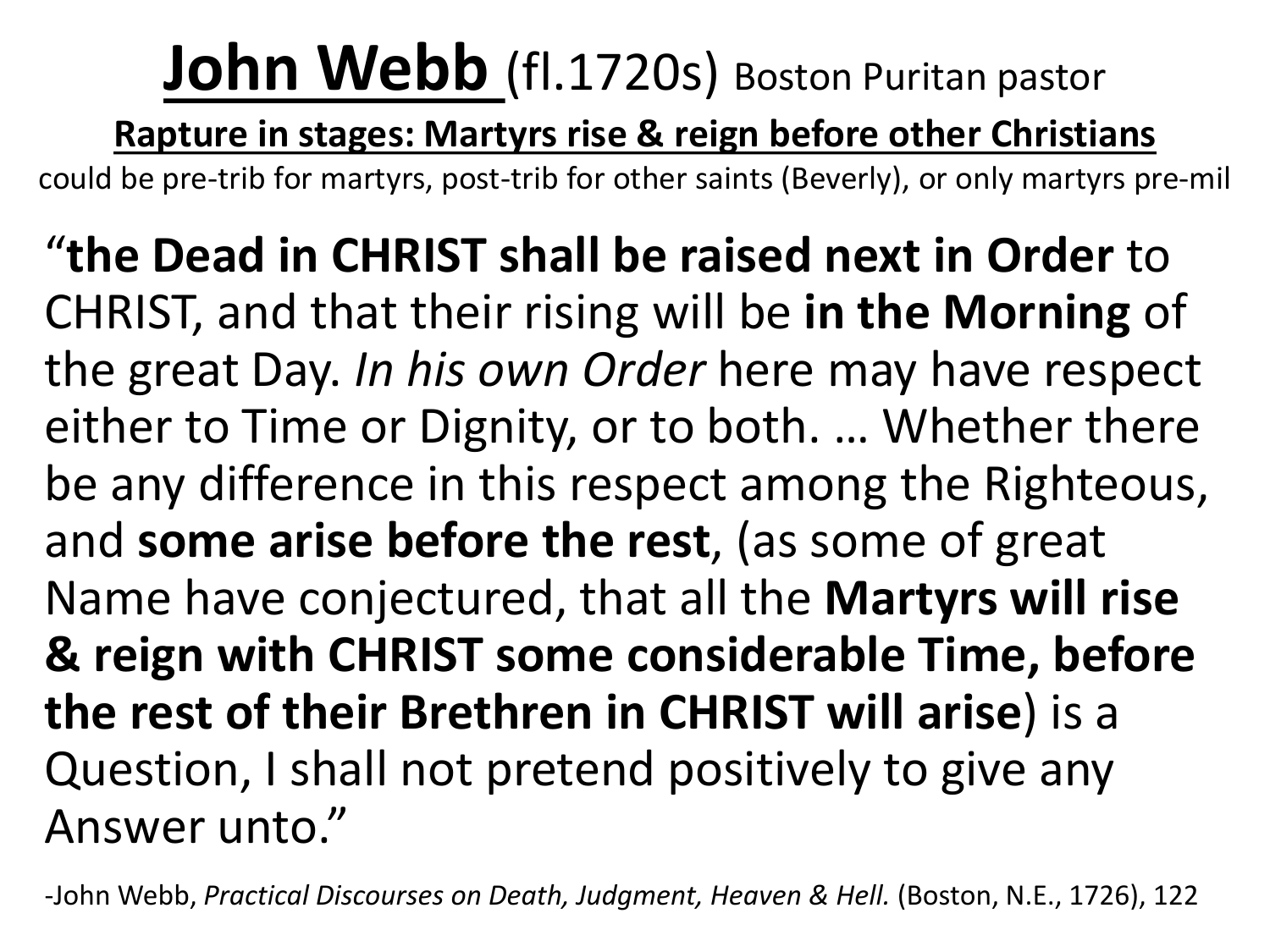## **William Lowth** (1660-1732) prebend Winchester Cathedral

Could be pre-conflagration: Saints/Martyrs raptured out of the Great Tribulation

Tied 3 passages related to saints rescued from the Tribulation:

- Daniel 12:1 "*there shall be a time of trouble, such as never was since there was a nation*",
- Matthew 24:21 "*then there will be a great tribulation, such as has not occurred since the beginning of the world until now, nor ever shall*" and
- Revelation 7:14 "the Saints are said to have *come out of great Tribulation.*"

He concluded from Daniel 12:1 "*at that time thy People shall be delivered, every one that shall be written in the book*," whom he described as "the Martyrs" who have "a share in the first Resurrection"

William Lowth, *A Commentary upon the larger and lesser Prophets* (London, 1727), 392.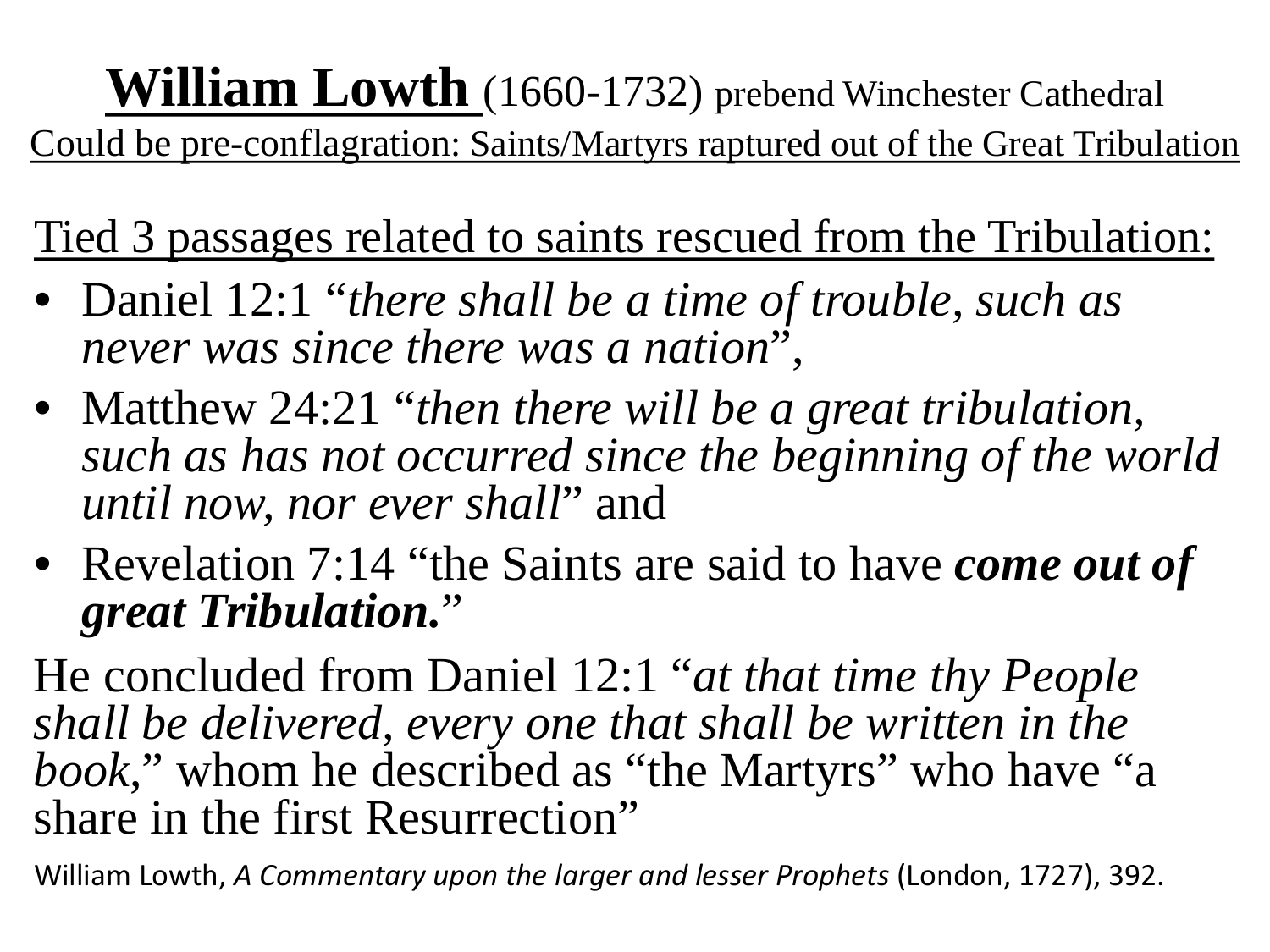### **Henry Taylor** (1711-1785) rector Sussex **Order of End Time Events**

- 1. Tribulation (by Antichrist, but worthy escape 'all these things')
- 2. Desolation (of the temple by Antichrist)
- 3. Days of Vengeance (upon nations who invade land)
- 4. Dominion of the Gentiles ended
- 5. Second Coming (Parousia and Gathering of Elect)
- 6. Millennium